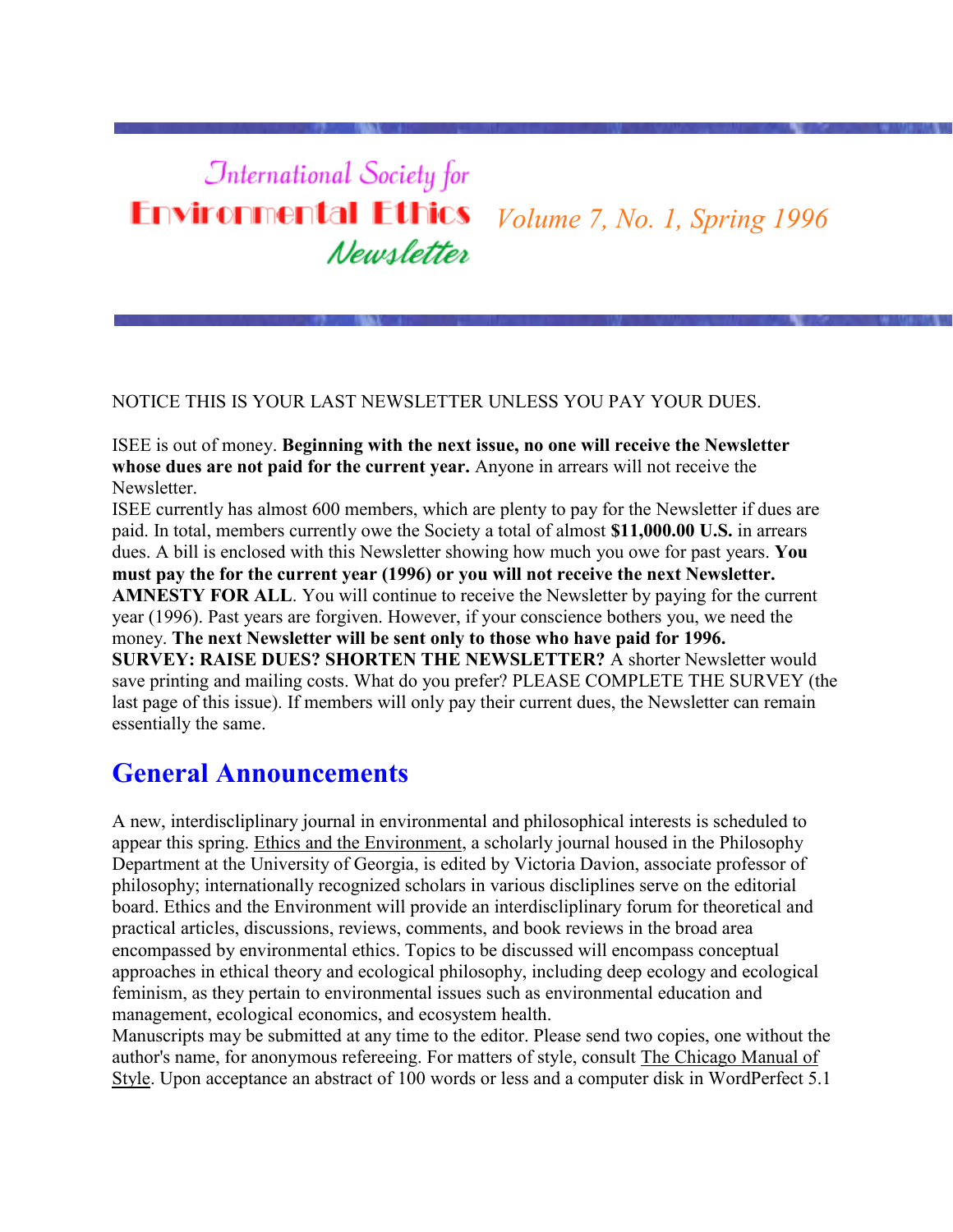or 6.1 will be required. Submitted materials cannot be returned. For more information please contact: mfreer@uga.cc.uga.edu.

**The Millenium Tree Line**, supported by the University of Greenwich, aims to conserve trees and plant new ones, where appropriate, along the Greenwich Meridian, 0 Longitude. For details, contact Catherine Freeman, Coordinator, Unit 42, Dartford Trade Park, Hawley Road, Dartford, Kent, DA1 1PF, England, UK. Fax 0181 331 9672.

In December 1995, **Robert Kirkman** completed a PhD in philosophy at the State University of New York at Stony Brook with a thesis in environmental philosophy: "Environmentalism Without Illusions: Rethinking the Roles of Philosophy and Ecology." Drawing from his studies of the history and philosophy of the natural sciences (especially ecology), phenomenology, and the history of the philosophy of nature, he raises an epistemological challenge to environmental philosophy insofar as it is grounded in factual claims about the world. He concludes that many of these claims are unwarranted, particularly those which come about through an appropriation, or rather a misappropriation, of scientific concepts. Finally, he recommends that environmental philosophers attend more carefully to the scope and limits of human knowledge, and that they shift their emphasis away from the construction of speculative cosmological or ethical systems to a more direct engagement in seeking practical solutions to environmental problems. Address: P.O. Box 438, Millwood, NY 10546. Email: bandreoba@aol.com.

**Leena Vilkka** has completed her Ph.D. degree at the **University of Helsinki**, on "The Varieties of Intrinsic Value in Nature: A Naturistic Approach to Environmental Philosophy" (in English). Her "opponent" in the formal thesis defense, November 13 in Helsinki was Holmes Rolston. Ilkka Niiniluoto, chair of the department there was chair of her committee and served as "custos" at the examination. The thesis examines the varieties of intrinsic value in nature proposed by various philosophers and then progressively defends an animal-centered philosophy (zoocentrism), a life centered-philosophy (biocentrism) and an ecosystem-centered philosophy (ecocentrism), culminating in a defense of objective intrinsic value in nature and of the rights of animals. The thesis has been published in Finland, in a limited edition (as is required for Ph.D. dissertations there), and will be published in 1996 by Editions Rodopi (Amsterdam/Atlanta) in their Value Inquiry Book Series, Robert Ginsburg, editor. This is the first Ph.D. thesis in Finland in environmental philosophy.

#### **University of Zimbabwe, Environmental Philosophy Conference, Harare, Zimbabwe.**

Environmental philosophy was the main theme of the Third International Jacobsen Philosophy Conference, held from February 29 to March 2, 1996 at the University of Zimbabwe, Harare, Zimbabwe, organized by the University of Zimbabwe Jacobsen Fellow, Barnabas Dickson. The keynote speaker was Johan Hattingh (University of Stellenbosch) on "Environmental Justice: A Southern African Perspective." Other speakers in environmental philosophy were: Robin Attfield (UK), "Saving Nature Versus Feeding People?", R. W. Murungi (Kenya), "Progress as Creative Advance: Environmental Health"; Nelleke Bak (South Africa), "Shades of Green"; Kate Rawles (UK), "Conservation and Animal Welfare"; Marthe Kiley-Worthington (UK), "Wildlife Conservation, Food Production and Development: Can They Have Symbiotic Relationships?"; J. P. Abrahams (South Africa), "Technology and Values"; Barnabas Dickson (Zimbabwe), "Putting the Precautionary Principle in its Place"; Andrea Chimuka (Zimbabwe), "Why We Have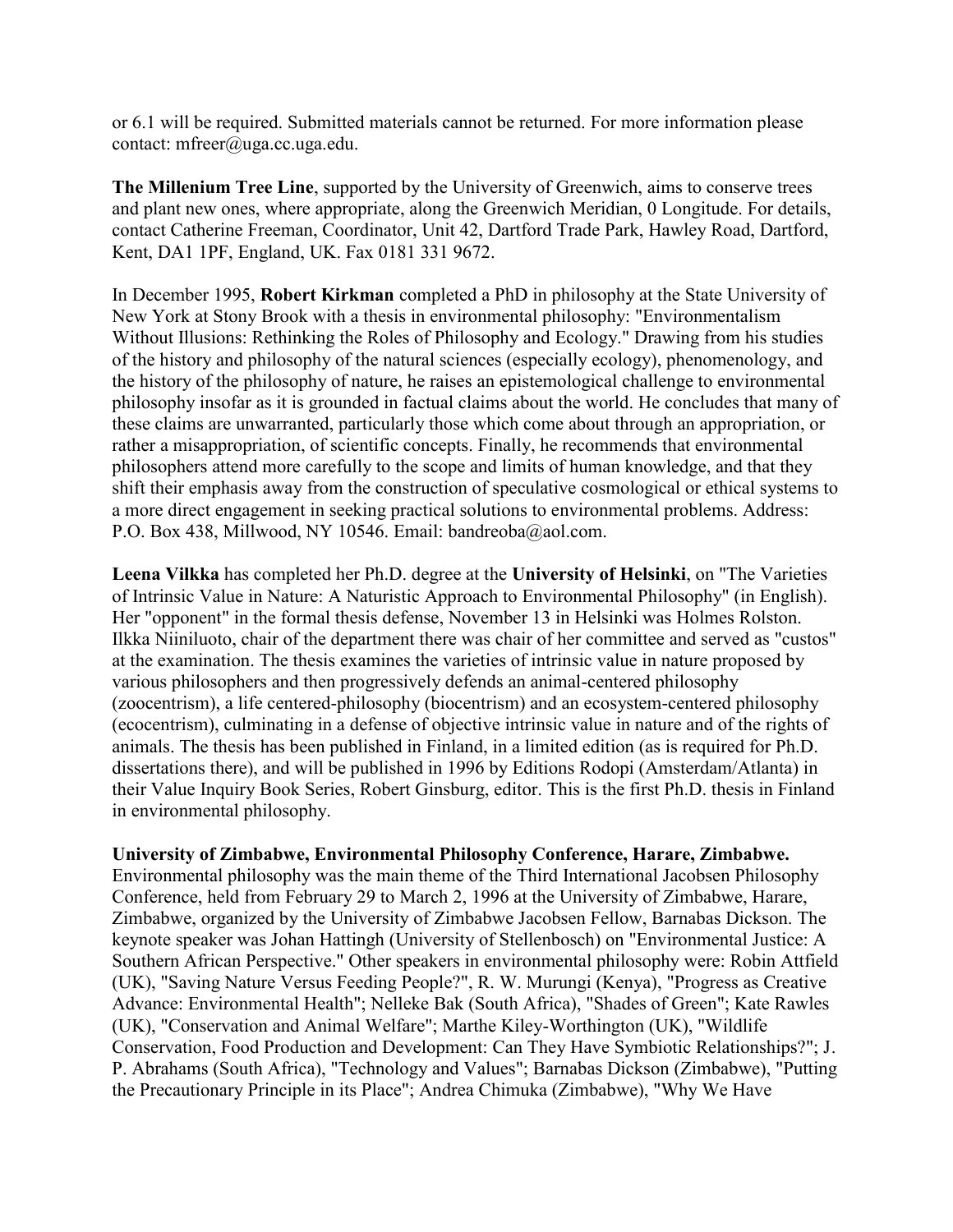Obligations to Care for and Preserve the Environment in Our Time as Well as for Future Generations"; T. K. Makokha (Kenya), "The Me/Now Syndrome and Environmental Crisis"; and O. Hapanyengwi (Zimbabwe), "A Philosophical Critique of the Environment Debate in Zimbabwe."

Tributes to the life and work of the late Henry Odera Oruka (Kenya), who was tragically killed in a road accident in December 1995, were presented by Jan M. van Hook (USA), "H. Odera Oruka and Kenyan Sage Philosophy: A Memorial Tribute," and by Gail Presbey (USA), "Odera-Oruka's Kenyan Sages and Socrates." Henry Odera Oruka was Professor of Philosophy, University of Nairobi, and the Director of the Nairobi Ecophilosophy Centre. He also organized the World Congress of Philosophy, on "Philosophy, Environment and Development" (Nairobi, 1991) and the XIV World Conference of the World Futures Studies Federation, on "Futures Beyond Poverty" (Nairobi, 1995). (Thanks to Robin Attfield.)

**Graduate studies in environmental ethics and philosophy**. A considerable amount of information is now available on world wide web about graduate work in at various locations, in the U.S. and abroad, notably the University of North Texas, Colorado State University, Lancaster University, and the University of Stellenbosch. This often includes lists of theses completed. Many Ph.D. theses at other universities are listed. Web address: http://www.cep.unt.edu and follow the various menus. A more direct address to some of the information is http://www.cep.unt.edu/gradstudents/html. This site is at the University of North Texas and is maintained by Environmental Philosophy, Inc. (Thanks to Eugene Hargrove.) The University of Lancaster website address is: http://www.lancs.ac.uk/users/philosophy The Colorado State University website address is:

http://www.colostate.edu/Depts/Philosophy.

The University of Georgia, Certificate Program in Environmental Ethics, website is: http://www.phil.uga.edu/faculty/wolf/eecp/index.htm.

**CITES (Convention on International Trade in Endangered Species) on listserv.** To subscribe to CITES-L, the bulletin board on the Convention on International Trade in Endangered Species maintained by the Wildlife Conservation Monitoring Centre in Cambridge, England: Send a message to LISTPROC@WCMC.ORG.UK. Your message should read "Subscribe CITES-L ."

**Andrew Light** has been appointed Assistant Professor of Philosophy at the University of Montana. He will teach environmental ethics beginning this Fall Semester.

**The Wildlife Society**, which is the professional organization for wildlife biologists, has established a listserv, for discussion of wildlife conservation issues. Send a message to listproc@cornell.edu. Your message should read SUBSCRIBE TWS-L . Questions may be addressed to tws@wildlife.org on the subject: listserv.

**Geo-Ethics** is a listserv on geography, ethics and justice, and includes the computer network for the proposed Ethics and Justice Specialty Group (EJSG) of the Association of American Geographers (AAG). Contributions from academic and applied geographers, non-geographers, and independent scholars are welcome. To subscribe, send to Majordomo@atlas.socsci.umn.edu the following message: subscribe Geo-Ethics . Do not include a subject header. Inquiries to: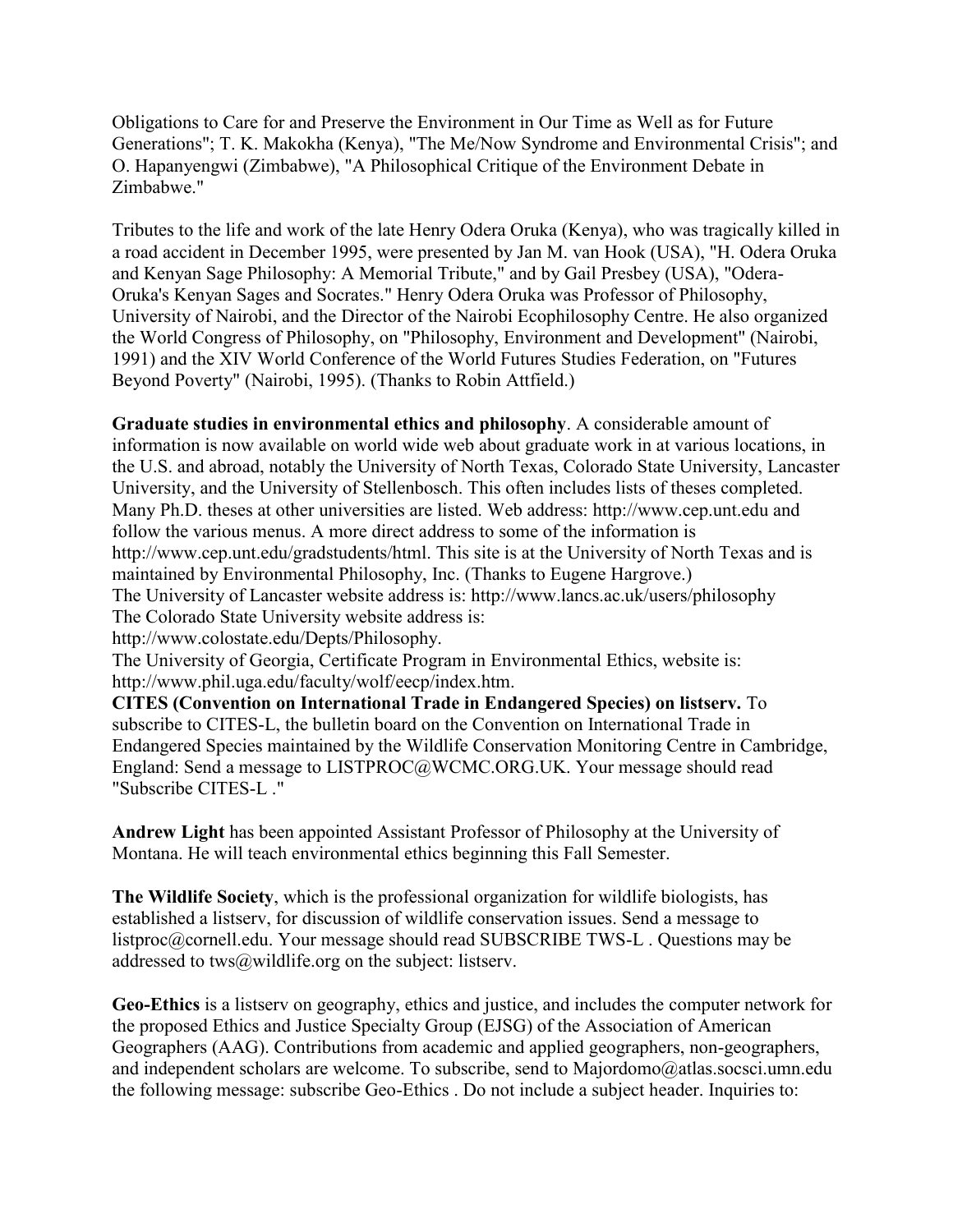William Lynn, Department of Geography, University of Minnesota, 414 Social Science, Minneapolis, MN 55455. Phone 612/625-6080. Fax 612/624-1044. lynn0003@gold.tc.umn.edu

**Wolves on the world wide web**. The Wolf Study Project at the International Wolf Center, Ely, Minnesota, is on the web at http://www.wolf.org. Persons, or classes, who wish to monitor the movement of radio collared wolves may do so using a U.S. Forest Service map of the Superior National Forest, Center Section. The maps may be obtained from Superior National Forest, P. O. Box 338, Duluth, MN 55801. Phone 218/720-5324.

#### **National Science Foundation - Environmental Protection Agency Partnership for**

**Environmental Research.** The National Science Foundation and the Environmental Protection Agency are supporting a special awards competition in this fiscal year. Proposals are due in NSF on May 7, 1996. You can see the announcement text at the WWW address:

http://www.nsf.gov:80/wais/pubs.htm.

You can also get the text electronically by sending an e-mail to

stisserve@nsf.gov. In the text of that message, indicate

get nsf9645.txt

You can request a printed version by sending your name and address to pubs@nsf.gov; ask for NSF96-45.

The three research areas targeted by this announcement are: Water and Watersheds, Technology for a Sustainable Environment, and Decision Making and Valuation for Environmental Policy. Brief highlights are in a section of the Decision Making and Valuation for Environmental Policy area of the announcement. The Decision Making and Valuation for Environmental Policy area encourages research on decision making and understanding public values in environmental policy and related public issues. Four sub-areas are identified: (1) benefits of environmental policies and programs; (2) costs of environmental policies and programs; (3) ecosystem protection; and (4) normative behaviors and environmental decision making. Normative behaviors and environmental decision making focuses on research to identify and examine behavioral and institutional factors that influence the development, implementation, and evaluation of environmental policies. Potential topics include:

--characterization of communities and the values and normative behaviors that influence their responses, and of processes to involve communities in decision making;

--analysis of social, political, and ethical factors relevant to environmental problem-solving in trans-jurisdictional contexts;

--implications of geographical and political boundaries and personal, group, and organizational characteristics; and

--comparative analysis of different models of decision making.

**Holmes Rolston** will be in Australia in July and August. He will be speaking at the following Australian Universities: University of Western Australia (Perth); Murdoch University (Perth); LaTrobe University (Melbourne); University of Tasmania (Hobart), Australian National University (Canberra); University of New England (Armidale), University of Queensland (Brisbane); Queensland University of Technology (Brisbane); and Sunshine Coast University College (Sippy Downs), Flinders University (Adelaide). He will also present a paper at the Australasian Association of Philosophy, University of Queensland.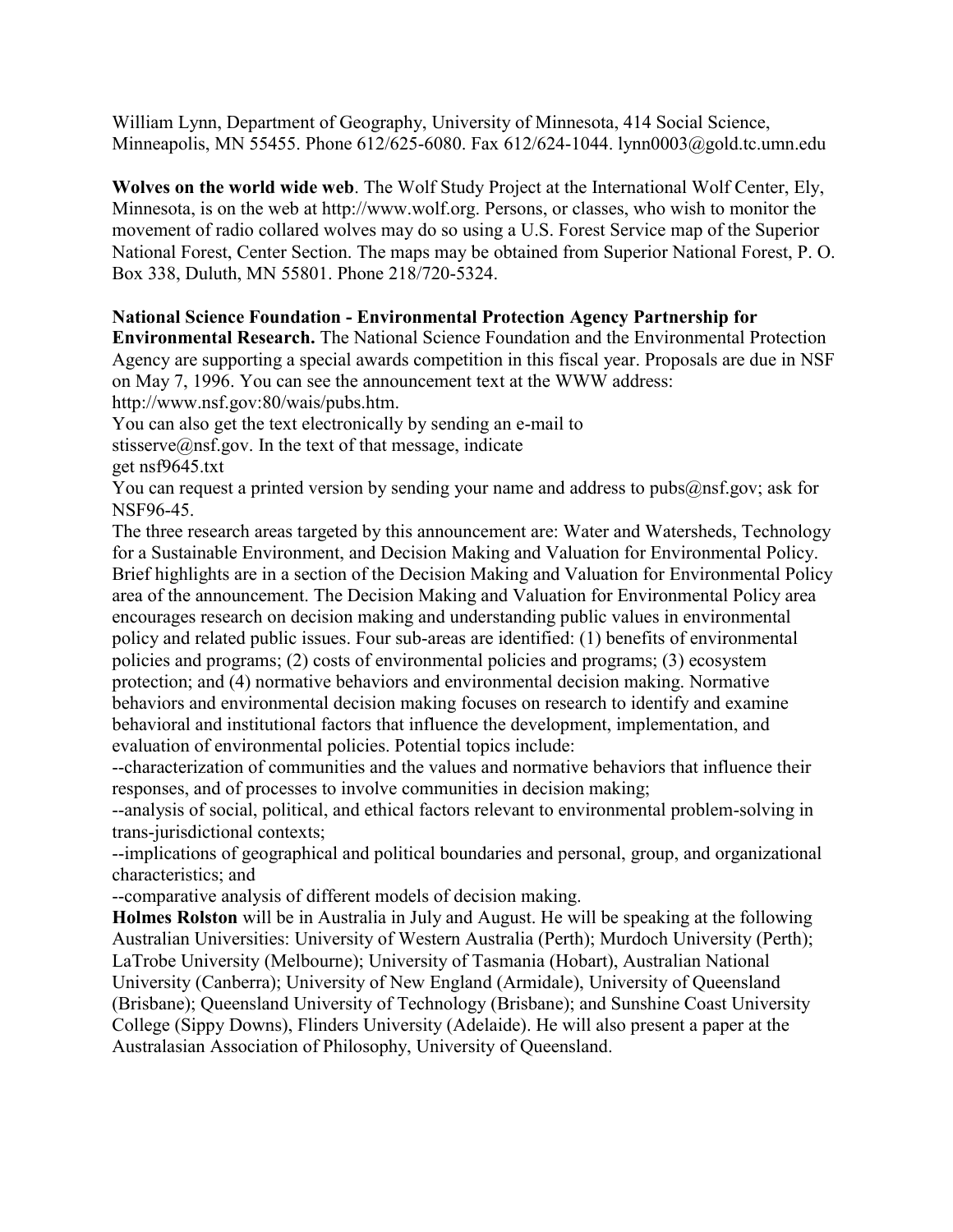**Michael Allen Fox**, Queen's University, Kingston, Ontario, is currently Visiting Fellow at the Australian National University, Canberra, and will be the James Martineau Lecturer for 1996 at the University of Tasmania. His Martineau Lecture, to be delivered in July at both the Hobart and Launceston Campuses, will be "Humans and Other Animals: An Ethical Perspective on Their Future Relationship." Fox is engaged in sabbatical research for a book on arguments for vegetarianism.

**Chuck D. Barlow** completed an LL.M. (Master of Laws) thesis, "Why the Christian Right Must Protect the Environment: Theocentricity in the Political Workplace," in the environmental law and natural resources program at the Northwestern School of Law of **Lewis & Clark College**, Portland, Oregon, December 1995. The faculty advisor was Professor William Funk. The thesis analyzes the rise of the Christian right as a force in American political policy, demanding adherence to traditional Biblical values. The Christian right has taken, at best, an indifferent, and at worst, a heavily anthropocentric attitude toward the use and conservation of the environment. Barlow rebuts the proposition, asserted by Lynn White, Jr., Aldo Leopold, and others, and implicitly accepted by the environmental inaction of the Christian right, that the scriptures of the Judeo-Christian tradition promote an anthropocentric environmental ethic. Rather, the Bible sets forth a "theocentric," or God-centered, approach to care of the environment. Those who claim to base their political agenda on Christianity ought to consider the Biblical mandate to use the earth's resources wisely. The thesis will be published in The Boston College Environmental Affairs Law Review, Summer, 1996. Chuck D. Barlow, c/o Phelps Dunbar, L.L.P., P.O. Box 23066, Jackson, MS 39225-3066.

**Sociedad Mesoamericana para la Biologi'a y la Conservacio'n.** The Mesoamerican Society for Biology and Conservation was formed on 14 January 1996, at Lake Yojoa, Honduras, by a group of biologists from five countries and numerous branches of the biological sciences. The new society will serve biologists and conservationists throughout Central America and southern Mexico, by publishing a news bulletin Mesoamericana, and by sponsoring annual congresses in Mesoamerica. Contact: Oliver Komar, Department of Zoology, Ohio Wesleyan University, Delaware OH 43015. Phone 614-369-0175 e-mail: ookomar@cc.owu.edu. The first issue of Mesoamericana will be published in June 1996. Editor: Carlos René Rami'rez Sosa, 4a. Avenida Sur #1, Apopa, San Salvador, El Salvador. Phone (503) 336-0152; email: crrlc@cunyvm.cuny.edu.

**Institute for Social Ecology** will have several courses and colloquia during the Summer 1996. Faculty will include: Murray Bookchin, Daniel Chodorkoff, Matthias Finger, Thomas Forster, Grace Gershuny, Chaia Heller, Joey Klein, Beverly Naidus, Bob Spivey, Johathan Stevens, Brian Tokar, and several visiting lecturers. Courses run for various periods of time, ranging from weekends to several weeks. Each colloquium is \$200. College credit is available. For a catalog, write or call: Institute for Social Ecology, P. O. Box 89, Plainfield, Vermont 05667 USA, PH 802-454-8493.

**BEYOND POPPER: The Science and Environmental Health Network (SEHN) Struggles with the Philosophy of Science** by Carolyn Raffensperger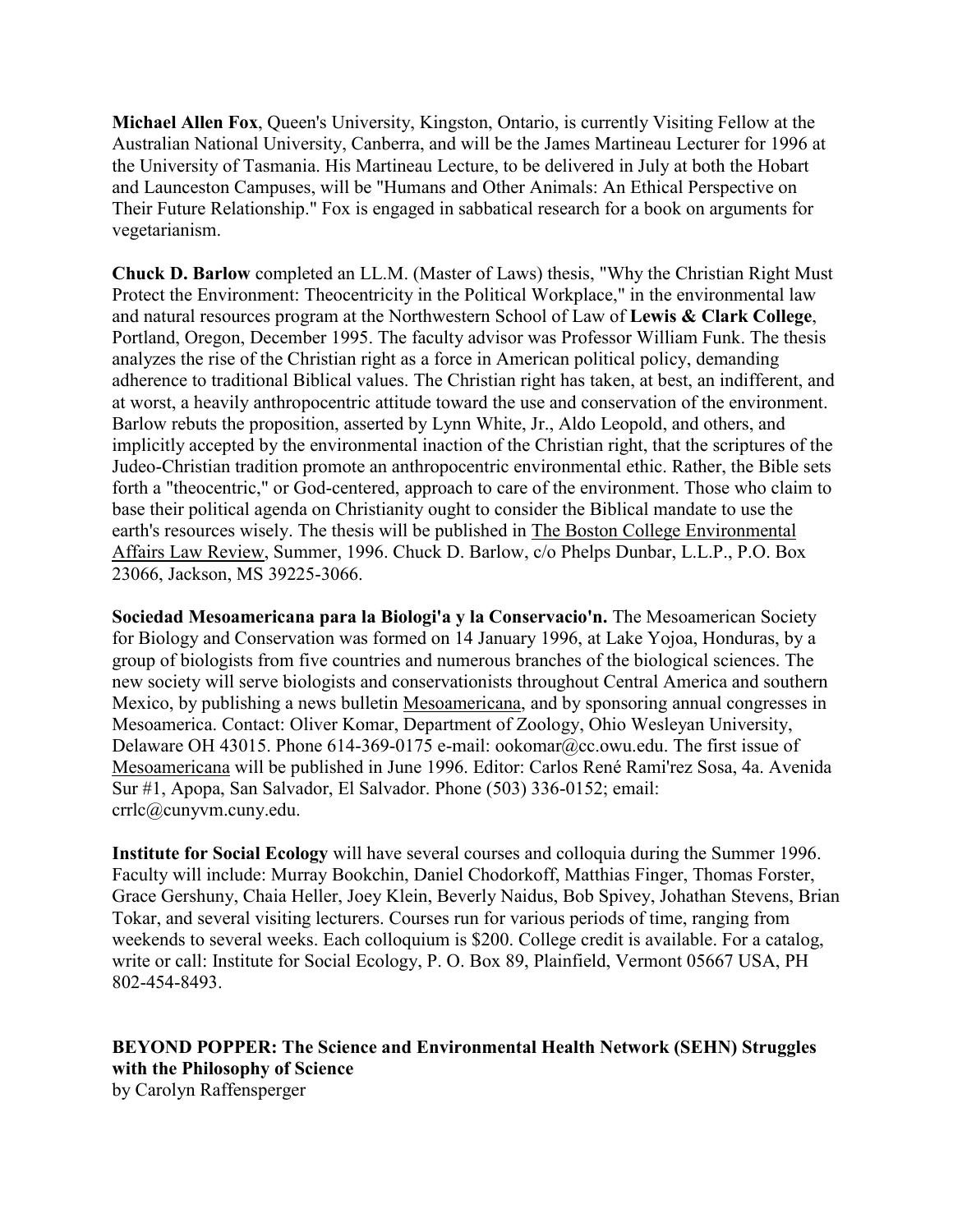Most environmental ethics questions have revolved around issues such as the role of humans in the environment, the rights of all species, and the intrinisc or utilitarian value of ecosystems in their natural state. But there is another fundamental ethical question, seldom addressed, that goes to the heart of the way science is used with respect to environmental issues.

As we face serious questions about the environmental well-being of the planet, we seem to be caught in a tug-of-war between the Luddites pulling one end of the rope and the Technophiliasts pulling the other. The rope itself is science. Luddites argue that the material results of science (technology) destroy community integrity and ecological health. The Technophiliasts argue that science and technology (given free rein in a free market economy) can solve most, if not all, human health and environmental problems. Each is arguing about how we ought to use science to further the goals of environmental protection.

Neil Postman, quoting Paul Goodman, begins his book 'Technopoly' with the following observation about technology: "Whether or not it draws on new scientific research, technology is a branch of moral philosophy, not of science." Postman's assertion forces us to wrestle with questions about the philosophy of science. What is science? How does science know what it knows? What deserves to be called "science"? When is "science" used to legitimize assertions that are not "scientific" at all?

At the Science and Environmental Health Network (SEHN), a not-for-profit consortium of environmental groups dedicated to public interest science, we believe that science should be used to promote the commonwealth and the commonhealth. This is, quite unabashedly, a philosophical statement, not a statement of science. That philosophy drives our agenda. For example, we work to empower community groups by helping them get access to good science. And we seek to reduce the barriers, and increase the incentives academic scientists face in doing public service and public interest research.

Commonwealth and health is a radically different agenda than the prevailing agenda in Congress which often uses science and research to keep the United States competitive in a global market. Organizations such as the Council on Competitiveness, for example, want to use public research funds to develop new technologies which corporations can export to keep the United States ahead of the science and technological curve. Everything from the race to the moon to genetic engineering of crops and livestock exemplifies this view of science. Comptitiveness as the goal of publicly funded science has clearly failed to protect the environment. CFCs, radioactive waste - the entire litany of environmental ills - testify to this failure.

The Science and Environmental Health Network seeks dialogue with philosophers and scientists on the role of science in the environmental arena. We struggle with questions of ethics and epistemology. For instance, Congress has been using the concept of "sound science" in the use of risk assessment to determine regulatory policy. But what is "sound science"? What is the difference between sound science and ethical science? Who should bear the risk of uncertainty the public or the corporation manufacturing a pesticide that may be an endocrine disruptor? Do scientists have ethical obligations that extend beyond the rigor of their research techniques? Do scientists have a duty to society? If so, what is the nature and origin of that duty? Is participatory science (science which includes the observations of stakeholders such as farmers or people living around a Superfund site) better science than scientists doing research exclusively within the bastion of the academy? If you are interested in public interest science, you may subscribe to our free electronic newsletter, The Networker by sending an E-Mail message to 75114.1164@compuserve.com. You may reach us at Rt. 1 Box 73, Windsor ND 58424. Phone 701-763-6287.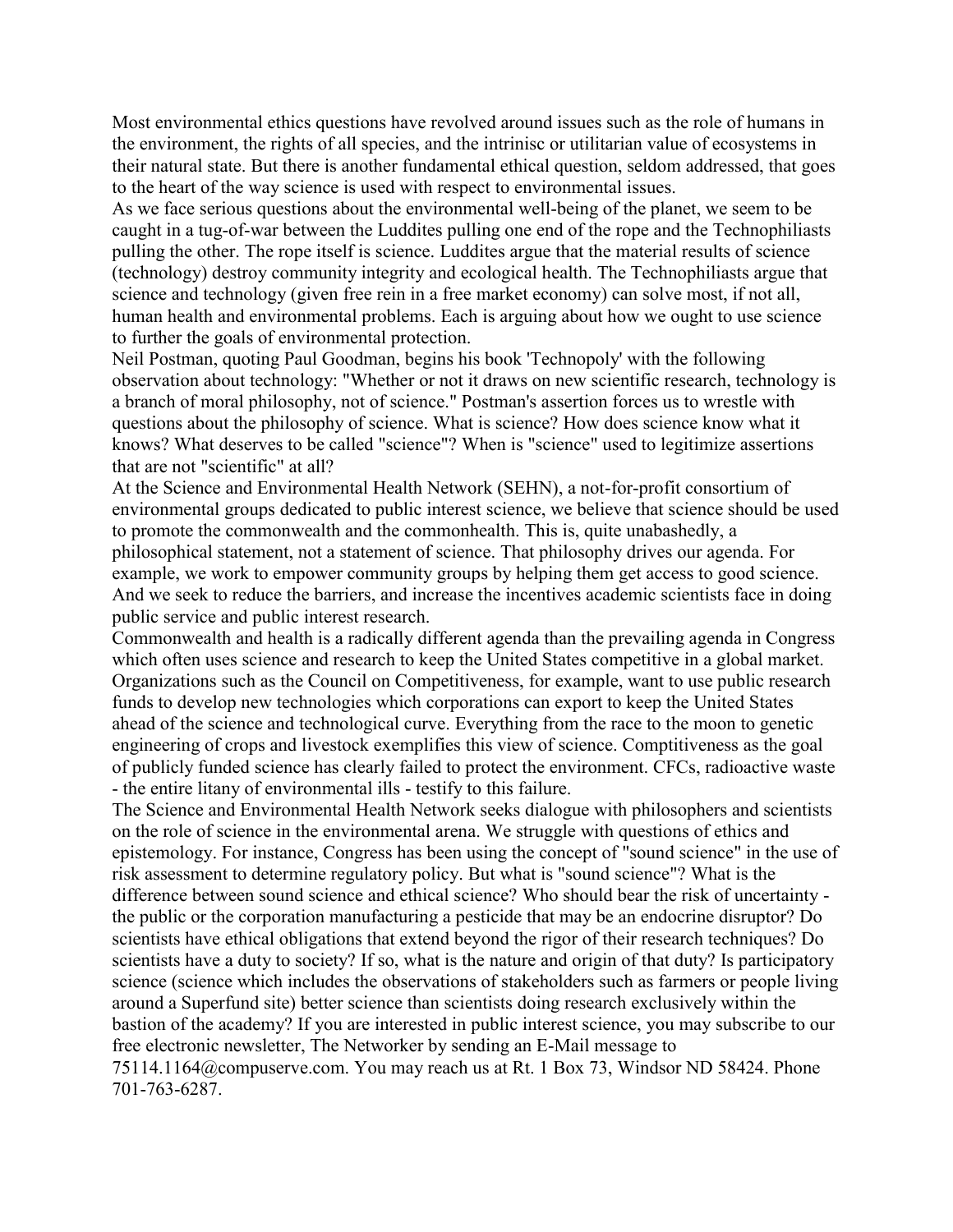# **CONFERENCES AND CALLS FOR PAPERS**

Call for Papers: American Philosophical Association, ISEE Group Sessions. The annual **deadlines** for paper submissions for the ISEE sessions regularly held at the three divisional meetings of the American Philosophical Association are:

--Eastern Division: March 1st

--Central Division: September 1st

--Pacific Division: September 1st

--Submit Eastern Division proposals to: Professor J. Baird Callicott, Department of Philosophy, University of North Texas, Denton, TX 76203 USA, Email: callicot@terrill.unt.edu; or Professor Eric Katz, Department of Humanities, New Jersey Institute of Technology, Newark, NJ 07102 USA, Email: katze@admin.njit.edu.

--Submit Central Division proposals to Professor Laura Westra, Department of Philosophy, University of Windsor, Windsor, Ontario N9B 3P4 CANADA; Email: westra@uwindsor.ca. --Submit Pacific division proposals to Professor Ernst Partridge, Dept. of Philosophy, Northland College, Ashland, WI, 54806, USA; Email: gadfly@igc.apc.org.

**Society for Conservation Biology** will meet 11-15 August 1996 in Providence, Rhode Island, USA. SCB will be celebrating its 10th anniversery, and the program is truly outstanding. Also meeting with SCB are:

**Ecological Society of America**

**American Society of Naturalists**

**Association for Tropical Biology**

**International Society for Ecological Modeling**

#### **Smithsonian Institution/Man and the Biosphere (SI/MAB**)

SCB is the largest annual meeting in the world of scientists specializing in environmental science, conservation, wildlife and zoo management, and related professions. These scientists are genuinely interested in and appreciative of participation by environmental ethicists and philosophers. The 1996 meeting is being hosted by **Brown University** and the **Manomet Observatory for Conservation Science**.

**Phil Pister** and **Jack Weir** were invited by SCB President Dee Boersma (University of Washington) to organize and co-chair a symposium on "Approaches to Environmental Ethics." The symposium will be held August 12th, 1-5:00 PM. The symposiasts will be available that evening for a round table discussion from 7-9:00 PM. The symposiasts and their paper topics are:

**J. Baird Callicott** (Department of Philosophy, University of North Texas, Denton, TX 76203), "Do deconstruction and sociobiology undermine the Leopold Land Ethic?"

**Ronnie Z. Hawkins** (University of Central Florida, Orlando, FL 32816), "Seeing ourselves within ecosystems, reconstructing our social reality, seeking our golden mean."

Patti H. Clayton (University of North Carolina, Chapel Hill, NC 27599, and North Carolina State University, Raleigh, NC 27695), "Connection on the ice: environmental ethics in theory and practice."

**Victoria Davion** (Department of Philosophy, University of Georgia, Athens, GA 30602-1627),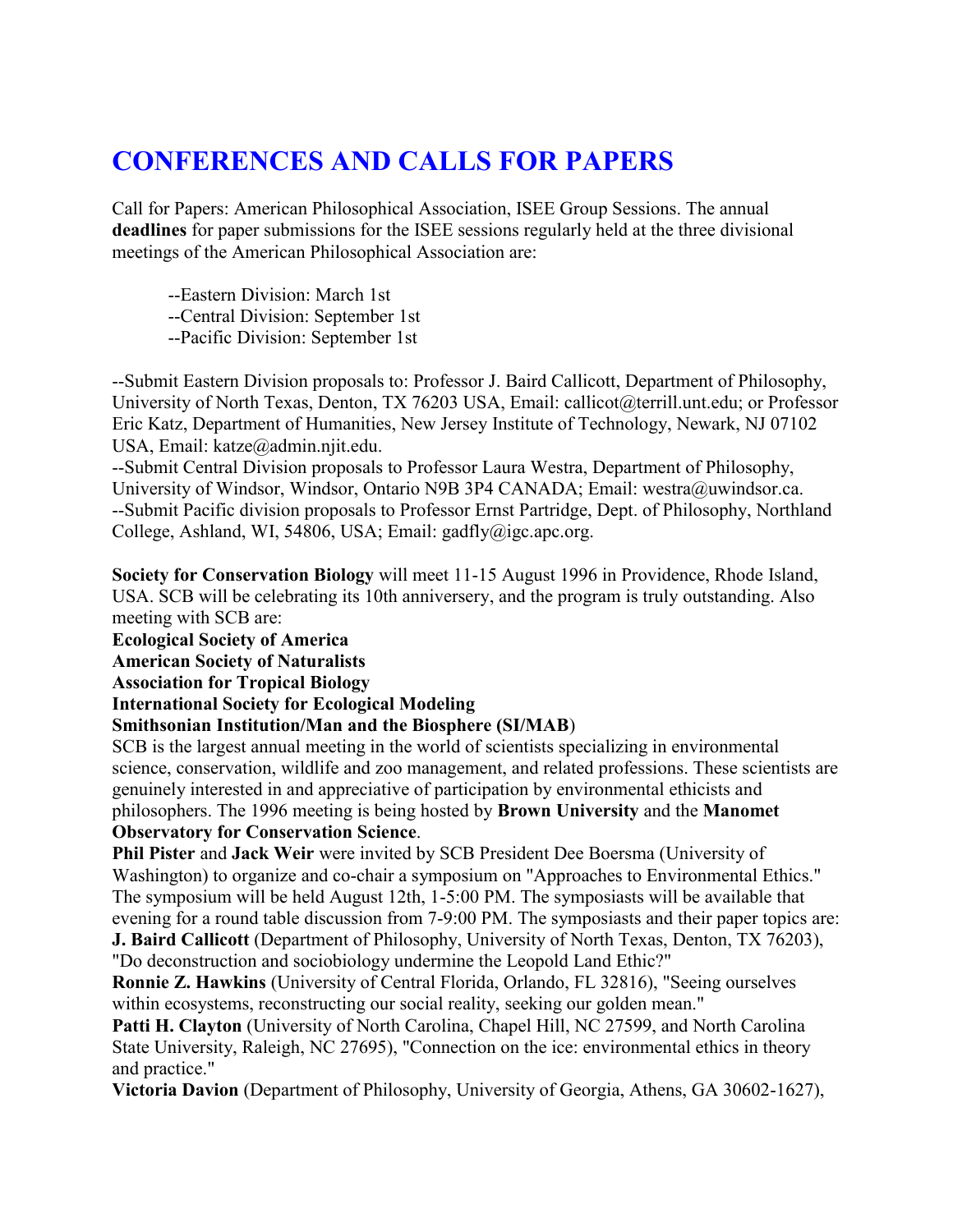"Ecological feminism and environmental ethics."

**Bryan G. Norton** (School of Public Policy, Georgia Institute of Technology, Atlanta, GA 30332), "Human arrogance: which antidote?"

In addition, ISEE will co-sponsor a session of contributed papers as part of the regular SCB program. Papers will be presented by: **Ned Hettinger** (College of Charleston), **Bill Throop** (St. Andrews College), **Laura Westra** (University of Windsor), and **Jack Weir** (Morehead State University).

Society for Philosophy in the Contemporary World will hold its 1996 Annual Conference, 9-15 August 1996, at the YMCA of the Rockies in Estes Park, Colorado. This is a conference with time allotted for formal and informal discussion, and exploring the landscape of the Rocky Mountains. It's family friendly, with provisions for children, relatives, and friends. The General Theme is: **"Philosophy in Everyday Life."** Papers are invited on: environmental philosophy, utopias, ethics and politics, religion, family life, housekeeping, food, parenting, alternative lifestyles, institutional structures, gender and sexuality, race, ethnicity, violence, and other topics. Papers up to 40 minutes reading time are welcome, and poster sessions for works-in-progress are planned. Papers are blind-reviewed, and acceptable papers are published in the Society's journal, Philosophy in the Contemporary World (comments are given to authors and revision of papers for publication is encouraged). For more information or to submit a proposal, contact one of the program chairs: Prof. Erin McKenna, Philosophy Dept., Pacific Lutheran University, Tacoma, WA 98447 USA, PH 206-535-7213, E-mail mckenna@plu.edu, or Prof. Sally J. Scholz, Dept. of Philosophy, Villanova University, Villanova, PA 19085 USA, PH 610-519-4099, E-mail scholz@ucis.vill.edu.

The British Ecological Society and the Science and Religion Forum will sponsor a conference on **"Contours of Ecology: Religious Faith and Issues in Ecology Today,"** 9-11 September 1996, at High Leigh Conference Centre, Hoddesdon, Herts. Speakers include: Prof. R. J. Berry (University College London), Dr. Jack Cohen (University of Warwick), Prof. Colin Russell (Open University), Prof. Robin Attfield (University of Wales), Rev. Dr. Michael Reiss (Homerton College, Cambridge), Dr. Judy Turner (Principal of Van Mildert College, University of Durham), and Prof. Stephen R. L. Clark (Liverpool University). Full board is £90. A limited number of concessionary places are available to students and ministers, courtesy of Templeton UK Projects Trust. For more information or to book (£25 non-refundable deposit): The Rev. Ursula Shone, Diocesan Science Advisor, 25 Pinfold Lane, Ainsdale, Southport, PR8 3QH, Tel. 01704 576098.

**The International Association of Bioethics** will be held November 22-24, 1996 at the Parc 55 Hotel in San Francisco. We are hoping to hold a session of the "Environmental Biothics" interest group. Please reply to us at this e-mail address: 72113.1610@compuserve.com with ideas and expressions of interest in participating. What would you like to hear a session on? What would you like to present? We will circulate ideas to the mailing list of the "Environmental Ethics" section members. Roughly 50 people have expressed interest in the section so far. Also, any ideas which you would like to discuss can be sent to this address. We will reflect items to the membership by e-mail. Other comments and questions can be sent to this address also. Andrew Jameton and Jessica Pierce, University of Nebraska Medical Center, organizers, "Environmental Biothics" section of the International Association of Bioethics.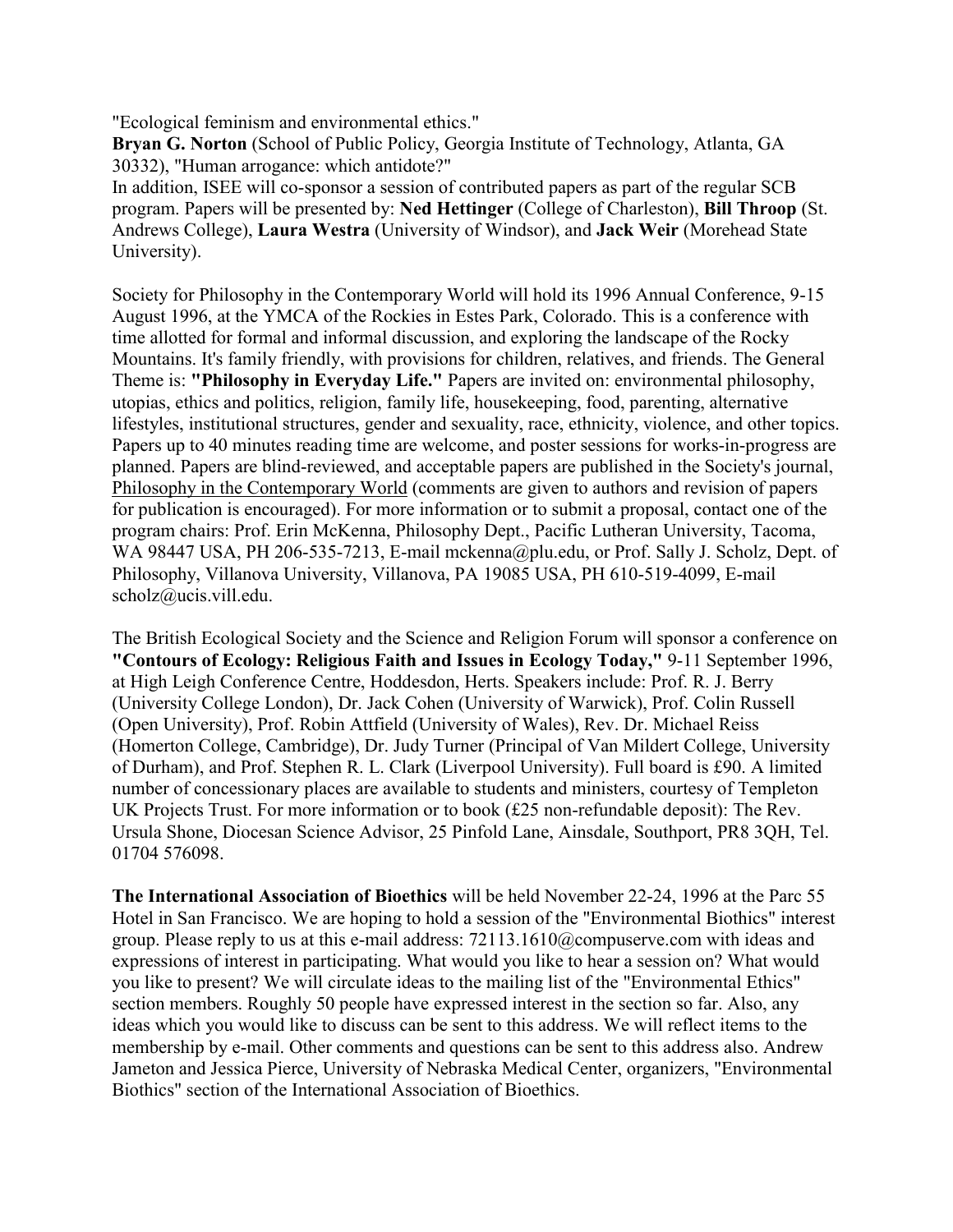**Call for Papers: Society for Philosophy and Technology**, Ninth International Conference: "TECHNOLOGY, ECONOMIC DEVELOPMENT, AND SUSTAINABILITY," Puebla, Mexico, 30 October to 1 November 1996.

Four types of regular sessions are planned: 1. Major presentations (45 minutes) by well known experts in the philosophy of science and technology or in related technical fields. 2. Plenary sessions (30 minutes for each presentation) on subthemes related to the overall theme of the conference. 3. Parallel sessions (20 minutes for each presentation) on specialized topics, whether related to the main theme or in philosophy of technology more generally. 4. Working-paper sessions (15 minute presentations or poster presentations), with the same broad scope as no. 3. An academic subcommittee of the Organizing Committee will select from among submitted papers and assign them to the various sessions. Authors of those papers judged to be the best by this committee will receive a **grant** to cover all expenses of their stay at the conference. Languages of the conference: Spanish, English, with simultaneous translation. The following have tentatively agreed to read papers: Stanley Carpenter, Fernando Cesarman, Paul Durbin, Carl Mitcham, Manuel Molina, Emilio Munoz, Rocco Petrella, and Jose Sanmartin. A selection of the papers and presentations will be published in a special number of *Ludus Vitalis*, the Mexican journal devoted to the philosophy of the life sciences. **Deadline**: Papers must be submitted before April 30, 1996. (In a limited number of cases, an abstract will be acceptable, but only an abstract of sufficient length to be refereed and with a fixed date, before the conference, for submitting a complete paper.) Special Sessions: Three special sessions are currently scheduled: 1. Environmental Ethics (which may include related themes, such as, biotechnology or environmental education). 2. Women and

Development (including gender issues generally, women and work, women and the environment, etc.). 3. Biomedical Technologies and the Environment (possibly including issues of genetic engineering, quality of life measures, the high costs of biomedical technologies, and so on). **Contacts**: Conference Email account: filtec@xanum.uam.mx; Jose Sanmartin: fax: (Spain) 34-6- 386-4437, Email: sanmarti@vm.ci.uv.es; Paul Durbin: fax: 302-831-6321, Email: 18512@udel.edu; Raul Gutierrez Lombardo: fax: (Mexico) 52-5-661-1787, Email: lombardo@servidor.dgsca.unam.mx; Jorge Martinez Contreras: fax: (Mexico) 52-5-724-4778, Email: jmc@xanum.uam.mx.

**The Society for Philosophy and Geography** and Rowman & Littlefield Publishers announce the publication of the second volume of their peer reviewed annual: Philosophy and Geography, edited by Andrew Light (Philosophy, University of Alberta), and Jonathan Smith (Geography, Texas A&M University).

Volume 2: Public Space. Papers are invited on any normative aspect of public space that may be of interest to philosophers or geographers. Work on nature as a form of public space, or the philosophical aspects of urban environments is particularly encouraged. Authors need not address their topic through a conjunction of philosophy and geography but are encouraged to do so. Deadline, September 15, 1996. 10,000 words maximum; use Chicago Manuel of Style. Send three copies of submissions to Andrew Light, Department of Philosophy, 4-108 Humanities Centre, University of Alberta, Edmonton, Canada T6G 2E5. andrew.light@ualberta.ca Philosophy and Geography, Volume 1: Space, Place, and Environmental Ethics, available October 1996. To order contact Rowman & Littlefield, toll free at 1-800-462-6420. Paper ISBN 0-8476-8221-8, \$22.95, Cloth ISBN 0-8476-8220-X, \$57.50.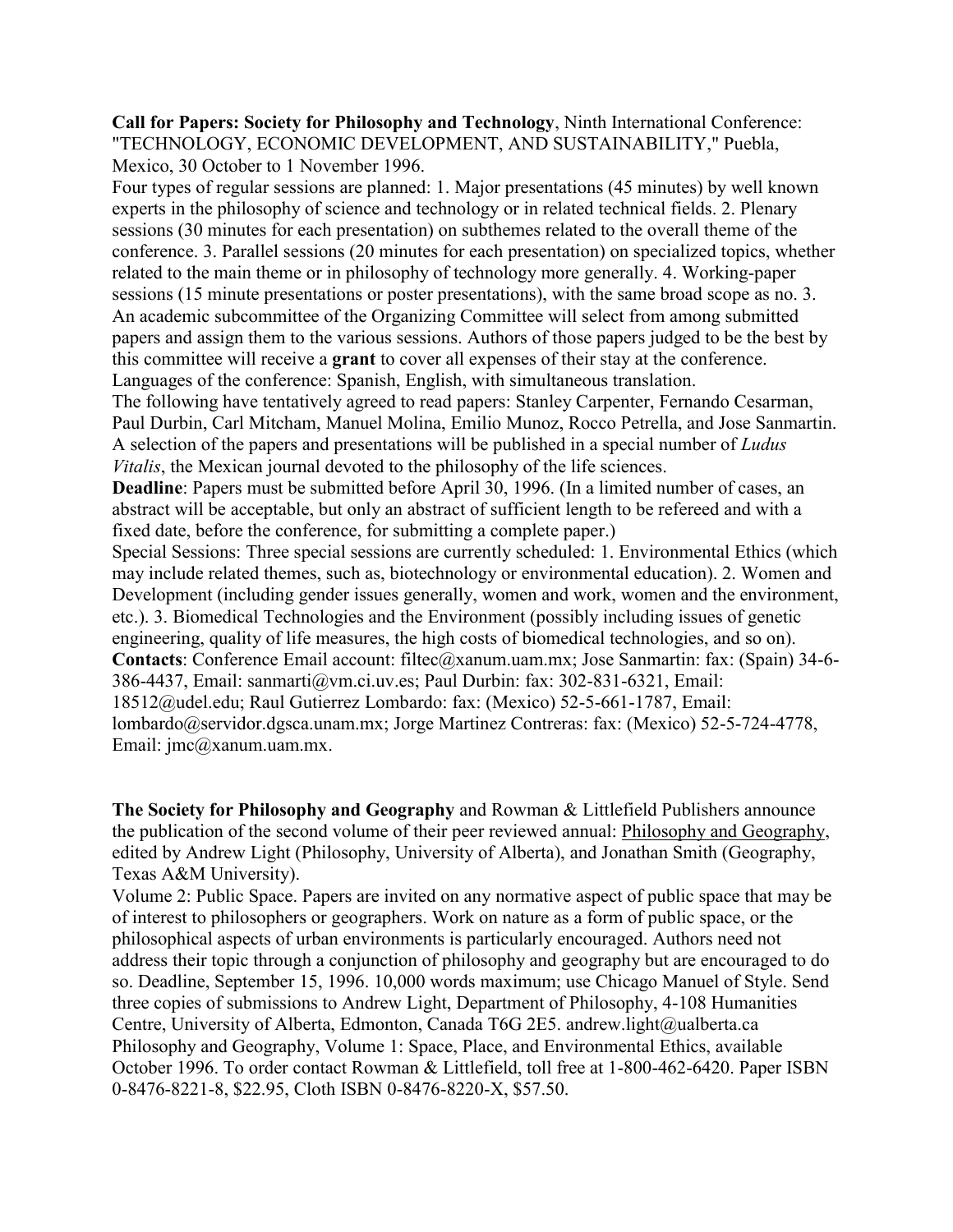**World Bank Conference on Ethics and Sustainable Development.** This conference was held October 1995, with about 350 persons attending, in the World Bank facilities, Washington, DC. A co-sponsor was the Center for Respect of Life and Environment. World Bank President James D. Wolfensohn called for "melding economic assistance with spiritual, ethical, and moral considerations as a key challenge confronting the World Bank and the development community." Among the speakers: Denis Goulet, University of Notre Dame; Partha Dasgupta, Cambridge University; Norman Rice, Mayor of Seattle and President of the United States Conference of Mayors; R. J. Berry, University of London geneticist, and many others. Proceedings will be published by the World Bank. Contact Richard Clugston, Center for Respect of Life and Environment, 2100 L. Street, N. W., Washington, DC 20037. Phone 202/452-1100.

An international meeting on **Geoethics** is projected for October 1996 in **Pribram, Czech Republic**, with special emphasis on ethics in relation to geology, mining, engineering, and energy. Languages will include English, French, German, Italian, Polish, Russian, Spanish, and Czech. To submit papers for 1996 or for more information, contact: Dr. Vaclav Nemec and Dr. Lidmila Nemeova (conveners), Krybnickum 17, 100 00 Praha 10-Strasnice, Czech Republic; PH +422-7811801. Information is available from Laura Westra, address below.

**International Congress of Scientists and Engineers.** Theme: "Towards a Sustainable World." Amsterdam, The Netherlands, 22-25 August 1996. Participants will include the Club of Rome, UNEP and many NGO groups. Workshop topics include: "Ethical Foundations and Basic Attitudes," "Challenges to Economy: Concepts and Strategies for Sustainable Economics," "Sustainable Development on a Local, Regional, and Global Scale," "Elements of a Safe and Secure World." One ISEE Session is being organized by Eric Hol, 438 North C Street, Springfield, OR 97477 USA. For more information, contact: Dr. Philip B. Smith, Steenhouwerskade 22, 9718 DB - Groningent, The Netherlands, FAX 31-50-3129186.

# **ISSUES**

Mad Cow Disease in England. In 1985, cases of a strange new disease were found in British cattle, which had the effect of turning their brains "spongy," leading to loss of physical coordination and eventually death. This disease resembled scrapie, a brain disease endemic in sheep, and Creutzfeldt-Jacob Disease (CJD) a rare and fatal human brain disease. Some suggested that this disease may have appeared in cattle due to deregulation in cattle feed during 1980, which allowed offal from dead sheep (which may have been infected with scrapie) to be fed to cows. During the late 1980s, the disease, called BSE (or popularly Mad Cow Disease) spread to many British cattle herds. Because the disease appeared to have leapt a species barrier (from sheep to cows) fears were expressed that the disease might leap from cows to humans. Eventually, and reluctantly, by 1989 the British government banned the use of cattle food made from animal offal, and brought in regulations removing brain and spinal cords from beef for human consumption. The Government reassured the public that beef was safe to eat. In March 1996, the British government announced that ten new cases of a new and aggressive strain of the human brain disorder had been identified in the UK. The sufferers were much younger than had ever previously been known for the disease; damage to the brain mirrored the damage to cow brains of those animals infected with BSE. Some scientists concluded that the humans could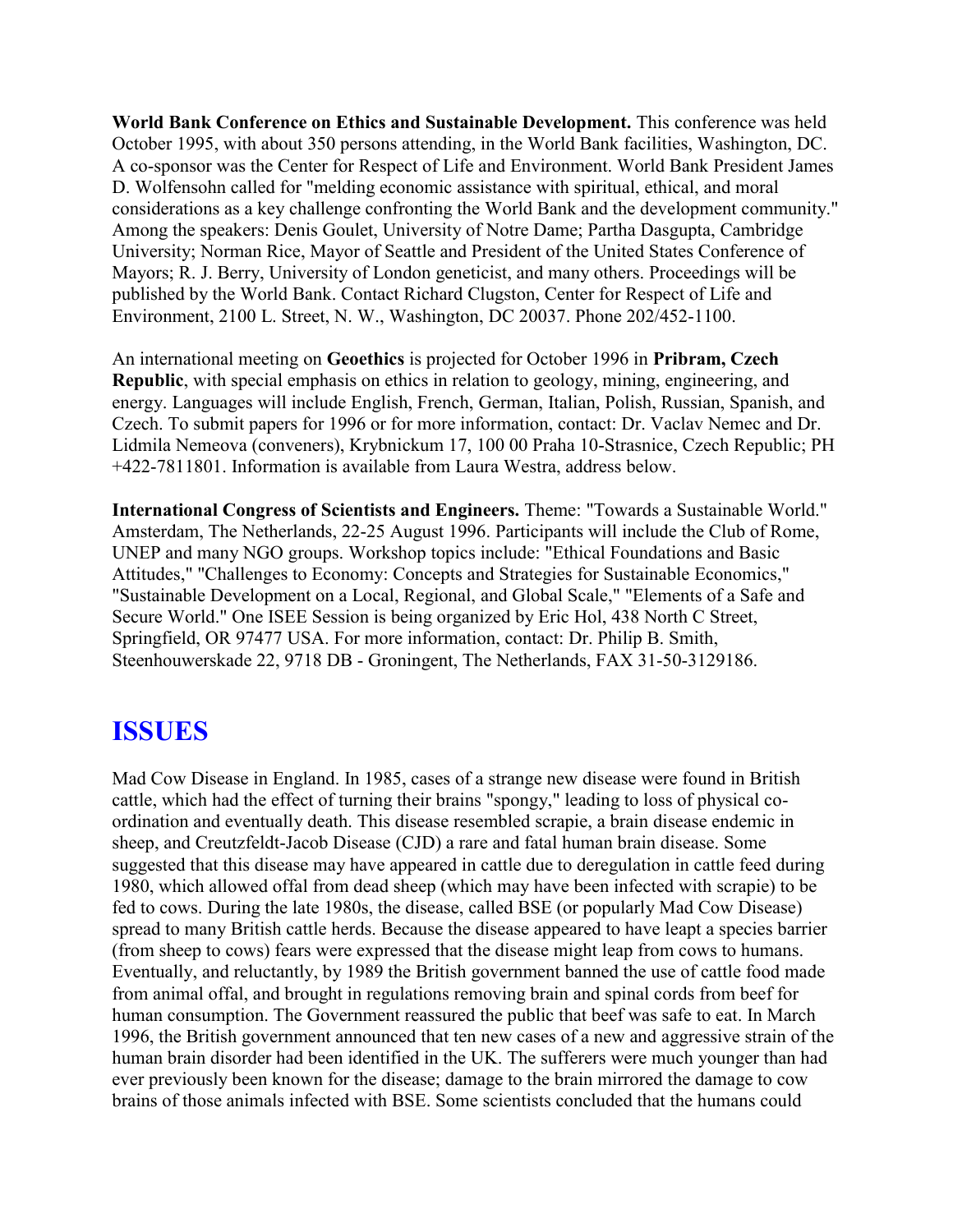have been infected by eating beef.

The effects of this announcement in the UK have been overwhelming, with suggestions that hundreds of thousands of people might die of this disease. The risks involved in eating beef- both prior to controls in 1989, and since controls were imposed--are not known. Speculation is rising that either a significant part or all of Britain's dairy and beef herds should be slaughtered and burned--13 million individuals. The cases raises dozens of ethical questions: Past policymaking, the degree of precaution which should have been taken, and the possible slaughter of up to 13 million cattle, mostly beef cattle which would have died anyway. Even if not slaughtered for public health reasons, there is no market for British beef now, so what does one do with the cows. Other cows are dairy cows, that presumably would otherwise continue to live. Can one measure the lives of 13 million animals against an unknown risk to human beings, who wish to eat meat? Humans deliberately altered the diet of normally vegetarian cows to make their meat cheaper; in result, are special responsibilities owed to them when this leads to disaster? Does the risk to humans justify what would almost certainly be a hurried and distressing mass slaughter of possibly entirely healthy animals? What are possible policy alternatives? (Thanks to Clare Palmer.)

**Deliberate floods in the Grand Canyon.** On March 26, Glen Canyon Dam and U. S. Government authorities started a week-long intentional flooding of the Grand Canyon by releasing about 45,000 cubic feet per second of water, hoping to mimic the once-annual spring floods, which have now been stopped for 33 years by the dam. Lacking the floods, their flushing power, and their silt, Canyon habitat has deteriorated, especially the sand bars and habitat for endangered fish species. The river level was expected to rise about 15 feet, although this deliberate flood is only about one third of the historic flood volume. About 125 scientists were downstream in the Canyon to study the results of the experiment. River management to cause floods is something of a turn-around in environmental policy.

**Jurassic forest tree still alive.** A tree thought to be extinct since the dinosaurs has turned up in a remote Australian park about 200 km. from Sydney. Named the Wollemi pine, there are only twenty-three adult trees and sixteen seedlings. The closest relatives are species in the family Araucariaceae, found in the fossil record in Australia and South America 50-150 million years ago. American Forests, March-April 1995, p. 25.

**Elk Re-introduced in Kentucky.** On 16 February 1996, twenty-nine elk were released on a 750 acre enclosure on the Land Between the Lakes, a national recreation area in western Kentucky. Large herds of elk once roamed Kentucky, trodding the same forests and fields as buffalo. The plow and the rifle ended both species's tenure in Kentucky; the buffalo were gone by 1800, the elk by 1850. Numerous place names still memorialize the past: Elkhorn Creek and Elkton, for example. The indigenous Kentucky elk subspecies is extinct, and the individuals released are a close-relative subspecies from Canada. The elk were captured at Elk Island National Park near Edmonton, Alberta. The project cost taxpayers at least \$500,000, which was contributed by the Tennessee Vallley Authority. An additional \$85,000 was given by the Rocky Mountain Elk Foundation, which hopes to raise a total of \$234,000 for the project. Biologists will monitor the elk via sight and radio transmitters attached to some the animals's ears. The goal is for the herd eventually to roam wild and free throughout the entire 170,000 acres of the Land Between the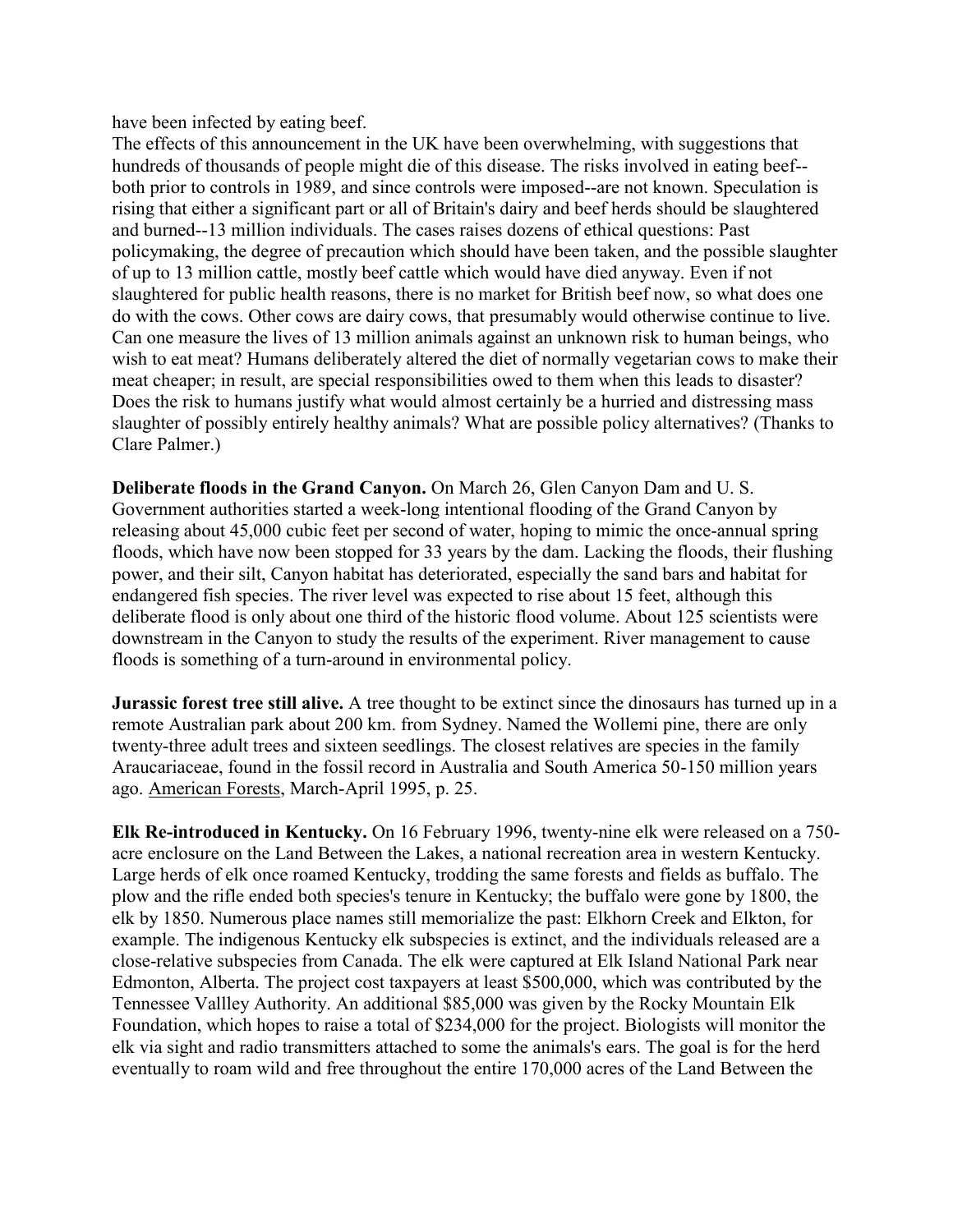Lakes. (See story by Andy Mead, "Release Program Brings Elk Back to State, Lexington Herald-Leader, 17 February 1996, pp. A1, A8.)

**Prison for selling turtle eggs.** Two Florida men have been sentenced to prison for digging up eggs from the beach nests of endangered turtles. Winfred Patrick and Gregory Harmon sneaked onto a private beach last May, found three loggerhead turtle nests and pulled out 372 eggs. The men were stopped by a Palm Beach police officer for a traffic violation, and then arrested after the officer noticed a large cloth bag containing the eggs. Patrick was given two years in prison and Harmon 15 months for violating the U.S. Endangered Species Act. They planned to sell the eggs to local taverns as a highly-prized delicacy. (Reuter's, Feb. 10, 1996)

**Evangelical Christian group backs Endangered Species Act.** The environment is God's creation and must be protected; a group of evangelical Christians has urged the U.S. Congress not to weaken the Endangered Species Act, launching last January a million-dollar media campaign to support the Act. The Evangelical Environmental Network plans to sponsor public service announcements in eighteen states. Polls indicate that a majority of the nation's 35 to 50 million evangelicals are concerned about environmental issues. The group related the Endangered Species Act to the biblical accounts of Noah's Ark. Story in Christian Century, February 28, 1996.

**Test tube pandas.** The world's first test-tube panda could be born by the year 2001 in a breakthrough to save China's endangered national animal. China's panda experts, battling hunters, shortages of its favorite kind of bamboo and the animal's poor reproductive capability, have already successfully bred some cubs through artificial insemination. The next step is a testtube panda, and professors, researchers and veterinarians are involved in the project in central Sichuan province, a major panda habitat. Researchers will try to acquire an ovary from a dead panda, from which egg cells are to be extracted and put into a culture. When an egg cell matures, it will be nurtured together with a panda's sperm to complete external fertilization and the zygote will be nurtured in a test tube until an embryo forms. The embryo will be frozen, awaiting a suitable panda womb into which it can be transplanted. The panda's poor procreative powers are the biggest threat to the species' survival.

**Smallpox extinction.** After several stays of extinction, the smallpox virus is back on death row. The governing board of the World Health Organization has recommended at the last two remaining stocks of the smallpox virus, in Russian and the United States, be destroyed by June 30, 1999. Smallpox is the only naturally occurring disease ever eradicated in the human population, and was once one of the biggest killers in history. Extinction has been postponed because some scientists argued that remaining stocks could be useful for certain scientific studies. Story in New York Times, January 25, 1996.

**First chimpanzee infected with AIDS.** AIDS is difficult to study in laboratories because there is no animal that can be used as a stand-in for humans. Monkeys get sick with a simian version, but the results from studying monkeys do not seem to apply to humans. Now, however, scientists have managed to give AIDS to chimps. Meanwhile, chimps are humans closest relative among the primates, and an endangered species in the wild.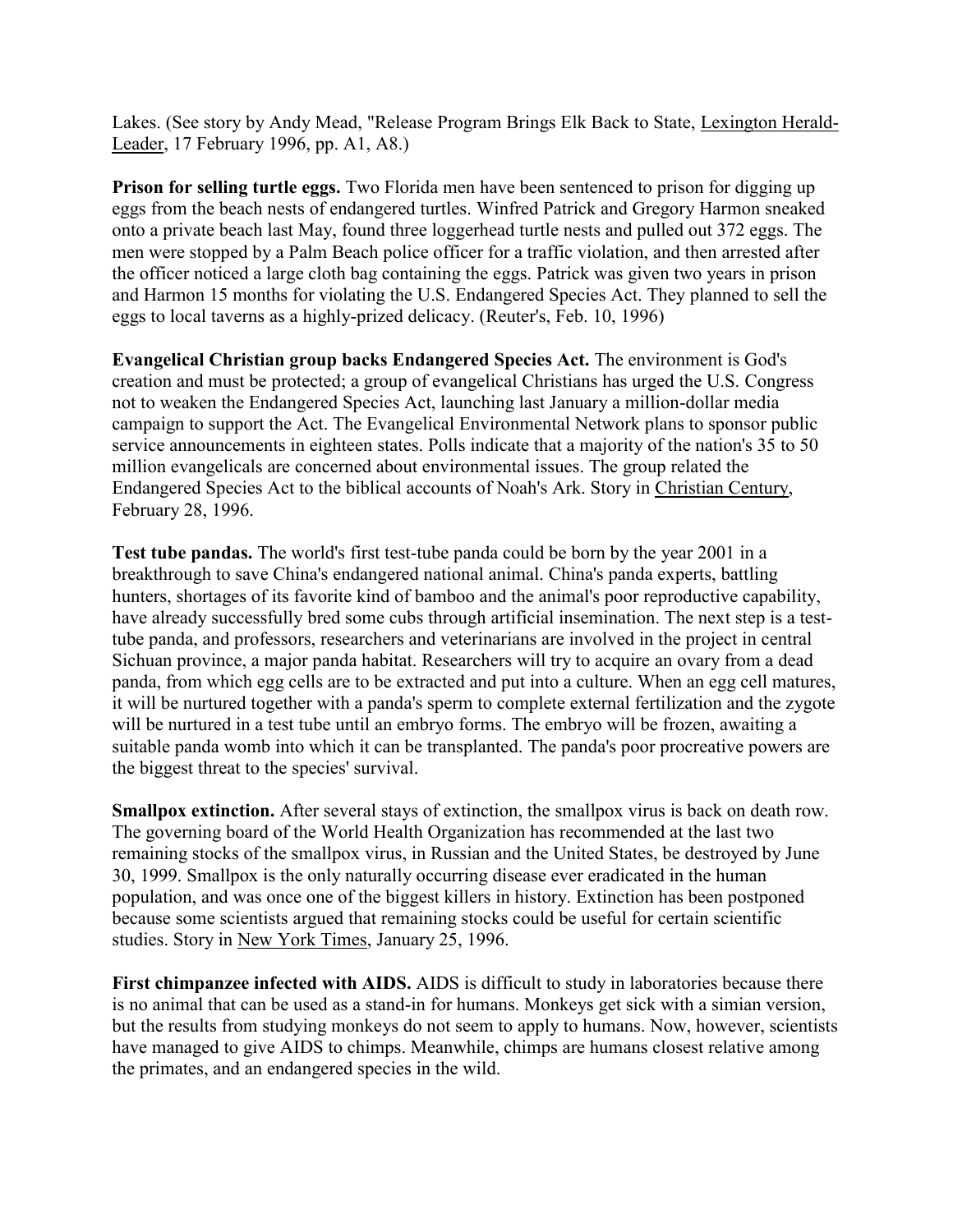# **RECENT ARTICLES AND BOOKS**

--Macauley, David, ed. Minding Nature: The Philosophers of Ecology. New York: Guildford Press, 1996. 350 pages. \$18.95 pb. Articles in the book examine the connections between philosophy and ecology in Thomas Hobbes, Martin Heidegger, Ernest Bloch, Hans Jonas, Lewis Mumford, Paul Ehrlich, and Murray Bookchin. Contributors include: Frank Coleman, Joan Roelofs, Michael Zimmerman, David Abram, David Macauley, John Ely, Lawrence Vogel, Henry Blanke, Ramachandra Guha, Yaakov Garb, Andrew Feenberg, Joel Whitebook, Alan Rudy, and Andrew Light. Macauley teaches philosophy and literature classes in New York City and is completing his doctorate at the State University of New York, Stony Brook.

--Wersal, Lisa. "Islam and Environmental Ethics." Zygon 30, no. 3 (September 1995): 451-60.

--Parton, Glenn. "Humans-in-the-Wilderness." Trumpeter 12, no. 4 (Fall 1995): 185-90. Parton proposes that civilization is not a linear development but includes wrong turns. What needs to be carried forward are the achivements, not the wrong parts. Humans should return the wilderness but not forfeit all the achievements of civilization.

--Yu Mouchang, Ch'eng fa chung ti hsing wu tsou haiang sheng t'au lun li hsüh (Awakening to Retribution: Towards Environmental Ethics). Kuang-tung chiao yü ch'u pan she, 1995. Kuangcho [Kwangtung], China: Kuang-cho [Kwangtung] Educational Publisher, 1995. ISBN 7-5406- 2872-3. The chapters are: 1. Is ecological ethics in existence (rights and values in the natural world). 2. Going toward ecological ethics (Schweitzer, Leopold, and others). 3. Ecological ethics, science and belief (from ecology to ethics, from aesthetics to ethics, from theology to ethics, ecological philosophy and ethics). 4. Is there a general standard for ecological ethics? 5. Moral principles and norms in ecological ethics (respect life and the natural world; not to harm life and the natural world; not to exploit; protect and promote the flourishing of life and ecological uses of nature in economic and social activities). 6. New applications of several moral concepts (the right, fairness, thrift, duty). 7. Ecological Ethics: A new global ethical view. Yu Mouchang is a researcher at the Chinese Academy of Social Sciences, Beijing, and president of the Chinese Society for Environmental Ethics. The Chinese are producing an impressive number of books in environmental ethics, as this and the following entries testify. (China)

--Yu Mouchang, ed., Chüuan chiu yen chiu chi chi che hüeh ssu k'ao (Global Research and Philosophical Thought. A Global Village Project. Chung kung chung yang tang hsiao, 1995. People's Republic of China, Central Party School Publishers, 1995. ISBN 7-5035-1117-6. (China)

--Ch'iu Jen-tsung, ed., Kuo wai tzy jan k'o hsüeh che hsüeh wen t'i (Philosophical Problems in Foreign Natural Science). Chung-kuo she hui k'o hsüeh, 1994. Beijing: Chinese Social Science Press, 1994. ISBN 7-5004-1514-1. Chinese translations of international works in philosophy of science and related issues. Part I is Philosophy of Science: Section I is Theories of Scientific Thought. Section II is History of Science and Philosophy of Science. Section III is Scientific and Sociological Epistemology. Part II is Ecological Ethics, with an introduction by Yu Mouchang,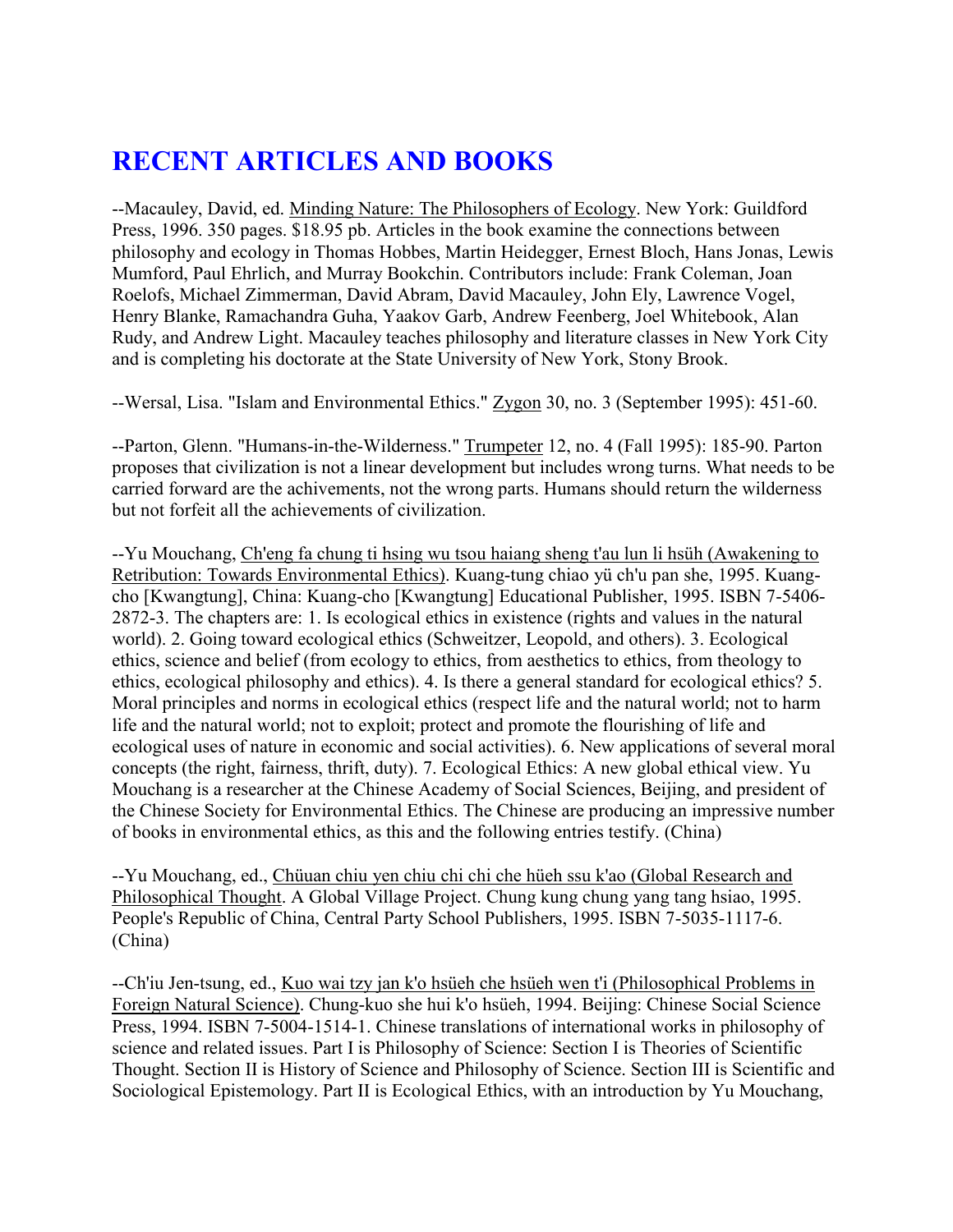"Major Issues in Modern Western Ecological Research," and translations of the following three articles: Holmes Rolston, III, "Science-based versus Traditional Ethics," pp. 259-275, (from J. Ronald Engel and Joan Gibb Engel, eds., Ethics of Environment and Development, London: Belhaven Press, 1990); Holmes Rolston, III, "Environmental Ethics: Values in and Duties to the Natural World," pp. 276-295, (from F. Herbert Bormann and Stephen R. Kellert, eds., Ecology, Economics, Ethics: The Broken Circle, New Haven: Yale University Press, 1991); Mary Anne Warren, "The Rights of the Nonhuman World," pp. 296-320, (from Robert Elliot and Aaran Gare, eds., Environmental Philosophy, St. Lucia: University of Queensland Press, 1983). Part III is Psychological Philosophy. (China)

--Ye Ping, et al, eds., Sheng t'a huan ching pao hu tzu jan tzu yüan kuan li ti li lun yen chiu (A Theoretical Study of Ecological Environmental Protection and Management of Natural Resources). He-lung chiang k'o hsüeh chi shu ch'u pan she, 1995. ISBN 7-5388-2729-3. Harbin, China: Scientific and Technological Publishing Co., 1995. 324 pages. An anthology collecting and summarizing the papers from an academic conference on ecological and environmental natural resources and social development. Some seventy contributors. The sections are: Ecological Philosophy and Methodological Problems; Ecological Ethics, Law, and Aesthetic Issues; Chinese Traditional Cultural and Ecological Ethics Morality; Protection of Living Things and Protection of Biodiversity; Issues of Protection of Forestry Resources, Utilization, and Management; Issues of Ecological Environmental Protection and Social Development. One of the papers is Holmes Rolston, III, "Global Environmental Ethics: A Valuable Earth" from Richard L. Knight and Sarah F. Bates, A New Century for Natural Resources Management (Washington, DC: Island Press, 1995), and Rolston also contributes a preface. Ye Ping teaches philosophy and ethics at Northeast Forestry University, Harbin, and is secretary of the Chinese Society for Environmental Ethics. (China)

--Ye Ping, Sheng t'ai lun li hsüueh (Ecological Ethics). Chinese Forestry Young Scientist's Works Series. Tung-pei lin yeh ta hsüeh ch'u pan she, 1994. Harbin: Northeast Forestry University Press, 1994. ISBN 7-81008-487-9. 281 pages. The chapter titles are: 1. Introduction to Ecological Ethics. 2. Ecological Ethics on Anthropocentrism. 3. Ecological ethics on Nonanthropocentrism (Biocentrism, Ecocentrism, Animal Liberation). 4. Ecological Ethic Viewpoints on the Cooperation and Evolution between Humans and Nature. 5. Scientific Basis of Ecological Ethics (the is and the ought). 6. Value Outlooks in Ecological Ethics. 7. Ecological Power and Interest Outlooks on Ecological Ethics. 8. Ecological Moral Codes for Human Action in the Wildness. 9. The ecological Moral Practices for the Cooperation and Evolution between Humans and Nature. Ye Ping teaches philosophy and ethics at Northeast Forestry University, Harbin, and is secretary of the Chinese Society for Environmental Ethics. (China)

--Bakken, Peter W., Joan Gibb Engel, and J. Ronald Engel, Ecology, Justice, and Christian Faith: A Critical Guide to the Literature. Westport, CT: Greenwood Press, 1995. This book can be obtained at 40% discount = \$33 (instead of \$55 list price) from Greenwood Press Order Line 1- 800-225-5800. Have credit card information ready. Refer to code #F308 to qualify. Part one is "Critical Survey: The Struggle to Integrate Ecology, Justice, and Christian Faith," a review essay. Part two is a Bibliography Survey, 1961-1993, arranged in eleven categories with 512 entries, each well annotated. There is an author index, a title index, and a subject index. An extensive work, the labor of many years, and valuable for its critical insights. A related work is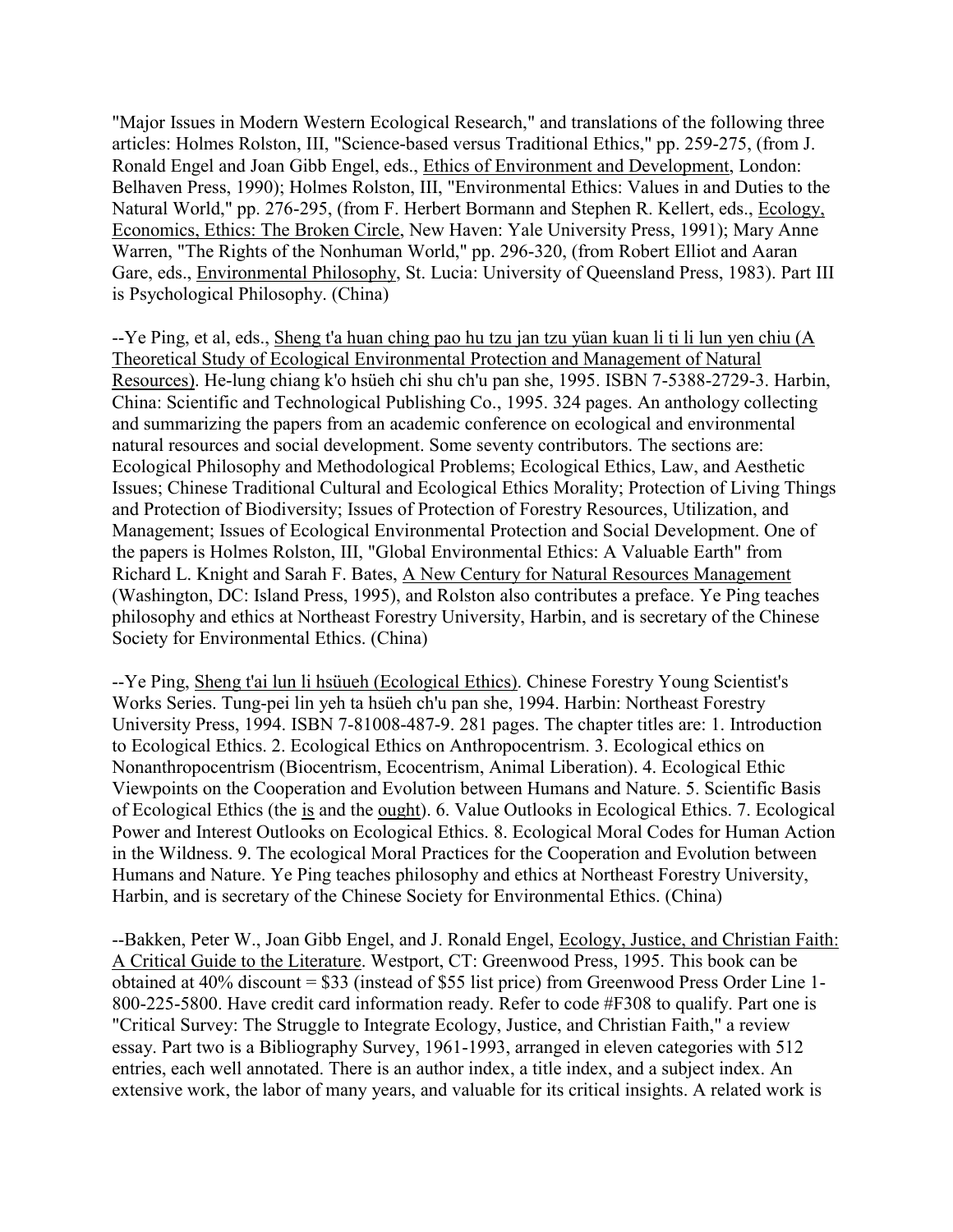Joseph K. Sheldon, Rediscovery of Creation: A Bibliographical Study of the Church's Response to the Environmental Crisis, 1992, which has 1,700 references, also a historical overview, but few critical annotations. Bakken is coordinator of outreach for the Au Sable Institute of Environmental Studies. Joan Engel is a free lance writer and Ronald Engel is professor of social ethics, Meadville/Lombard Theological School.

--Cannon, Teresa, and Peter Davis, Aliya--Stories of The Elephants of Sri Lanka. Ferntree Gully, Victoria, Australia: Airavilta Press (P.O. Box 204, 3156), 1995. ISBN 0-646-21408-X Sri Lankan elephants, now an endangered species, in their encounters with people, for better and worse and over the millennia, used for war, sport, and work, and as cultural symbols. Also, elephants in the wild, their complex social systems and how they constitute a keystone species in that their survival is crucial to the survival of entire ecosystems, and to the welfare of Sri Lankans.

--Ferré, Frederick, Being and Value: Toward a Constructive Postmodern Metaphysics. Albany, NY: State University of New York Press, 1996. 424 pages. \$ 24.95 paper. Metaphysics with courage and conviction, persuasive and comprehensive, at a time when many are cultured despisers of it. Premodern philosophy intimately bound being and value. Modern philosophy divorced being and value. Postmodern philosophy is in transition from the modern mechanical worldview to an alternative inspired by ecology. The beauty of nature, along with other values, is a more potent ingredient in the structure of things than modern reductionism allows. One chapter is entitled: Toward an Ecological World Model. Another is: Toward a Kalogenic (Beautygenerating) Universe. Two more volumes: Knowing and Value, and Living and Value, are projected. Ferré is professor of philosophy at the University of Georgia.

--Hessel, Dieter T., ed., Theology for Earth Community: A Field Guide Maryknoll, NY: Orbis Books, 1996. ISBN 1-57075-052-1 298 pp. \$20. Twenty original essays examining state-of-theart scholarship and pedagogy in ecologically-alert theology. What needs to be done, these authors ask, to bring biblical studies, systematics, social ethics, practical theology, spiritual formation, and liturgy up to speed with eco-justice thought and action? A key study for those in religious and environmental studies who wish to comprehend the range and depth of Christian theological writing, plus some aspects of interreligious reflection, on this increasingly important subject.

An analysis of four major figures--Thomas Berry, Larry Rasmussen, Rosemary Ruether, and James Nash--on what needs to happen in theological studies to meet the environmental challenge. Other contributions: Mary Evelyn Tucker on the role of religions in forming an environmental ethic; Theodore Hiebert on rethinking traditional scriptural approaches to nature; Diane Jacobson on biblical bases for caring about ecology and justice; George Tinker on an American Indian perspective; Catherine Keller on nature, feminism, and community; Manning Marable on the power of connections in environmental justice; Thomas L. Hoyt, Jr. on environmental justice and black theology; Kosuke Koyama on cosmology and justice in ecumenical perspective; and Dieter Hessel on where the churches were/are in the U.S. environmental movement. A chapter on "The Praxis of Institutional Greening" by Richard Clugston incorporates the thought of John B. Cobb, Jr. on a theology of institutional life that will support just and sustainable community. This book can be obtained at half price (\$10) from the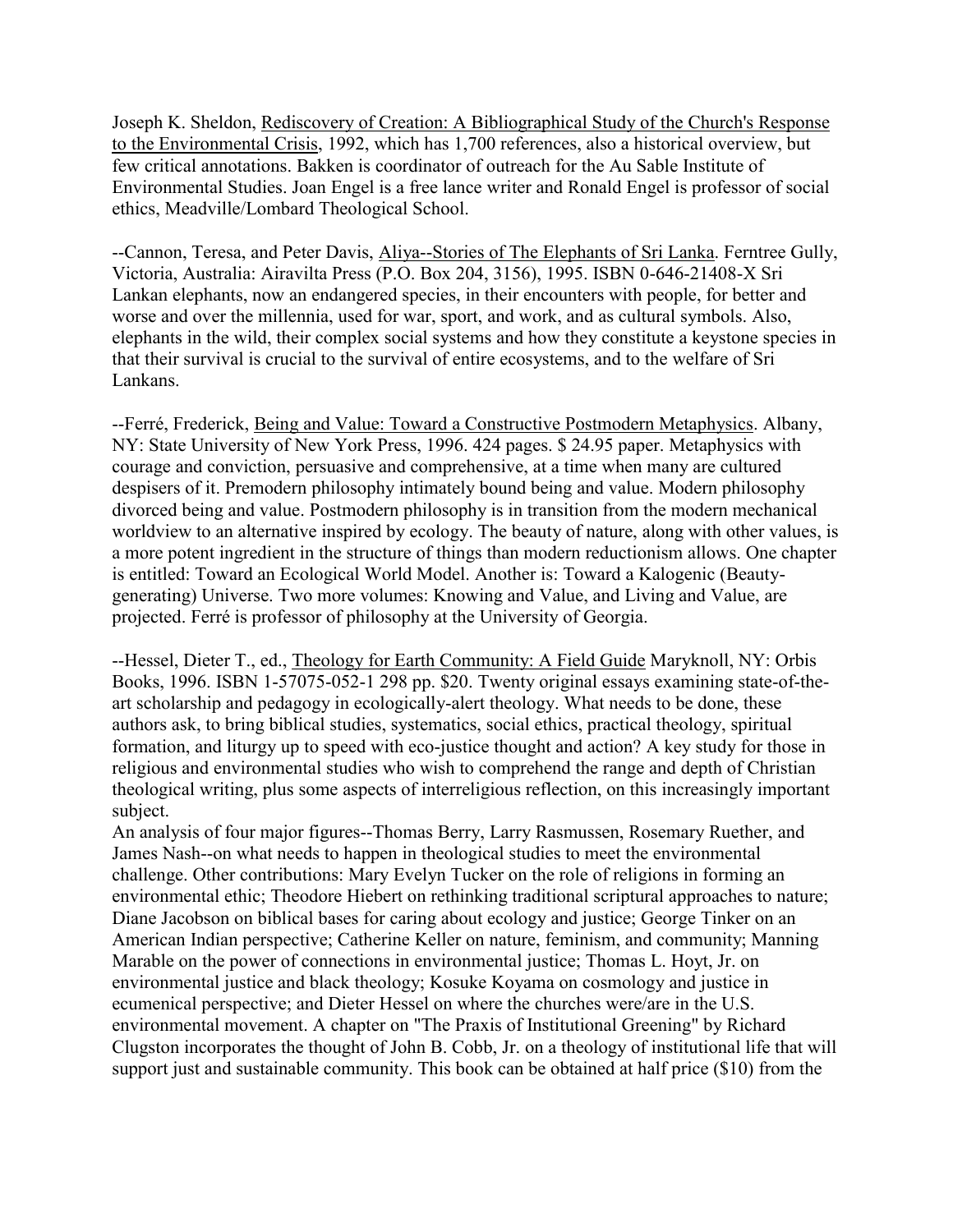Center for Respect of Life & Environment, 2700 L St., NW, Washington, DC 20037 (202-778- 6133)

--Shannon, Daniel E., "A Criticism of a False Idealism and Onward to Hegel: Objections to the Gaia Hypothesis," The Owl of Minerva 27(no. 1, Fall 1995):19-36. An argument against the Gaia hypothesis as formulated by James Lovelock, who offers a scientific explanation for it, and by Peter Russell, who offers an idealistic system in order to accommodate the theory (in The Awakening Earth: The Global Brain, Routledge, 1982). An argument for an alternative account, one which Hegel presented in his Philosophy of Nature, which Shannon calls the "ecological hypothesis." If the Gaia hypothesis is taken as the claim that the Earth is somehow alive, the answer is decidedly no. But a more modest proposal is still possible that views the Earth as a complexity of processes that engender life. Hegel supports a theory that offers such a proposal. These are fundamental claims about the planet, but in Hegel's system, they involved an essential insight into nature as a whole, showing how the Earth yields life, though it is not itself alive. Shannon is at Depauw University.

--DiSilvestro, Roger L., Reclaiming the Last Wild Places: A New Agenda for Biodiversity. New York: John Wiley & Sons, 1993. 266 pages. "This is a book about boundaries. ... Territorial boundaries are ancient; they are artifacts dating from a primordial world. They are, in essence, established for the exploitation of the earth. ... Only in the past century has humanity begun to set the protection of wildlands as a broad social goal, creating national parks, national forests, wildlife refuges, even protected wilderness areas. This is something truly new under the sun, and every protected wild place is a monument to humanity's uniqueness. The greatest qualitative difference between us and nonhuman animals is not that we can change and modify our environment. Practically every living creature does that, from the AIDS virus that destroys its own habitat, to herds of hoofed animals that trim grasslands, to chimpanzees that make spoons from leaves, to birds that build nests, to ants and termites living in teeming arthropod cities. But we are the first living things, as far as we know, to make a choice about the extent to which we will apply our abilities to influence the environment. We not only can do, but we can choose not to do. Thus, what is unique about the boundaries we place around parks and other sanctuaries is that these boundaries are created to protect a region from our own actions. ... No longer can we think of ourselves as masters of the natural world. Rather, we are partners with it" (pp. xiii-xv). The final chapter is "Ethics, Economics, and Ecosystems."

--Kaplan, Rachel and Stephen Kaplan, The Experience of Nature. New York: Cambridge University Press, 1989. 340 pages. An assessment of scientific-academic studies that analyze the various kinds of experience of nature that persons have. Is the effect of nature on people as powerful as it intuitively seems to be? How does it work? What lies behind the power of environments that not only attract and are appreciated by people but are apparently able to restore hassled individuals to healthy and effective functioning? Are some natural patterns better than others? Is there a way to design, manage, to interpret natural environments so as to enhance these beneficial influences? Part I deals with research on the perception of and preference for natural environments. There are broad areas of agreement, and variations. Part II deals with research on the satisfactions and benefits people derive from contact with natural environments, with particular attention to wilderness environments, but also to nearby nature, such as gardens. Part III develops the concept of a restorative environment in which the recovery of mental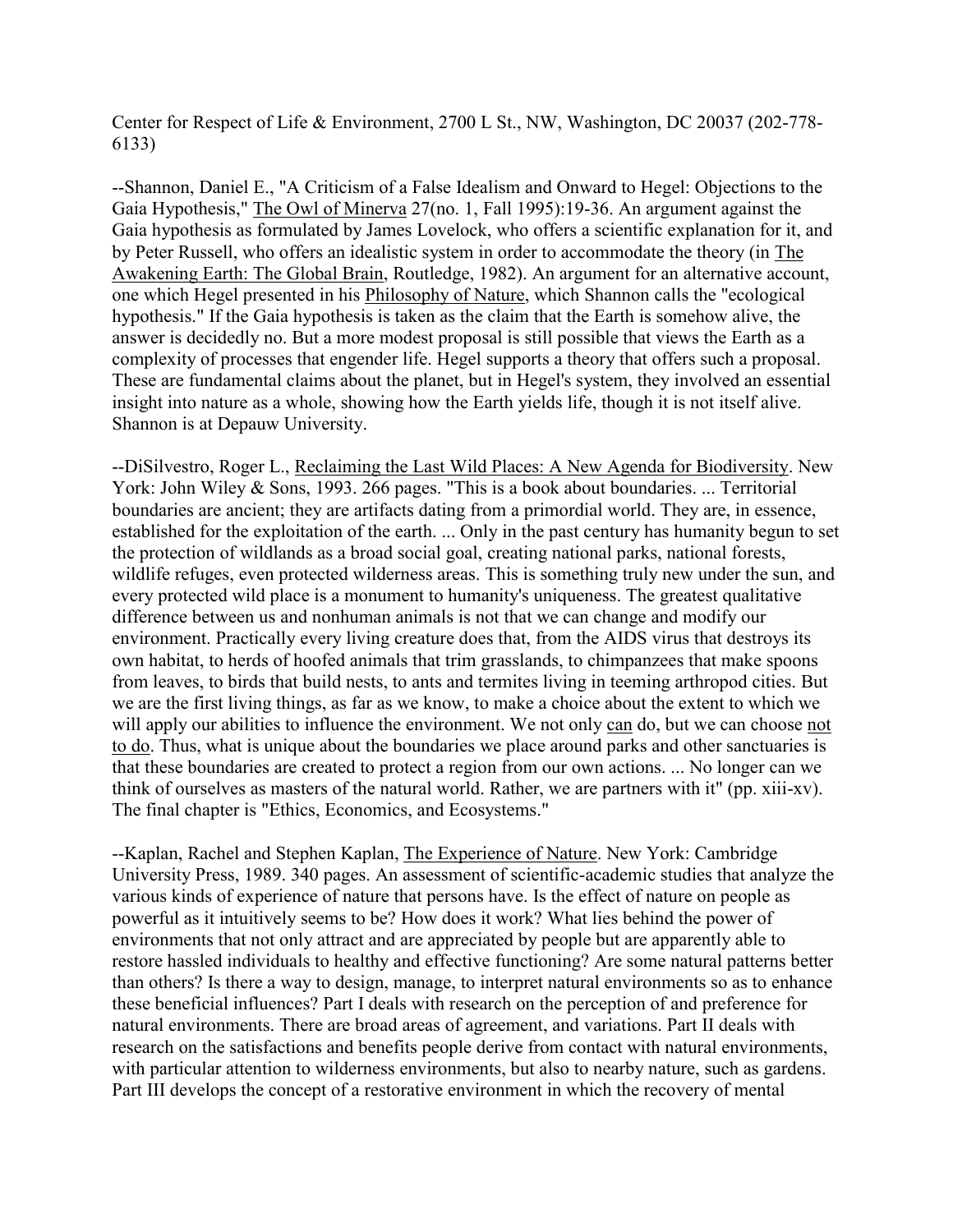energies and effectiveness is enhanced. The Kaplans are in natural resources at the University of Michigan.

--Sagoff, "Carrying Capacity and Ecological Economics," BioScience 45(1995):610-620. Sagoff generally argues that ecological economics is not much better than classical economics at forming a basis for environmental conservation. "I cast doubt on hopes that the utilitarian logic of ecological economics is any more able than is the logic of mainstream economics to provide a strong foundation for the claims of environmentalism" (p. 610). Reply: Daly, Herman E., "Reply to Mark Sagoff's `Carrying Capacity and Ecological Economics," BioScience 45(1995):621-624. "After we have recognized the intrinsic value of the natural world, then we have an obligation to protect and increase that value. That realization leads us to pay attention to instrumental value. ... It is a further mistake to identify intrinsic value with morality and instrumental value with prudence and then set up an opposition between them, as Sagoff does." Daly's reply shows that economists, at least ecological economists, are not going to be upstaged by philosophers either on their own turf or with moralist arguments. A spirited exchange that should get the reader (or the classroom) thinking. Sagoff is at the Institute for Philosophy and Public Policy, Daly in economics, at the University of Maryland.

--BioScience, Science and Biodiversity Policy Supplement, 1995. A special supplement on national strategy on biological diversity, public understanding of biodiversity, and studies of the Everglades, the Pacific Northwest, and Yellowstone. About two dozen contributors. Sample articles: Jerry Franklin, "Scientists in Wonderland": Monica G. Turner, Robert H. Gardner, and Robert V. O'Neill, "Ecological Dynamics and Broad Scales."

--BioScience, November 1995, vol. 45, no. 10, is a theme issue on systematics and the biodiversity crisis, the role of systematic biology in identifying, classifying, and conserving biological diversity.

--Wild Earth is the periodical of The Wildlands Project, now in volume 6, and is increasingly proving a forum for the discussion of conservation, policy, strategy, ethics, especially involving relatively large areas of wildlands and interconnecting buffers and corridors. Winter 1995/96, vol. 5, no. 4, is a good sample issue. Examples of articles:

Freyfogle, Eric T., "Land Ownership: Private and Wild," pages 71-77. The word property shares etymological roots with such words as proper, appropriate, and propriety. Thus, embedded in the world, if not in today's version of the institution, are certain seemingly inescapable ideas--of rightful scale and proportion, of balance and order, of personal responsibility. To make something one's own--to transform it into one's property--is to make it part of one's life, an extension of one's person and character; it is to bring the thing within the fold of one's individual care and duty. Do these ethical ideas, we might wonder, lurk somewhere beneath the surface of American property law? Freyfogle teaches law at the University of Illinois.

Windsor, Donald A., "Endangered Interrelationships: The Ecological Cost of Parasites Lost," pages 78-83. "Collectively, parasites form a pervasive matrix of interrelationships within an ecosystem which tends to hold it together, acting almost as a glue." Parasites are important regulators of ecosystems, acting almost like complicated servomotors in complex machines. When parasitism is viewed in its larger category, symbiosis, the unifying force is seen as even more comprehensive. "If a single message jumps out from all the myriad details of parasitology,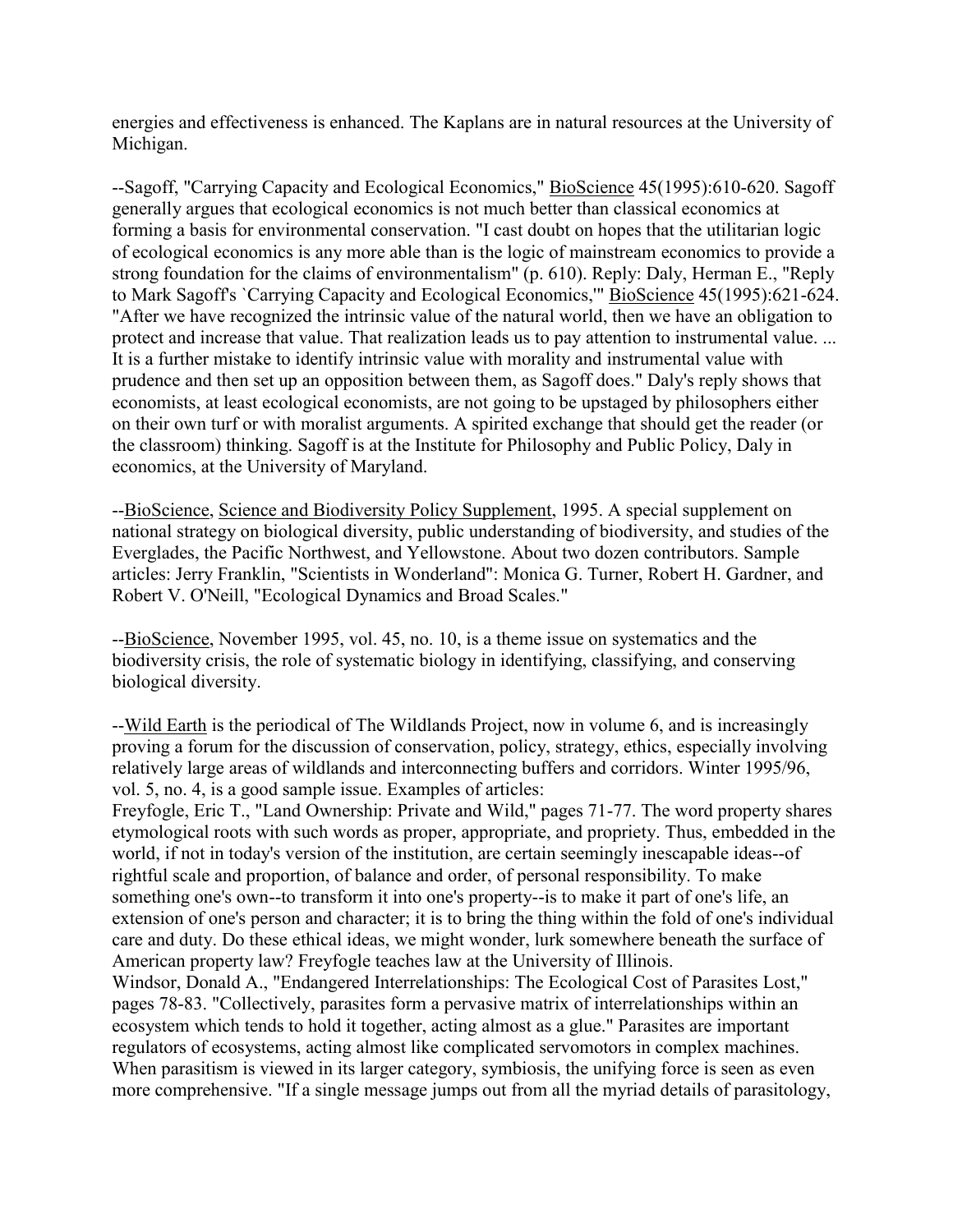it is that the complex interrelationships among parasites and their hosts are essential to the natural functioning of ecosystems." Required reading for those who dislike parasites. Windsor is an invertebrate zoologist, Norwich, New York.

--deHaan (de Haan), Gerhard, "Sustainable Development--Remarks from an Anthropological Point of View," Socijalna Ekologija: Journal for Environmental Thought and Sociological Research 4 (no. 4, 1995):287-300. In Croatian.

--Rogic, Ivan, "Modernity and Immediateness: A Brief Account of a Modernity Interpretation Model and a Position of Environmental Critique," Socijalna Ekologija: Journal for Environmental Thought and Sociological Research 4 (no. 4, 1995):301-319. (in Croatian) Modernity is not characterized by emphasis on expanding rationality, but rather by a defining of the immediate life, but both these opposite and complementary models characterize the postmodern period, a double-coding which is the basis of environmental critique. The author is in architecture, at the University of Zagreb.

--Attfield, Robin, Value, Obligation, and Meta-Ethics. Amsterdam/Atlanta: Editions Rodopi B.V., 1995. 319 pages. \$ 31.00 paper. Part I, on Value, defends a biocentric theory of moral standing and the coherence and objectivity of belief in intrinsic value, despite recent objections. Chapter 3 is "What is Intrinsic Value?"; Chapter 4 begins with "The Intrinsic Value of Flourishing"; Chapter 6 is "Priorities Among Values." Intrinsic value is located in the flourishing of living creatures; specifically, a neo-Aristotelian, species-relative account is developed of wellbeing or flourishing, in terms of the essential capacities of species. There follows a theory of priorities, or of relative intrinsic value, in which the satisfaction of basic needs takes priority over other needs and wants, and the interests of complex and sophisticated creatures over those of others, where they are at stake. Parts two and three continue with theories of rightness and obligation and meta-ethics, defending a naturalist meta-ethic. This analysis continues Attfield's earlier work, A Theory of Value and Obligation (1987). Attfield teaches philosophy at the University of Cardiff, Wales.

--Hayward, Tim, Ecological Thought: An Introduction Polity Press, Oxford, 1995, in association with Blackwells, Cambridge, 1995. \$45 cloth, \$22.95 paper. 272 pages. This is a sustained and comprehensive examination of the question whether the newly emerging ecological movement is compatible, theoretically and practically, with the Enlightenment project of Western Europe, as this has played out in the modern, now largely Westernized, world. The general answer is that, after a sort of dialectic between ecology and enlightenment, it is. This is spelled out in five chapters. Chapter 1 is philosophical; it compares ecological and Enlightenment accounts of nature and human nature. Chapter 2 asks whether humanism, the Enlightenment ideal, can be ecological, showing appropriate respect for nonhuman nature. Chapter 3 is on economics, especially on the industrial capitalism that has somehow been one of the main outcomes of Enlightenment. Chapter 4 asks whether rights and justice (the Enlightenment ethical ideas) can be retained in an ecological era. Chapter 5 is on politics, and asks whether ecological ideas can be made compatible with democracy, which is another main outcome of the Enlightenment ideal. Hayward is good at going back into Enlightenment ideals and finding new resources in them, or old resources forgotten or obscured. But he is never naive or simplistic about this. He fully recognizes that much of what the Enlightenment stood for will have to be considerably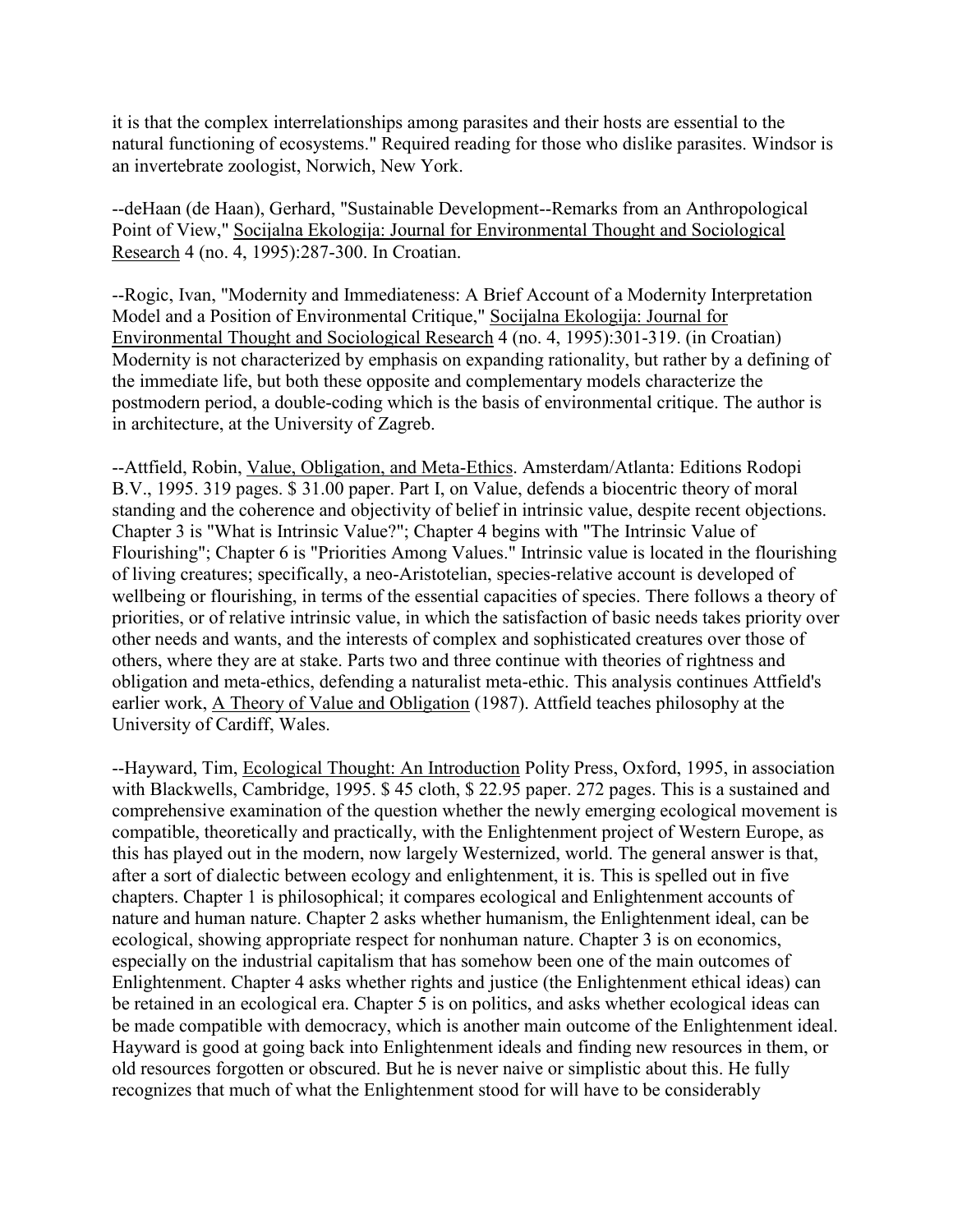chastened. The world is not so much a compromise as a kind of dialogue, with Enlightenment as the thesis, environmentalism as antithesis, and Hayward's new position a synthesis in which both are significantly transformed. Hayward teaches politics at the University of Edinburgh.

--Apel, K.O, et al, Het discursieve tegengif. De sociale en ethische aspecten van de ecologische crisis (The discursive antidote. The social and ethical aspects of the ecological crisis). Kampen, Netherlands: Kok Agora, 1996, ISBN 90-391 0652 5. In Dutch. A collection of essays by prominent authors in the field of political-ethical aspects of the environmental crisis and the risk society. Contents: Introduction: The role of the public debate, etc. K. O. Apel (Frankfurt am Main), "The ecological crisis in the perspective of discourse ethics"; Ph. Visser 't Hooft (Utrecht), "The ecological crisis and the duty to survive"; I. Fetscher (Frankfurt am Main, "Ecology and Democracy: a politico-cultural problem"; V. Hoesle (Essen), "Economy and Ecology"; Rene von Schomberg (Tilburg), "Discourse and context. The unavoidable social contexts of discourse"; A van Dommelen (Amsterdam), "Environmental crisis and methodology. On the quality of science." (Thanks to Johan Hattingh.)

--Orians, Gordon, and Judith Heerwagen, "Evolved Responses to Landscapes," Pages 555-579, in a section on "Environmental Aesthetics," in Jerome Barkow, Leda Cosmides and John Tooby, eds., The Adapted Mind: Evolutionary Psychology and the Generation of Culture. Oxford University Press, 1992.

--Wilson, Alexander, The Culture of Nature: North American Landscape from Disney to the Exxon Valdez. Cambridge, MA: Blackwell Publishers, 1992. 335 pages. Another book featuring the social construction of nature: "We should by no means exempt science from social discussions of nature. ... In fact, the whole idea of nature as something separate from human existence is a lie. Humans and nature construct one another" (p. 13). A cultural history of North American and native responses to the land, especially the multiplicity of environments built on the North American continent in the last 50 years. Chapters on nature education and promotion; landscape design, nature movies and TV, theme parks that image nature (Disney), nature parks, zoos, nuclear plants, environmental architecture. "We must build landscapes that heal, connect, and empower, that make intelligible our relations with each other and with the natural world. ... Nature parks cannot do this work. We urgently need people living on the land, caring for it, working out an idea of nature that includes human culture and human livelihood. All that calls for a new culture of nature, and it cannot come soon enough" (p. 17). Wilson is a horticulturalist, journalist, and landscape designer in Toronto.

--Kevles, Daniel J. and Leroy Hood, eds., The Code of Codes: Scientific and Social Issues in the Human Genome Project. Cambridge, MA: Harvard University Press, 1992. 397 pages. Paper. Thirteen essays. The substance and possible consequences of the human genome project in relation to ethics, law, and society, as well as to science, technology, and medicine. Includes essays by scientists James D. Watson and Walter Gilbert, and the social analysts of science Dorothy Nelkin and Evelyn Fox Keller. An early National Academy of Sciences report concludes: "Homo sapiens has overcome the limitations of his origin. ... Now he can guide his own evolution. In him, Nature has reached beyond the hard regularities of physical phenomena. Homo sapiens, the creature of Nature, has transcended her. From a product of circumstances, he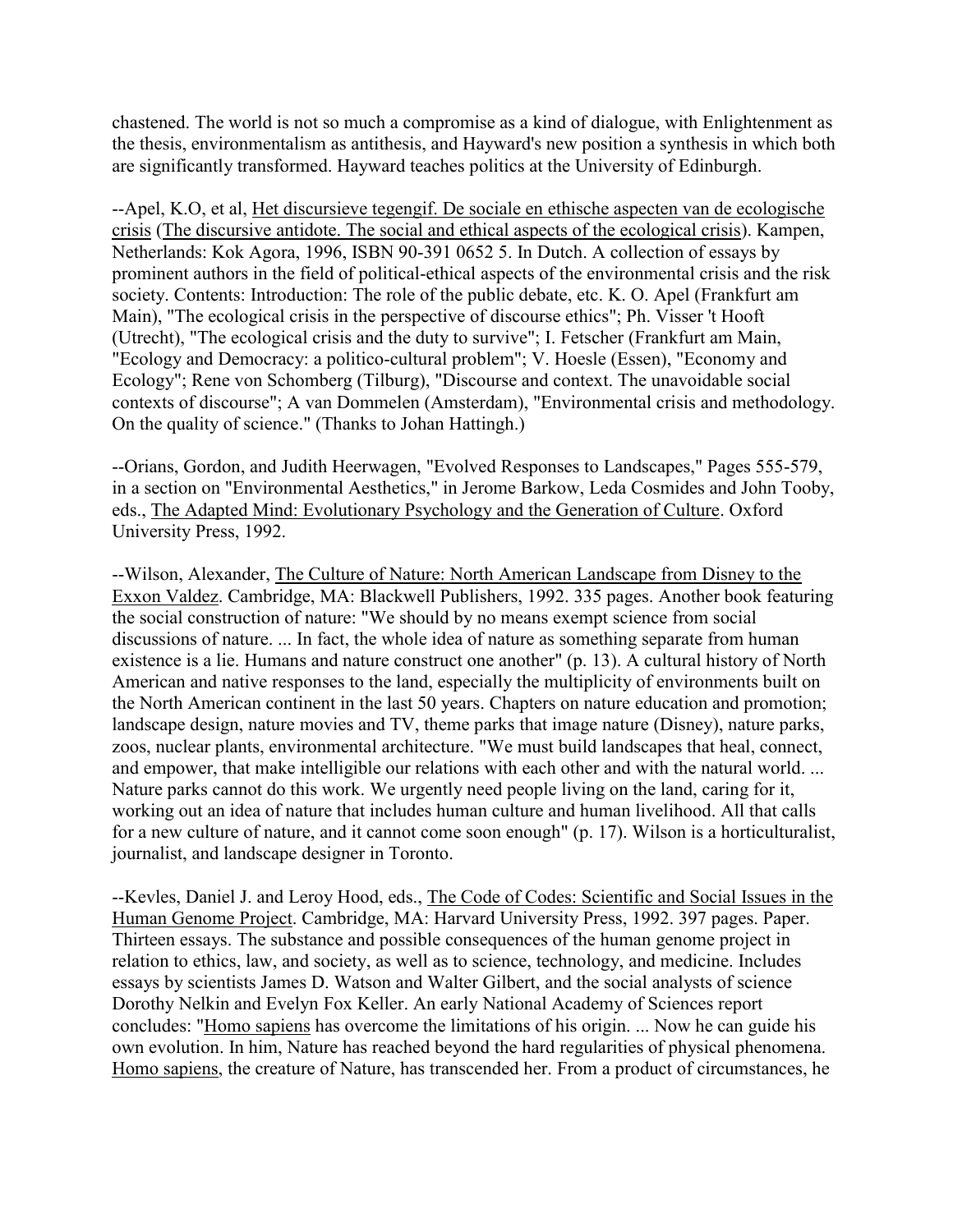has risen to responsibility. At last, he is Man. May he behave so!" (p. 288). Kevles teaches humanities at California Institute of Technology; Hood teaches biology there.

--Environmental Enhancement Through Agriculture. Agriculture can serve the environment rather than conflict with it. 36 papers offering numerous examples of agricultural systems that benefit the environment: increasing wildlife habitat and biodiversity; protecting water quality in streams and estuaries; producing substitutes for nonrenewable energy sources; turning urban waste into a resource; offering aesthetically appealing landscapes; and bringing urban residents into closer contact with food production and the land. Special attention to areawide collaborations in which farmers, citizens, and technical experts establish common goals and develop innovative arrangements. From a conference held in Boston, sponsored by the Tufts University School of Nutrition Science and Policy and others. \$20, postpaid, to "Trustees of Tufts College." Center for Agriculture, Food and Environment, School of Nutrition Science and Policy, Tufts University, Medford, MA 02155.

--Tullock, Gordon, The Economics of Non-Human Societies. Tucson, AZ: Pallas Press, 1994. 87 pages. The author offers a general theory of "bioeconomics" encompassing both human and nonhuman societies. His strategy is to apply to non-human societies the tools that have developed in economics. Specifically, the behavior of the social insects can be thought of as the interaction of preference functions and the environmental consequences of individual behavior. Insects have their preferences instinctively, but are selected for reciprocal cooperation doing what is in the self-interest of each. An "invisible hand" naturally selects the most efficient hive. Humans have their preferences with options in choice but act in their self-interests; Adam Smith's "invisible hand" selects for economic efficiency. From this, Tullock develops a theory that, in principle, is capable, he claims, of predicting whether a given species will survive in a particular niche. Nevertheless, he adds, "I do not think that studying the non-human societies is of help to the student of human societies" (p. 83). For a review see Clarence C. Morrison, "The Economics of Non-Human Societies," Atlantic Economic Journal 23(1995):318-322. Tullock is an economist at the University of Arizona known for his application of economic theory to problems in political science.

--Pepper, David, Modern Environmentalism: An Introduction. London: Routledge, 1996. 376 pages. Chapters: Defining Environmentalism. Some Fundamental Issues in Radical Environmentalism. Pre-modern and Modern Ideas about Nature and Science: The Roots of Technocentrism. Modern Roots of Ecocentrism. Postmodern Science and Ecocentrism: Subjectivity, Ideology and the Critique of Classical Science. Ways Ahead. "Above all, a historical and ideological perspective teaches us that there is no one, objective, monolithic truth about society-nature/environment relationships, as some might have us believe. There are different truths for different groups of people and with different ideologies. ... Each myth functions as a cultural filter, so that adherents are predisposed to learn different things about the environment and to construct different knowledges about it" (pp. 3-4). Pepper, having introduced modern environmentalism, recommends a postmodern environmentalism. Of course, postmodern environmentalism, like modern environmentalism, is just one more myth about the way humans do and should relate to nature. Pepper is in geography at Oxford Brookes University, Oxford, UK.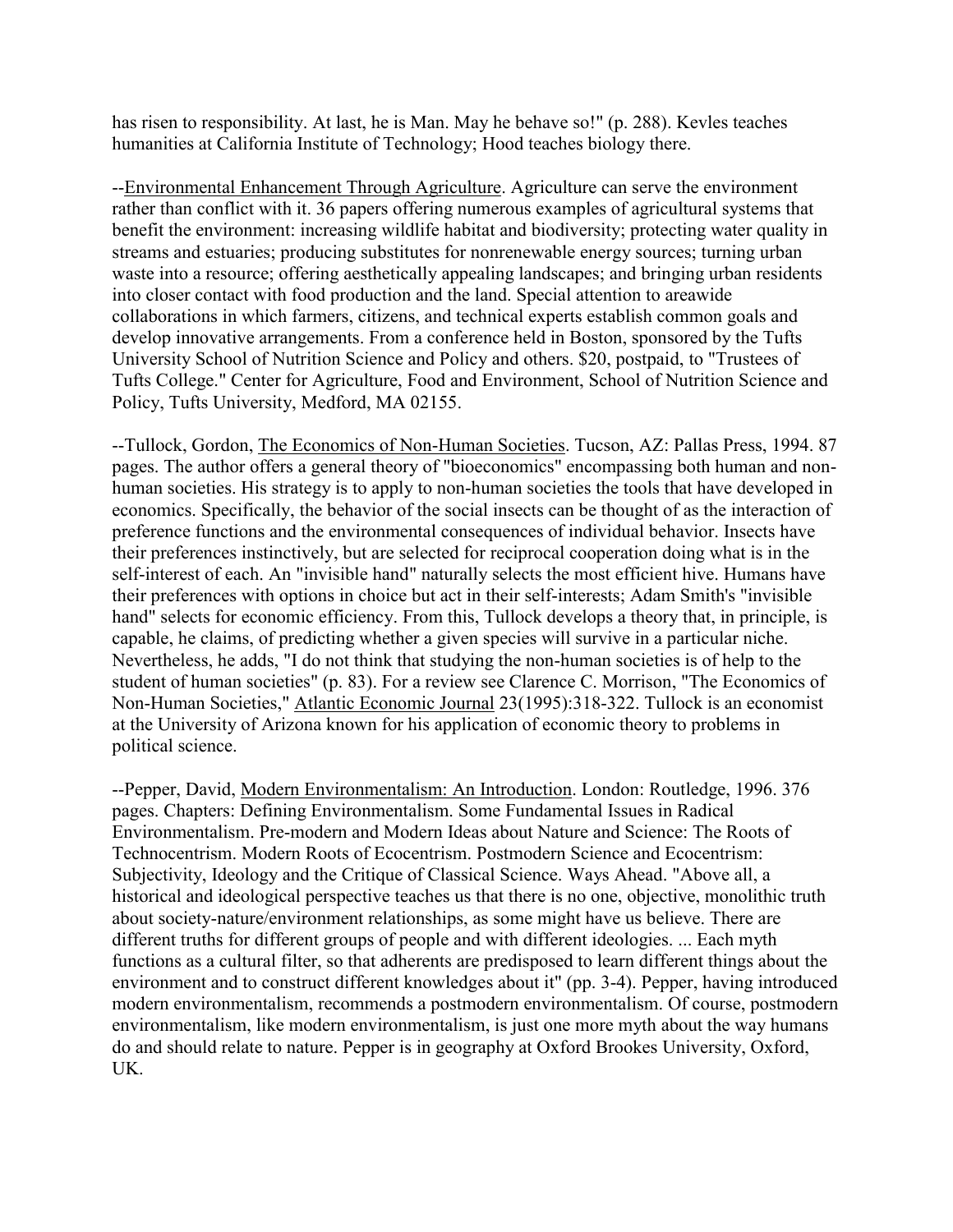--Collins, Paul, God's Earth: Religion as if Matter Really Mattered. North Blackburn, Victoria, Australia: Dove, 1995. 280 pages.

--Linnea, Ann, Deep Water Passage: A Spiritual Journey at Midlife. Boston: Little Brown, 1995. The author takes an extended canoe trip in the Boundary Waters Canoe Area after a spiritual crisis.

--Ellis, Gerry and Karen Kane, Wilderness Remembered. Minocqua, WI: NorthWord Press, 1995. Excerpts from earlier explorers of the wilderness, their diaries, journals, and other works, often offsetting the belief that such explorers found a howling wilderness that they feared or disliked. Accompanied by contemporary photographs.

--Karper, Karen, Where God Begins to Be: A Woman's Journey into Solitude. Grand Rapids, MI: Eerdmans, 1994. Karper lived for three decades in a monastery, then moved to take up solitary residence in the mountains of Appalachia, near Spencer, West Virginia, to discover there that the grace of God abounds.

--Fisher, Hank, Wolf Wars: The Remarkable Inside Story of the Restoration of Wolves to Yellowstone. Helena: MT: Falcon Press, 1995.

--McIntyre, Rick, A Society of Wolves: National Parks and the Battle over the Wolf. Stillwater, MN: Voyageur Press, 1993.

--Timber Wolf Alliance, Beyond Little Red Riding Hood: A Resource Directory for Teaching about Wolves. Ashland, WI: Timber Wolf Alliance, 1994. \$ 5. Available from Timber Wolf Alliance, Sigurd Olson Environmental Institute, Northland College, Ashland, WI 54806. Phone 715/682-1223. Perhaps the best short list of resources, videos, children's and youth literature, technical reports, journal articles, curriculum guides, newsletters and magazines, personal presentations, workshops, seminars, organizations.

--Murray, John A., ed., Out Among the Wolves: Contemporary Writings on the Wolf. Anchorage, AL: Alaska Northwest Books, 1993. \$ 14.95, paper. 247 pages. Twenty selections: Adolph Murie, Aldo Leopold, Sigurd Olson, Richard Nelson, Rick McIntyre, Paul Schullery, and others, scientists, naturalists, literary authors. Murray teaches English at the University of Alaska, Fairbanks.

--Peterson, Rolf O., The Wolves of Isle Royale: A Broken Balance. Minocqua, WI: Willow Creek Press, 1995. 190 pages. Isle Royale, in Lake Superior, is the site of the longest running study (35 years) of any mammal on the planet, and here is the story by a wildlife biologist who has been there 25 of those years. The wolf population is now at the lowest recorded level.

--Towery, Twyman L., The Wisdom of the Wolves: Nature's Way to Organizational Success. Franklin, TN: Wessex House Publishing (P. O. Box 681753, Franklin, TN 37068-1753. The wolves as a moral tutor, or at least as a provocative symbol. So much for the big bad wolf! The wolf credo: Respect the elders. Teach the young. Cooperate with the pack. Play when you can. Hunt when you must. Rest in between. Share your affections. Voice your feelings. Leave your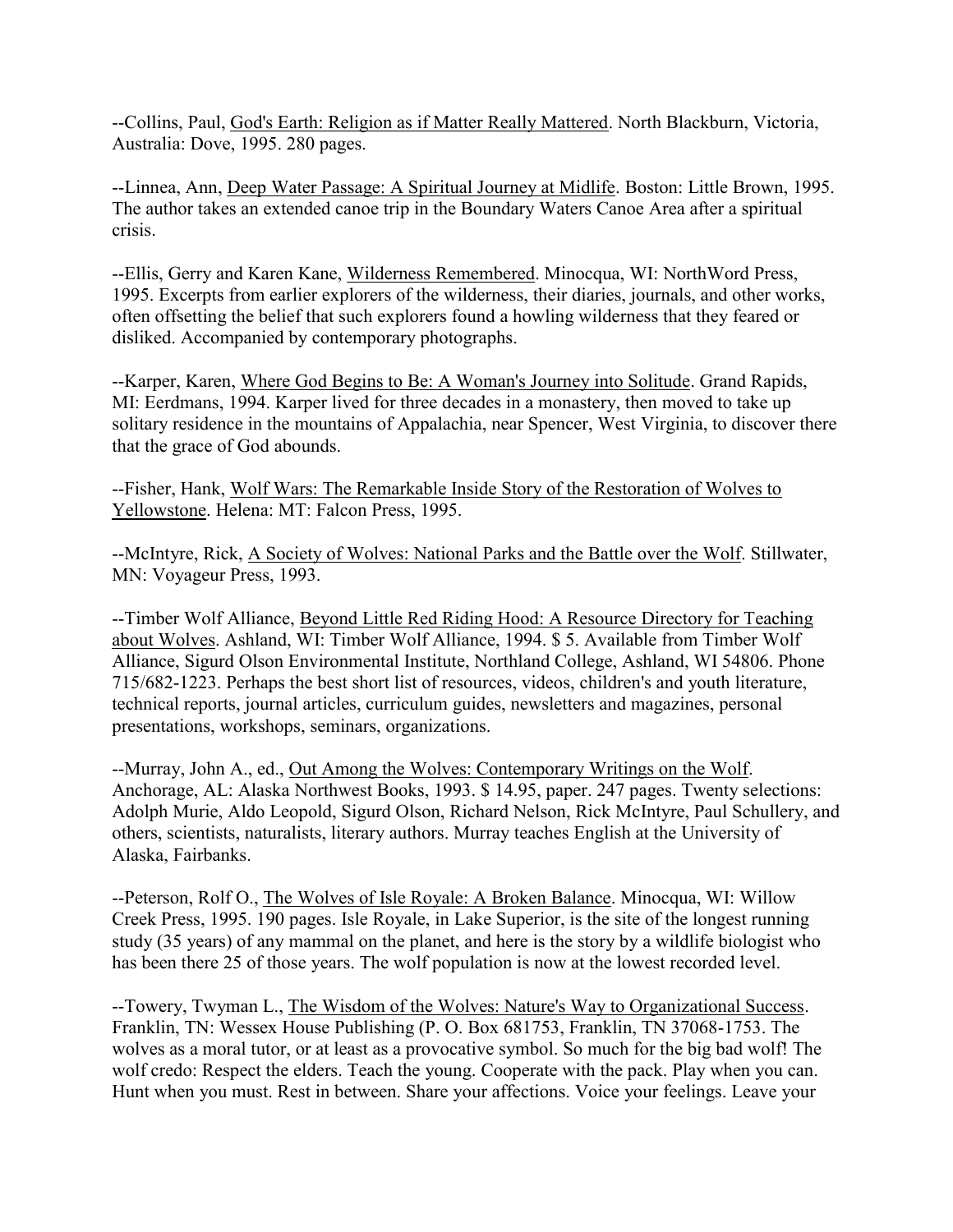mark. The strength of the wolf is the pack, and the strength of the pack is the wolf. First there was the woman who runs with the wolves, and now, for the men, maybe women too, there is the wisdom of the wolves. Twyman is a Nashville, Tennessee, counseling psychologist and organizational management consultant.

--Fair, Jeff, and Lynn Rogers, The Great American Bear. Minocqua, WI: NorthWord Press, 1994. (P. O. Box 1360, Minocqua, WI 54548) 192 pages, paper. A study of the black bear, nicely illustrated, biologically accurate and philosophically insightful.

--Backes, David, Canoe Country: An Embattled Wilderness. Minocqua, WI: NorthWord Press, 1991. (P. O. Box 1360, Minocqua, WI 54548) 207 pages, paper. This history and current status of the Boundary Waters Canoe Area in Minnesota. Roads, motors, timber harvest, mining, fishing, resorts, outfitters, local versus national interests, motorized portages, wilderness as sacred place, relations with the Canadian Quetico Provincial Park. Backes is in mass communications at the University of Wisconsin, Milwaukee.

--Samways, Michael J., Insect Conservation Biology. London: Chapman and Hall, 1994. 358 pages. Global variation in insect variety; historical trends; the development of insect conservation biology; levels of analysis; nature reserves and global warming; the fragmented landscape; the disturbed landscape; rarity; individual insect species and their conservation; insect pest control and insect conservation, with a concluding section on "insect conservation ethics" (intrinsic value of the individual insect and the species; insect utilitarian value; value of the landscape/ecosystem; the land ethic and the entomologist; priority systems). "Concern for landscape is concern for all life and its processes. This landscape approach also creates an awareness and an ethic that all landscapes are linked by biogeocycles. Insects are major interactors in the whole terrestrial biosphere and are therefore party to Gaia maintenance" (pp. 230-231). Samways is at the Invertebrate Conservation Research Centre, Department of Zoology and Entomology, University of Natal, Pietermaritzburg, South Africa.

--Nabhan, Gary Paul, "The Parable of the Poppy Bee: Why Should We Save Those Spineless Critters?" Nature Conservancy 46 (no. 2, March/April 1996):10-15. "Spineless or not, native pollinators have consistently provided our croplands and wildlands with the kind of support that has kept our country fruitful. Let us remember them every time we smell a poppy, or take a bite into a delicious, red apple or munch on almonds. Let us now praise the not-so-famous pollinators, and honor our collective debt to them" (p. 15). A theme developed at more length in Nabhan and Buchmann, The Forgotten Pollinators. Nabhan is director of science at the Arizona-Sonora Desert Museum.

--Nabhan, Gary Paul and Steve Buchmann, The Forgotten Pollinators. Washington, DC: Island Press, 1996. More than 60 kinds of bird and mammal pollinators are known to be endangered and no one has any idea how many insect pollinators are vulnerable to extinction. Honey bees are a doubtful substitute; there are now far fewer honeybees in the U.S. than at any time since World War II, owing to infestations with exotic diseases and pests that are not easily controlled. Within a few years pollinators other than honeybees will be needed to provide \$4 billion to \$6 billion of annual crop pollination service to America's farmers.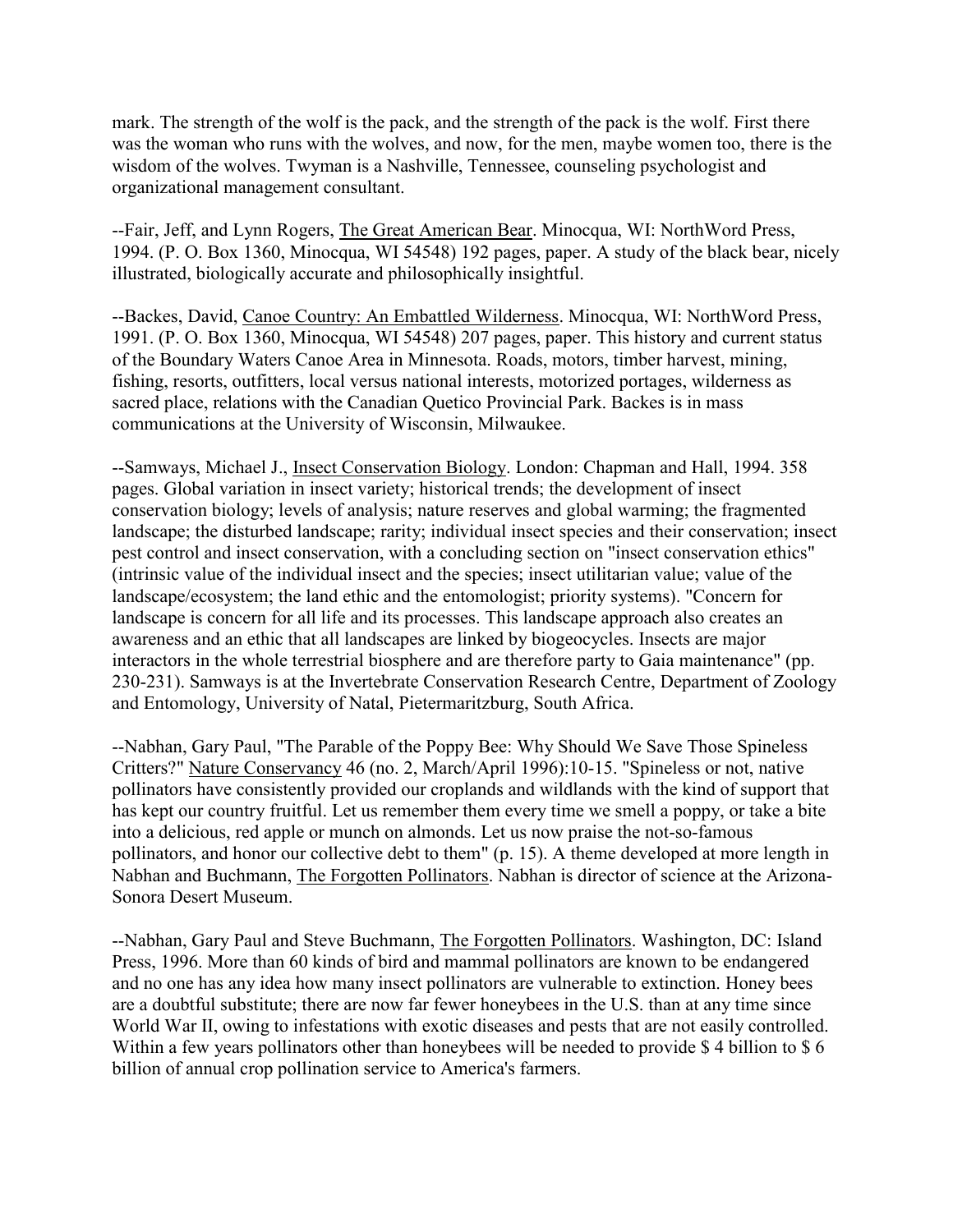--Scholtmeijer, Marian, Animal Victims in Modern Fiction: From Sanctity to Sacrifice. Toronto: University of Toronto Press, 1993.

--Hetherington, John, Terry C. Daniel, and Thomas C. Brown, "Anything Goes Means Everything Stays: The Perils of Uncritical Pluralism in Understanding Environmental Values," Society and Natural Resources 7 (no. 6, 1994):535-546.

--Sustainable Forestry in the Boreal, Taiga News, no. 16, February/March 1996. Special issue on sustainable forestry in boreal forests. Taiga Rescue Network, Ajtte, P. O. Box 116, S-962 23 Jokkmokk, Sweden. Phone 46 971 17039. Fax 46 971 12057.

--Newell, Josh and Emma Wilson, The Russian Far East: Forests, Biodiversity Hotspots, and Industrial Development. Tokoyo: Friends of the Earth-Japan, 1996. 200 pages. \$ 28.50. Overview of development and conservation issues in all regions of the Russian Far East. Friends of the Earth-Japan, 4-8-15 Naka Meguro, Meguro-ku-Takoyo, Japan 153. Phone 81-3-3760- 3644. Fax 81-3-3760-6959. In the U.S.: PERC. Pacific Environmental Resources Center, 1055 Fort Cronkhite, Sausalito, CA 94065. 415/332-8200. Fax 415/332-8167.

--Devall, Bill, ed., Clearcut: The Tragedy of Industrial Forestry. San Francisco: Sierra Club/Earth Island Books, 1993. A large book designed for visual impact with (when the book is opened) almost poster-sized pictures of clearcut devastation, often with remnants of the forest lingering nearby in their beauty. The book is a product of the Foundation for Deep Ecology. There are some short essays: Warwick Fox, "The Recognition of Intrinsic Value in the Writing of Legislation"; R. Edward Grumbine, "Policy in the Woods"; "The Ecoforestry Declaration of Interdependence"; Chris Maser, "The Twenty-First-Century Forester"; Alan Drengson, "Remembering the Moral and Spiritual Dimensions of Forests"; Reed Noss, "A Sustainable Forest is a Diverse and Natural Forest"; Dave Foreman, "The Big Woods and Ecological Wilderness Recovery"; and others. The book has provoked a response by the American Forest and Paper Pulp Association: Closer Look: An On the Ground Investigation of the Sierra Club's Book: Clearcut. The response claims that the book deliberately misleads readers, blaming clearcutting and industrial forestry for impacts actually caused by wildfire, insect and disease infestation, and other natural disasters. For the response call 202/463-2756.

--Trzyna, Thaddeus C., "Linking Values and Policy for Sustainable Development: An International Strategy to Build the Sustainability Ethic into Decision-Making." 1995. Working Paper No. 6 of the IUCN Commission on Environmental Strategy and Planning. 20 pages. Proponents of sustainable development often call for a new global ethic. But how will a new ethic translate into policies and decisions? Copies from Thaddeus C. Trzyna, Chair, CESP, International Center for the Environment and Public Policy, P. O. Box 189040, Sacramento, CA 95818. Phone 916/442-2472. Fax 916/442-2478

--Rockefeller, Steven, Summary and Survey: Principles of Environmental Conservation and Sustainable Development. 146 pages. 1995 in working draft for the Earth Charter Project. Fortyseven major principles of conservation and sustainability that have been formulated to date in international law and related reports. Examples of such principles: the unity of the biosphere, elimination of unsustainable production, non-violent conflict resolution, and equitable use of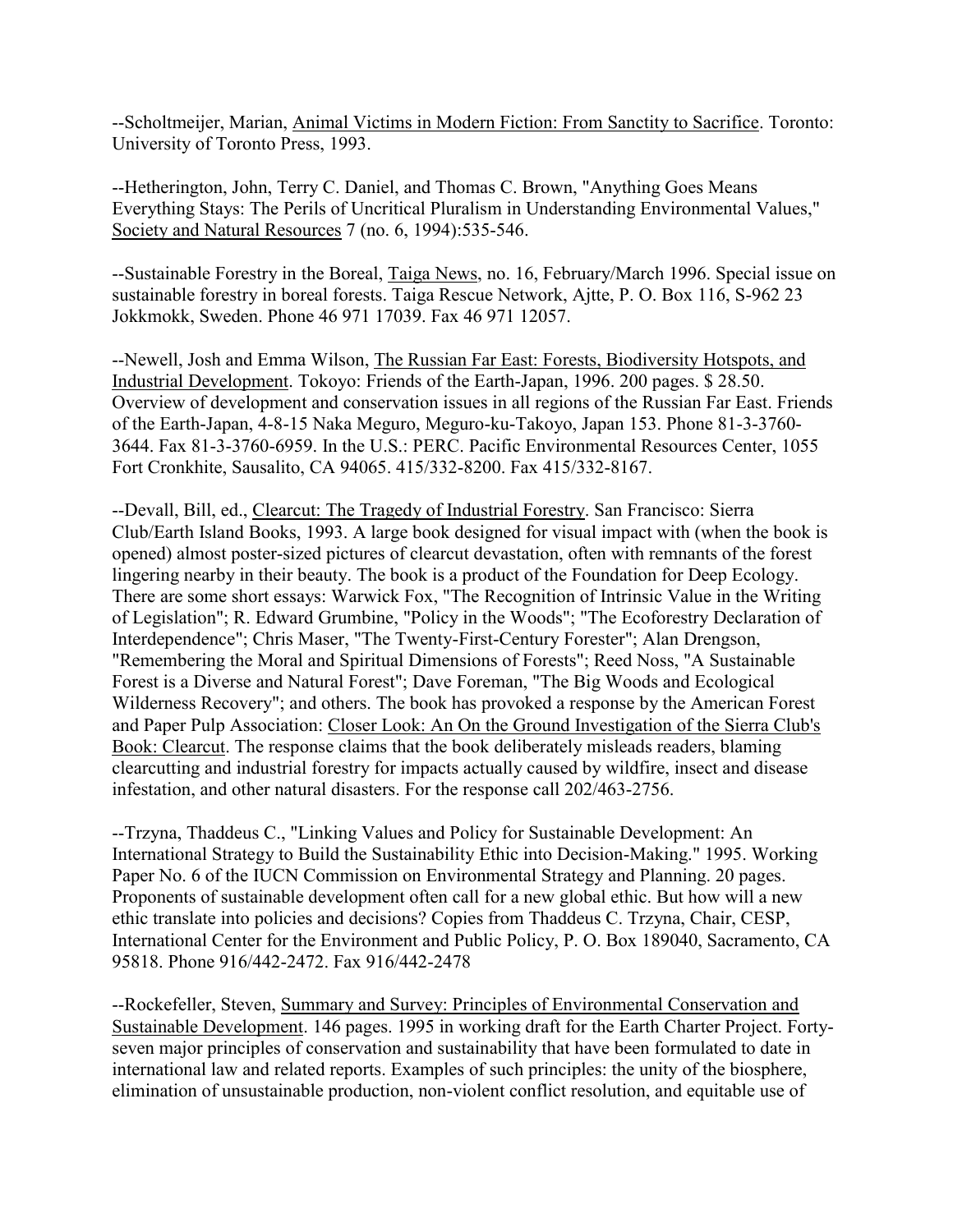transboundary natural resources. Rockefeller teaches religious studies at Middlebury College, Vermont. Copies from Steven Rockfeller, P. O. Box 648, Middlebury, VT 05753. Phone 802/388-9933. Fax 802/388-1951.

--deGroot (de Groot), Rudolf, Functions of Nature: Evaluation of Nature in Environmental Planning. Groningen, Netherlands: Wolters-Noordhoff, 1992. Identification of indicators for measuring sustainable use of environmental functions, currently being applied to assessing the Danube and Dniester deltas, the Spanish island of Mallorca, the Greek island of Santorini, the Pantanal wetland in Brazil, and other areas. de Groot is director of the Wageningen Institute for Environment and Climate Research at Wageningen Agricultural University, Netherlands.

--Balogh, James C. and William J. Walker, Golf Course Management and Construction: Environmental Issues. Boca Raton, FL: Lewis Publishers, 1992. The environmental effects of turfgrass in golf courses, lawns, parks, greenways, and similar areas, which are widespread in landscape architecture. Ways that these areas do and do not, can and cannot have environmental benefits, such as recreational, aesthetic, erosion control, green space, and wildlife habitat uses. Balogh is a soil scientist with Spectrum Research, Duluth, MN. Walker is a geochemist at the University of California, Davis.

--Colborn, Theo, Dianne Dumanoski, and John Peterson Myers, Our Stolen Future. New York; Dutton, Penguin Books, 1996.

--Hospers, John, Human Conduct: Problems of Ethics, 3rd edition. Fort Worth, TX: Harcourt Brace, 1996. In this new edition of a longstanding ethics text, Hospers has added a chapter (Chapter 8) on "Animal Rights," which is a five-way dialogue among proponents of animal rights, animal liberation, environmentalists, and others. Maybe the fourth edition will see fit to separate out environmental ethics from animal rights. Hospers teaches philosophy at the University of Southern California.

--Crosby, Donald A., Hardwick, Charley D. eds. Religious Experience and Ecological Responsibility (Volume 3 in American Liberal Religious Thought). New York: Peter Lang, 1996. 652 pages. \$74.95 hardcover. Contains: Frederick Ferré, "Keeping It Together: Holistic Reflections from a `Natural Analyst'"; Nancy Frankenberry, "The Earth Is Not Our Mother"; D.W.D. Shaw, "The Wreck of `The Braer'", Donald A. Crosby, "Experience As Reality: The Ecological Metaphysics of William James"; Susan Armstrong, "An Outline of a Theology of Difference"; J. Edward Barrett, "Ecological Reverence: Or, Religion Rediscovering Reality"; Noel Boulting, "Grounding the Notion of Ecological Responsibility: Peircian Perspectives"; J. Harley Chapman, "The Practice of Natural Piety as a Spiritual Discipline"; Hermann Deuser, "Charles S. Peirce's Contribution to Cosmology and Religion"; Lewis E. Hahn, "A Contextualistic View of Experience and Ecological Responsibility"; Fred W. Hallberg, "Demythologizing Eschatological Environmentalism"; Nancy R. Howell, "The Paradox of Power: An Ecofeminist Reflection upon Diversity"; John Howie, "Personalism and a Holistic Environmental Ethics"; Charles S. Milligan, "The Eco-Religious Case for Naturalistic Pantheism"; Leslie A. Muray, "Meland's Mystical Naturalism and Ecological Responsibility"; Jerome Stone, "Caring for the Web of Life: Towards a Public Ecotheology"; Douglas Sturm, "Faith, Ecology, and the Demands of Social Justice: On Shattering the Boundaries of Moral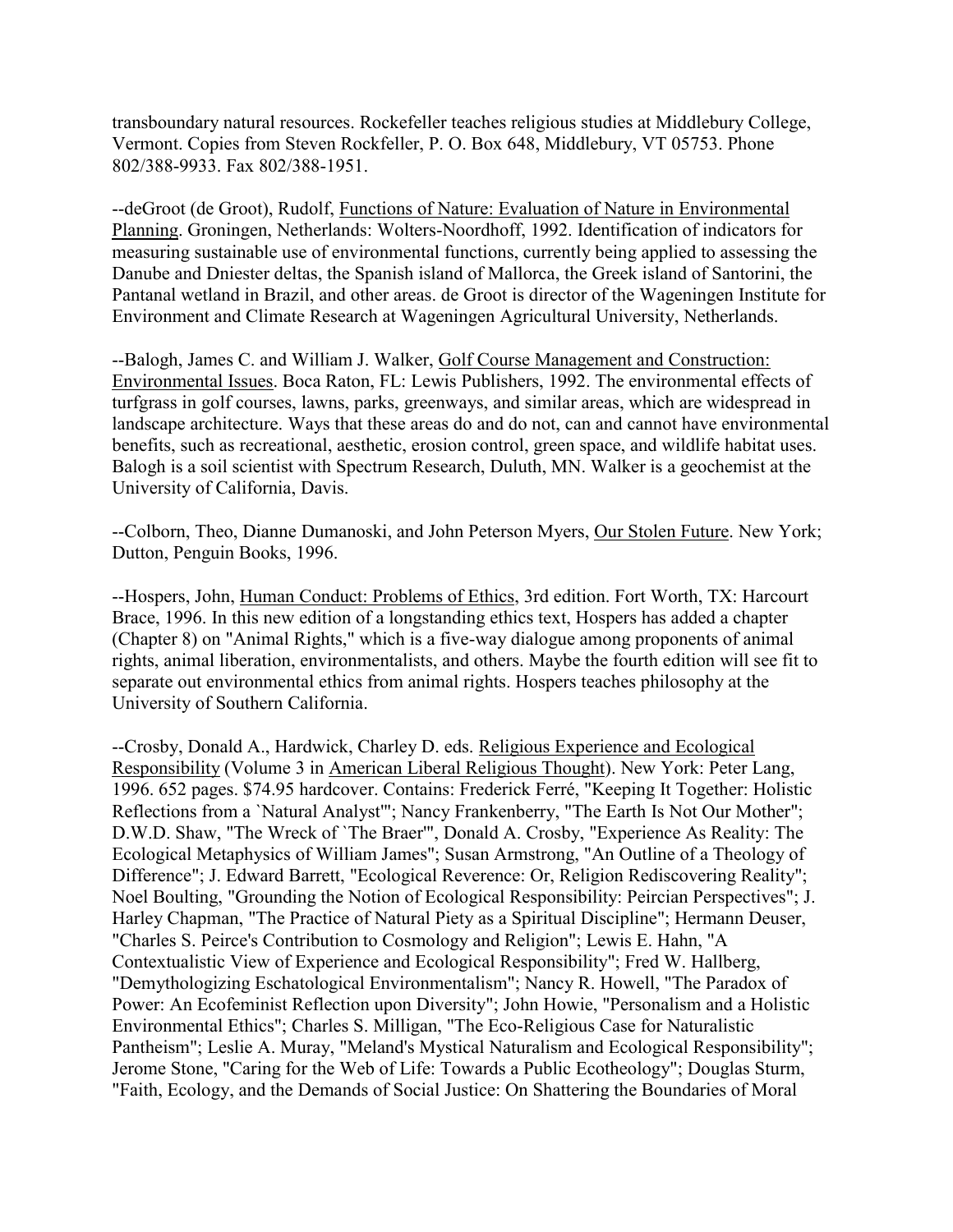Community"; and papers on other themes. Crosby is in philosophy at Colorado State University; Hardwick in religious studies at American University.

--Santas, Aristotelis, "A Pragmatic Theory of Intrinsic Value," lecture at the Environmental Ethics Certificate Program, University of Georgia, March 12, 1966. An ecosystem is a dynamic, ever-changing process of interactions where parts are not passive recipients, but constantly interact. Individuals of an ecosystem can be instrumental to its growth, but never merely instrumental to the whole, only to the parts. The value of the whole must be seen as inseparable from the value of its constituent parts. No overall value sets a standard to measure all other values. It is absurd to claim, for example, that a salt marsh exists purely for the benefit of the resident crabs any more than it does for the benefit of humans; an ecosystem's value is not relative to its individual parts any more than it should be relative to the demands of a real estate contractor.

John Dewey's concept of value does not destroy intrinsic value. Not until we give up the idea that value can exist outside of all context can we really have intrinsic value. Value is contextual; it exists as a functional relationship. Although understanding those relationships may necessitate a relational look at value, at the same time, value is independent of human existence. For example, fish have value to alligators and the salt marsh has value to the larger environment for its functions. There is no need to appeal to humans for value to exist; whether rational or sensory, value is there. Santas is professor of philosophy and environmental ethics and Coordinator of the Center for Professional and Applied Ethics at Valdosta State University, Valdosta, Georgia.

--Oelschlaeger, Max, "Soul of the Wilderness: The Wild, the Tame, and the Folly of Sustainable Development," International Journal of Wilderness 1(no. 2, December):5-7.

--deWaal (de Waal), Frans, Good Natured: The Origins of Right and Wrong in Humans and Other Animals. Cambridge, MA: Harvard University Press, 1996. The extent to which requisites of morality can be recognized in other animals, especially primates. de Waal strenuously objects to a current tendency among biologists to ascribe various negative descriptions to animals, such as their being "selfish," or "cheaters" or "deceiving" or "greedy" or "having enemies," or "murdering" with a simultaneous refusal to ascribe various positive traits to them. Biologists go to great lengths, unnecessarily so, to argue away all evidence of animal altruism, interpreting it as disguised selfishness, or kin selection, or nepotism, and so on. Animals, particularly those close to us, display an enormous spectrum of emotions and different kinds of relationships. It is only fair to reflect this fact in a broad array of terms. If animals can have enemies, they can have friends. If they can cheat, they can be honest. If they can be spiteful, they can also be kind and altruistic. Semantic distinctions between animal and human behavior often obscure fundamental similarities; a discussion of morality will be pointless if we allow our language to be distorted by a denial of benign motives and emotions in animals. de Waal works at the Yerkes Regional Primate Center in Atlanta, Georgia.

--Holland, Heinrich, D., and Ulrich Petersen, Living Dangerously: The Earth, its Resources, and the Environment. Princeton, NJ: Princeton University Press, 1995. 490 pages. The fate of humanity and our store of natural resources in the next century. The often conflicting needs of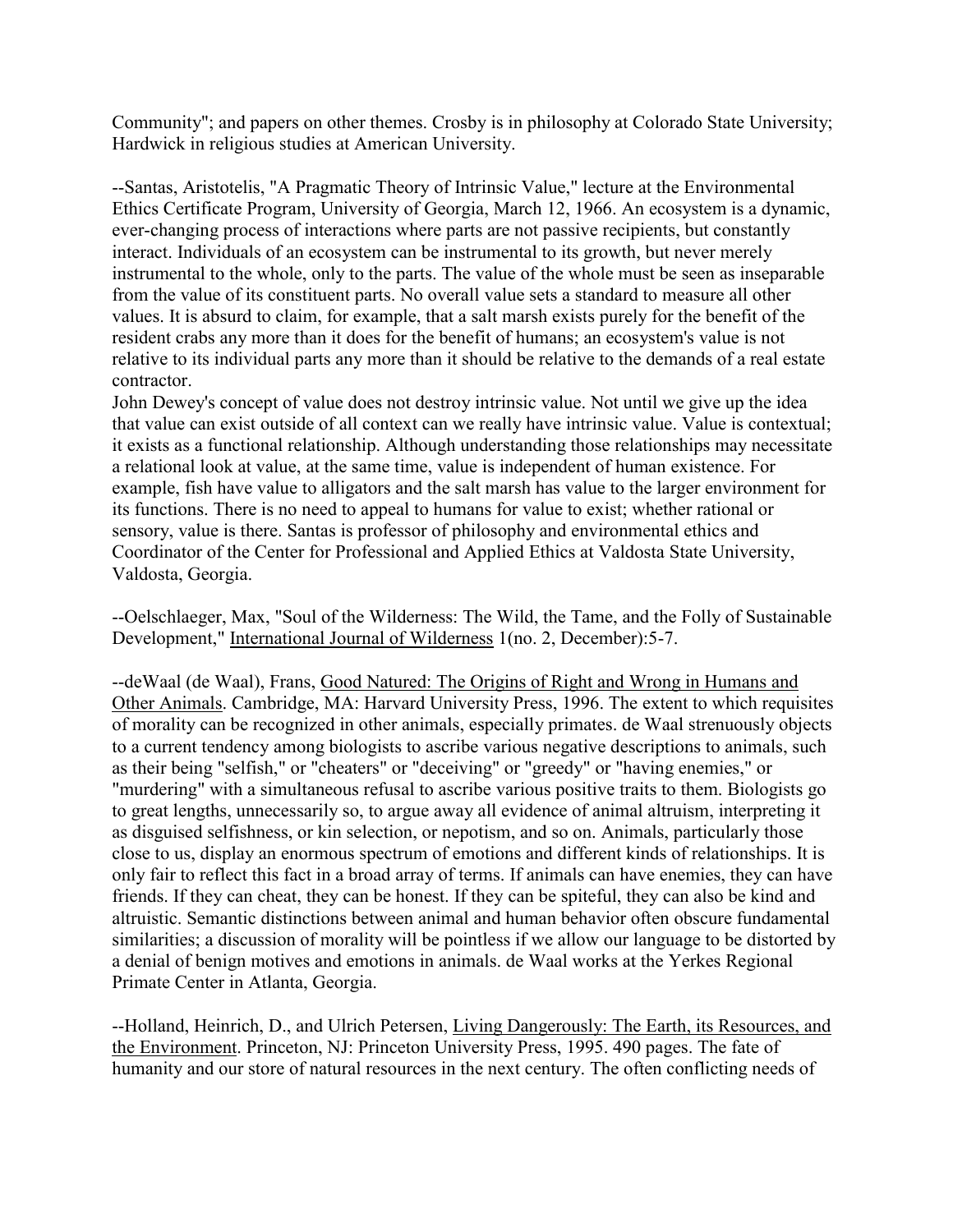natural resources extraction and environmental protection. Holland is in geochemistry, Petersen in economic geology at Harvard University.

--Pope, Carl, "Television Misses the Picture," Sierra 81 (no. 2, March/April 1996):12-14. Environmental coverage on the three networks has declined by 60 percent since 1989; the decline is not due to lack of environmental news or interest, but possibly to the pressures of owners and advertisers. Ted Turner and Tom Brokaw are notable exceptions. Pope is executive director of the Sierra Club.

--Foreman, Dave, "Am I a Free Market Environmentalist?" PERC Reports 14 (no. 1, March 1966):1, 4-5. PERC is published by the Political Economy Research Center, 502 S. 19th Ave., Suite 211, Bozeman, MT 59719. The Wildlands Project has a goal of protecting and restoring the ecological richness of North America. Private property and voluntary agreements play a big role in that. Landowners who host endangered species should be honored as good members of the community and as good stewards of their land. Am I a free-market environmentalist? Naw, I'm an agnostic. But I'm a friendly agnostic. Dave Foreman, co-founder of Earth First!, now heads the Wildlands Project.

--Gadgil, Madhav and Ramachandra Guha, Ecology and Equity: The Use and Abuse of Nature in Contemporary India. London: Routledge, 1995. 213 pages. Gadgil is at the Centre for Ecological Studies at the Indian Institute of Science. Guha is an independent writer.

--Allenby, Braden R., and Deanna J. Richards, eds., The Greening of Industrial Systems. Washington: National Academy Press, 1994. 259 pages. 18 contributors. Promising approaches to environmentally conscious design and manufacturing. The need for greater recognition of environmental dimensions in formulating technology policies and management strategies. A project of the National Academy of Engineering.

--Korten, David C., When Corporations Rule the World. West Hartford, CT: Kumarian Press, and San Francisco, CA: Berrett-Koehler Publishers, 1995.

--Ehrlich, Paul R., Anne H. Ehrlich, and Gretchen C. Daily, The Stork and the Plow: The Equity Answer to the Human Dilemma. New York: Grosset/Putnam, 1995. The population-consumption problem and its connection with the environment. The authors are at Stanford University.

--Pluhar, Evelyn B., Beyond Prejudice: The Moral Significance of Human and Nonhuman Animals. Durham, NC: Duke University Press, 1995. 370 pages. Paper, \$ 19.95. Any sentient cognitive being--one caring about what happens to him or herself--is morally significant, supporting the moral status and rights of many nonhuman animals. Implications of this for children and abnormal humans, and its relevance for population policies, animal testing, euthanasia, hunting and the treatment of companion animals. Pluhar is in philosophy at Pennsylvania State University, Fayette Campus, Uniontown.

--Cromartie, Michael, ed., Creation at Risk? Religion, Science, and Environmentalism. Grand Rapids, MI: Eerdmans, 1995. 166 pages. Paper, \$ 15.00. Ten scholars and activists explore and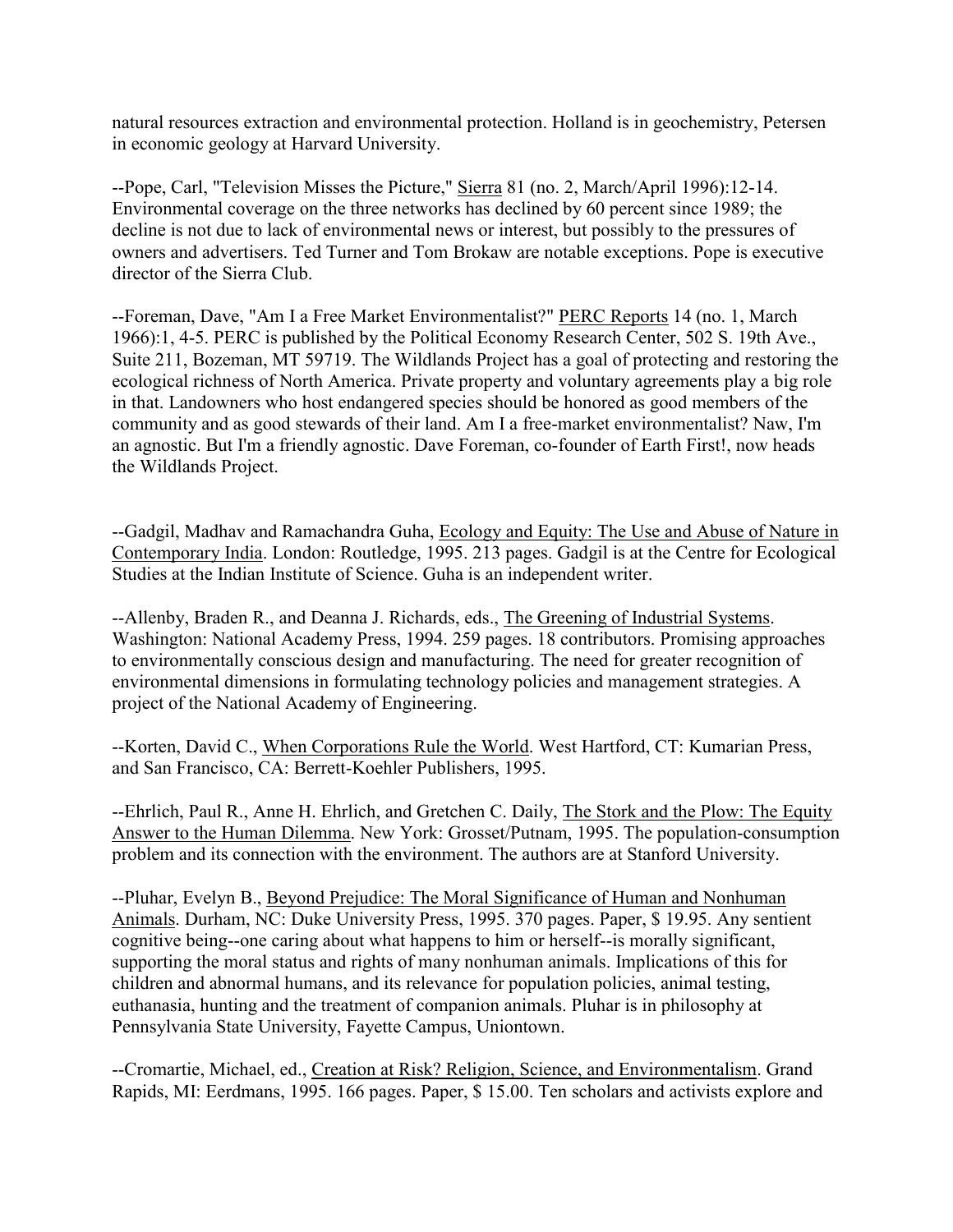clash over some of the scientific, religious, moral, philosophical, economic, and political claims proposed by contemporary environmentalists. Is green utopianism becoming the new communism? The Rio Climate Convention and the use of failed computer forecasts of temperature changes as the basis for public policy. Global warming. Theological implications of biocentrism. The relative merits of governments and markets in dealing with ecological problems.

--Corrington, Robert S., Ecstatic Naturalism: Signs of the World. Bloomington, IN: Indiana University Press, 1994. 218 pages. Cloth, \$ 29.95. A new metaphysics, a semiotics of nature, insisting that all signs participate in larger orders of meaning that are natural and religious. Meanings embodied in nature point beyond nature to the mystery inherent in positioned codes and signs. Corrington is professor of philosophical theology at Drew University. --Ferrell, John S., Fruits of Creation: A Look at Global Sustainability as Seen Through the Eyes of George Washington Carver. Shakopee, MN: Macalester Park, 1995.

--Deloria, Jr., Vine, Red Earth, White Lies: Native Americans and the Myth of Scientific Fact. New York: Scribner, 1995. 286 pages. Cloth, \$ 23. Taking on scientists from Darwin to Stephen Jay Gould, Deloria claims that white European scientists manipulate data to fit their theories. Native American oral traditions may actually provide better explanations than those of scientists, who struggle to make facts fit predetermined theories. Evolution, planetary history, the origin of humans, natural disasters, and population as explained differently from the white European scientific and the red Native American point of view. Modern science encourages cultural bias and mistaken understandings of the natural world. One of Deloria's targets is the claim by scientists who argue, on the basis of archaeological and paleontological records, that native Americans caused the extinctions of animal species in the Pleistocene period. That claim is nonsense. Deloria is a well-known Native American and professor of history, law, religious studies, and political science at the University of Colorado, Boulder.

--Wall, Derek, ed., Green History: A Reader in Environmental Literature, Philosophy, and Politics. London: Routledge, 1994. 271 pages. Dozens of mostly quite short excerpts, from all over the spectrum of literature, philosophy, and politics. Ancient wisdom, ecology and early civilizations, Gaia, philosophical holism, the web of life, against growth, sustainable development, the Frankenstein factor (genetic engineering), peaceful protest, the city and the country, eco-feminism, spiritual awakenings, green revolutionaries, green politics, utopias. One theme is that today's environmental issues were already problems in the past. Wall teaches economics at the University of West England.

--Barbato, Joseph and Lisa Weinerman, eds., Heart of the Land: Essays on the Last Great Places. New York: Pantheon Books, 1994. 297 pages. A Nature Conservancy sponsored book. Thirty essays by well-known nature writers about places that still retain the ability to inspire, to awe, and to fire our collective imaginations. The essayists find that such places move us in ways that we intuitively understand but cannot adequately explain. Samples: Terry Tempest Williams, "Winter Solstice at the Moab Slough (Colorado Plateau, Utah)"; Rick Bass, "On Willow Creek" (Texas Hill Country); Joel Achenbach, "The Most Patient of Animals" (Clinch Valley, Virginia). "Of course we shouldn't protect a wild core such as the Texas hill country because it is a system still intact with the logic and sanity that these days too often eludes our lives in the city. We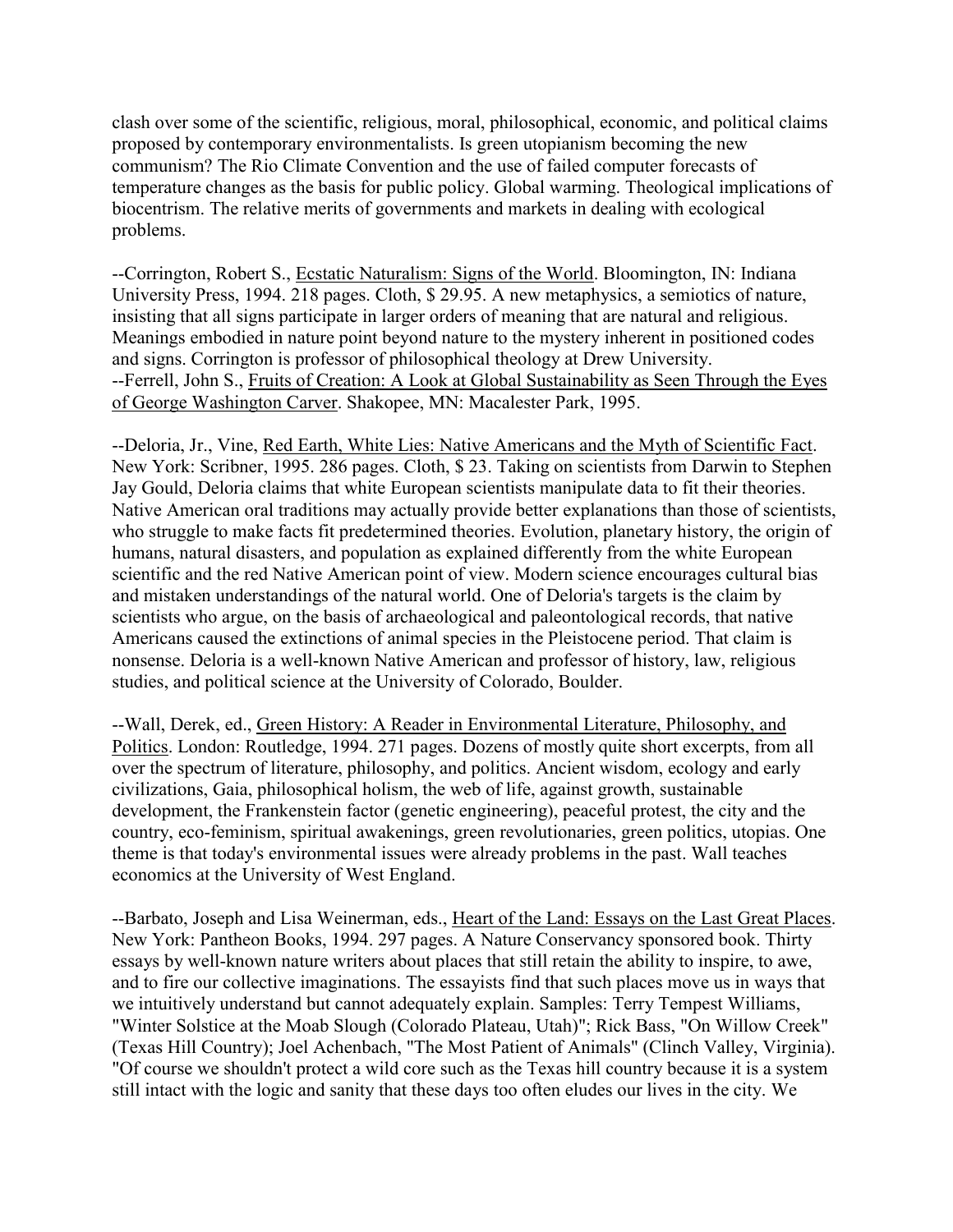should instead protect the hill country simply for its own sake, to show that we are still capable of understanding (and practicing) the concept of honor: loving a thing the way it is, and trying, for once, not to change it" (Rick Bass). Barbato is an editorial director at the Nature Conservancy; Weinerman is with Nature Conservancy in Latin America.

--Wright, Will, Wild Knowledge: Science, Language, and Social Life in a Fragile Environment. Minneapolis, MN: University of Minnesota Press, 1992. 240 pages. \$ 14.95 paper. "The ecological problem always seems ... more a profound issue of social order than a strategic issue of legal controls. In many ways it seems to be a problem with our legitimating idea of rationality. Industrial society is based on a political and organizational commitment to the idea of rationality, but as the planet becomes more committed to rationality, in the Enlightenment sense of science and individualism, it also seem to become more irrational, in the ecological sense of sustainability. Rational society seems to be disrupting itself systematically, and if so, then there is a fundamental problem with our legitimating idea of rationality, because this idea is legitimating ecological disaster in the name of reason. If our `rational' social order is inherently irrational, then we must either give up on it ... or articulate a more coherent idea of rationality, an idea that will legitimate a more ecological and sustainable social order" (p. ix). Wright argues for a "critical commitment to a `wild' rationality, a rationality that is always external to any established institutional order and thus that is always legitimately available to criticize and disrupt that order. ... It is only through a commitment to a truly `wild' knowledge that sustainable social institutions can be legitimated" (pp. 218-219). Wright is in sociology at the University of Southern Colorado.

--Rutledge, Ron, and Terje Vold, "Canada's Wilderness," International Journal of Wilderness 1(no. 2, December):8-14. Canada is a large country with close ties to its wilderness heritage. An analysis of the extent of Canada's wilderness, both protected wilderness and remaining roadless areas. Canada has continued to increase the size of its protected area systems, continued to give more protection, and increasingly given special recognition to protecting wilderness. The authors are with the British Columbia Ministry of Forests, Victoria, BC.

--Miller, Jonathan, "Australian Approaches to Wilderness," International Journal of Wilderness 1(no. 2, December):38-39. Six of the eight Australian states, plus the Australian Commonwealth Territory, have wilderness legislation. Some wilderness initiatives are also undertaken at the national level, especially the National Wilderness Inventory. Miller is with the Australian Heritage Commission, Canberra.

--Zunino, Franco, "The Wilderness Movement in Italy: A Wilderness Model for Europe," International Journal of Wilderness 1(no. 2, December):41-42. There is an Italian Wilderness Society and seven wilderness areas are established, with various degrees of municipal and regional authority. Franco directs the Associazione Italiana per la Wilderness.

--Chipeniuk, Raymond, "The Old and Middle English Origins of `Wilderness'," Environments (Waterloo, Ont.: Faculty of Environmental Studies, University of Waterloo) 21(1991):22-28. Interesting and important article on the roots of the idea of wilderness, which should be read by anyone who has read Roderick Nash. There is a widespread view that until the eighteenth century it was usual for people in the Western tradition to fear and hate wilderness. This view is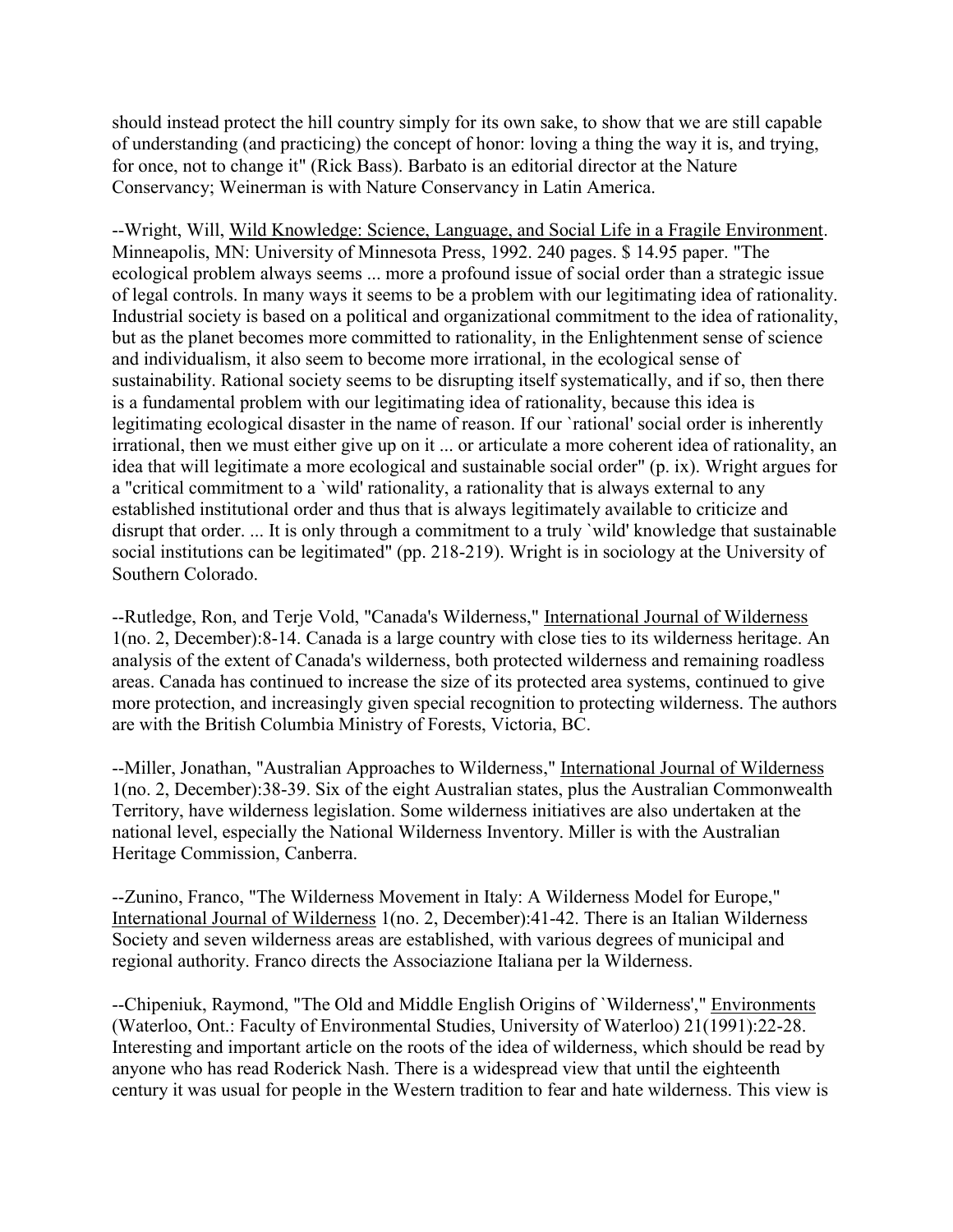elaborated by Roderick Nash in Wilderness and the American Mind. But, contrary to Nash, in old English the sense is not always negative; there are many commonsense, neutral, and sometimes positive evaluations of wilderness. There are two possible roots "wil(d)deor," or "wild deer" and "wildeorern," or "wild, uncontrolled or untamed," and "wildeornes" generally meant wild or uncultivated land, inhabited only by wild animals. The word "wild" goes back to Old Teutonic, the precursor of English, long before 450 A.D. In the Bible, the meanings of several words for "wilderness" are not always negative, but they sometimes are, and with the coming of Bible translations these could enter English usage, where wilderness is a frightening and wasted place.

"All in all, the evidence seems to suggest speakers of English have always used the word `wilderness" ... to mean primarily land not farmed or settled, or ... land inhabited by wild animals. ... Americans do not deserve quite as much credit for elevating wilderness to its current high esteem as Nash and others are wont to give them. Interest in and regard for wilderness as the home of abundant wildlife was the heritage of the English-speaking world from its beginnings." Chipeniuk has degrees in English language and literature from McGill University and the University of Toronto, and works in regional planning with an interest in wilderness.

--DiSilvesto, Roger L., Reclaiming the Last Wild Places: A New Agenda for Biodiversity. New York: John Wiley, 1993.

--Hunter, James, On the Other Side of Sorrow: Nature and People in the Scottish Highlands. Edinburgh: Mainstream Publishing Co., 1995. £ 17.50. U.S. Distributor: Trafalgar Square Publishers, Howe Hill Road, North Pomfret, VT 05053. 802/457 1911. The Scottish Highlands were, in earlier centuries, depopulated in heartbreak with the enforced removal of its peoples. Today conserving the Highlands environment is, quite rightly, a matter of high public priority, but environmentalists must take account of the sensibilities of those who see a deserted Highland glen not so much as a piece of wilderness as a place where everyone who ever mattered is dead and gone. Environmentalists need to be aware of Highland attitudes to the Highlands, all the more so in view of the fact that the Gaelic-speaking people who inhabited the area for 1500 years held so positive a view of nature.

The Highlands suffer from deforestation and forms of land use that prevent the regeneration of the land. The task of preserving the Highlands is not one of preserving what is presently there, but of putting right the many thing which, over several centuries, have gone so desperately wrong. Further, the area now has one of Europe's fastest growing rural populations. The rehabilitation of the Highlands needs simultaneously to bring about the restoration of people to some at least of the many localities where human communities, and the Gaelic culture association with those communities, were so long ago destroyed. Hunter is a freelance historian, writer, and broadcaster who lives in the Skye crofting township of Borve.

--Moon, Bruce E.. Dilemmas of International Trade. Boulder, CO: Westview Press, 1996. 192 pages. \$49.95 hb, \$14.95 pb. In the post-Cold War world, trade is the new arena for competition- -between nations, between groups, between ethical and theoretical ideas. Political economist Bruce Moon puts contemporary trade events--NAFTA, United States-Japan controversies, the Uruguay Round of GATT, China's Most Favored Nation status, the founding of the World Trade Organization--into historical and theoretical perspective with the British Corn Laws, the Great Depression, the Bretton Woods system, and the origins of the European Union. Economic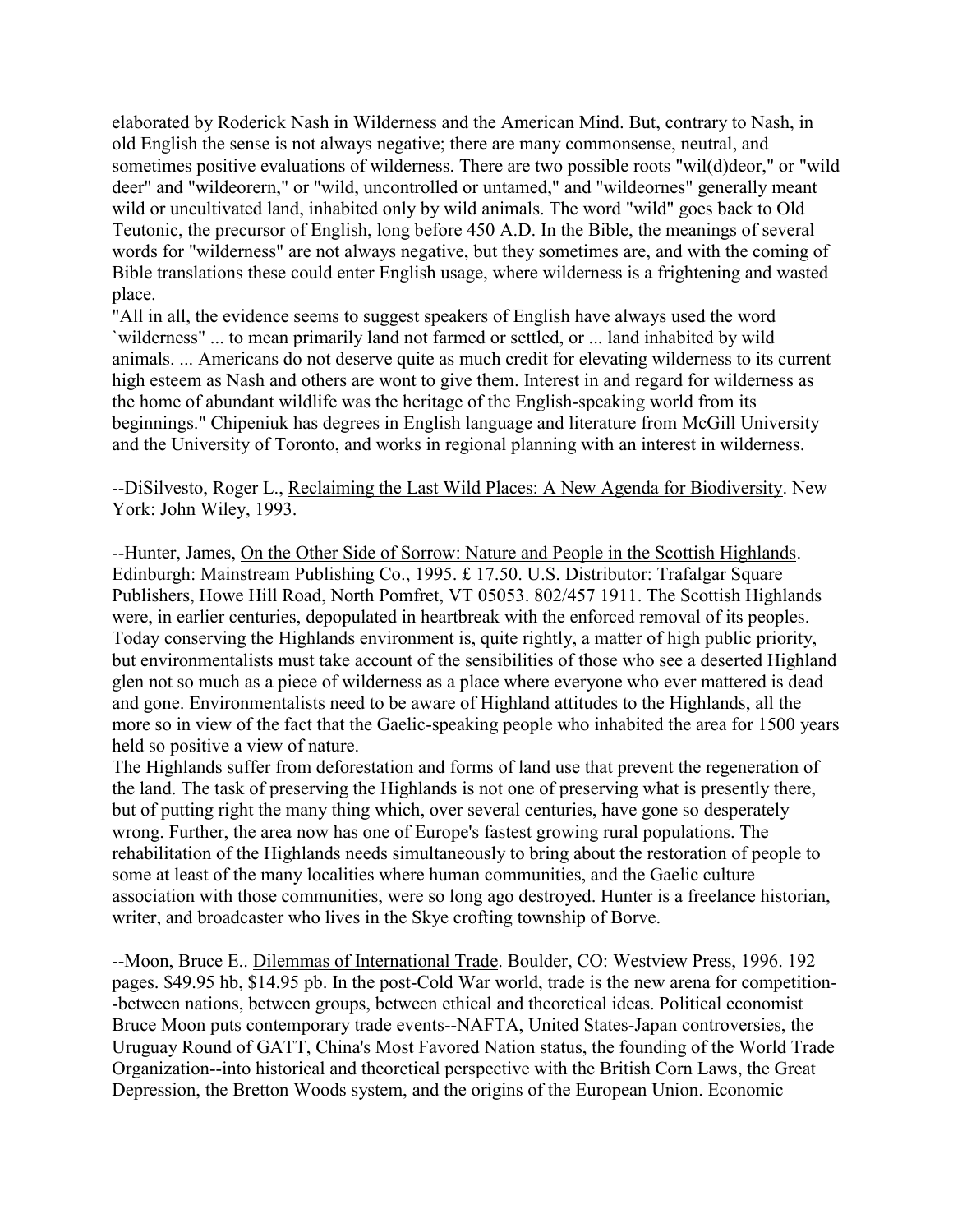theory, terms, and concepts are explained and contextualized with those from international relations. Three central dilemmas are examined: the unequal distribution of income and wealth created by international trade, the tradeoff among competing values that trade requires, and the difficult interrelationship between economic and foreign policy goals within and among trading nations. Though internationally framed, each dilemma has ramifications at a variety of levels all the way down to the individual's role in the global economy--as a consumer, as a citizen, and ultimately as a moral agent. Bruce E. Moon is professor of International Relations at Lehigh University.

--Joern, Anthony and Keeler, Kathleen H. The Changing Prairie: North American Grasslands. New York: Oxford University Press, 1995. \$65.00. 268 pages. In the past, plowing virgin prairie could be easily defended on both economic and sociological grounds. But preservation of these regions is now an urgent need. The ecology of the North American prairie and conservation measures to protect remaining grasslands. Arguments for the value of undeveloped prairies, a current synthesis of prairie ecology to facilitate their best possible management, and a summary of conservation issues, pointing out the costs and benefits of alternative actions. Ethical and aesthetic perspectives. Joern and Keeler are both at the University of Nebraska, Lincoln.

--Martin, Thomas E. and Finch, Deborah M., eds., Ecology and Management of Neotropical Migratory Birds: A Synthesis and Review of Critical Issues. New York: Oxford University Press, 1995. \$28.00 paper \$52.00 cloth. 512 pages. The apparent decline in numbers among many species of migratory songbirds is a timely subject in conservation biology, particularly for ornithologists, ecologists, and wildlife managers. This book is an attempt to discuss the problem in full scope. It presents an ambitious, comprehensive assessment of the current status of neotropical migratory birds in the U.S., and the methods and strategies used to conserve migrant populations. Each chapter is an essay reviewing and assessing the trend from a different viewpoint, all written by leaders in the fields of ornithology, conservation, and population biology. Thomas E. Martin is from University of Montana, and Deborah M. Finch is from USDA Forest Service, Arizona.

--Norwood, Vera. Made from this Earth: American Women and Nature. Chapel Hill: University of North Carolina Press, 1993.

--Entrikin, J. Nicholas, The Betweenness of Place: Towards a Geography of Modernity. Baltimore, MD: Johns Hopkins University Press, 1991. "To understand place requires that we have access to both an objective and a subjective reality. From the decentered vantage point of the theoretical scientist, place becomes either location or a set of generic relations and thereby loses much of its significance for human action. From the centered viewpoint of the subject, place has meaning only in relation to an individual's or a group's goals and concerns. Place is best viewed from points in between" (p. 5). Entrikin is a geographer at UCLA.

--Wolff, Edward N., Top Heavy: A Study of the Increasing Inequality of Wealth in America. New York: Twentieth Century Fund Press (41 East 70th Street, NY, NY 10021; 800/275-1447, 1995. Disquietingly, evidence supports that general conviction that there are diminished prospects for average American citizens. Over the last several years, many studies have established that the working population of the United States--especially men with less than a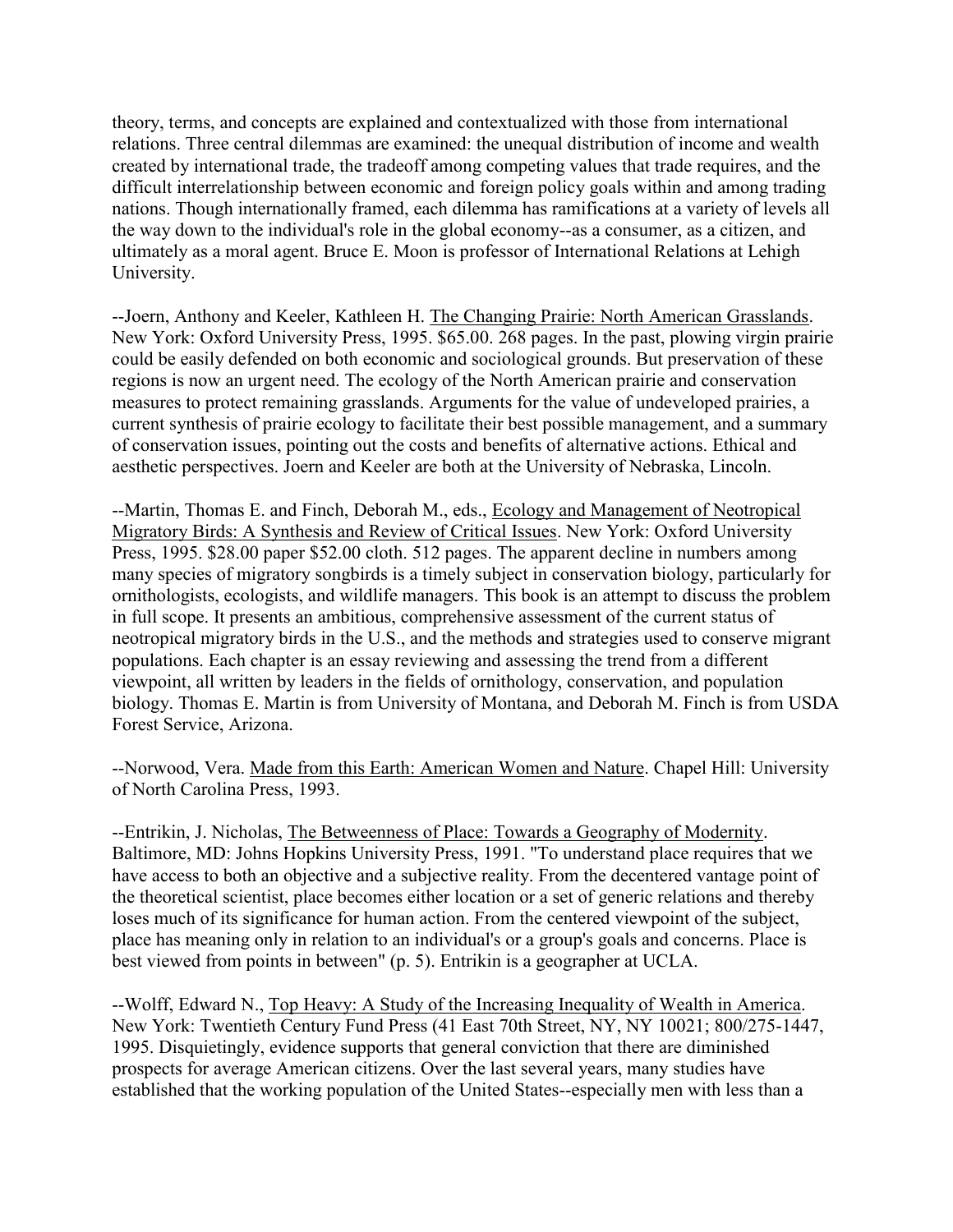college education--not only are doing more poorly than their parents, but that their real wages are declining. Between 1947 and 1973, American families in every income category enjoyed income growth--and the poorest families had the highest rate of all. Then, between 1973 and 1990, average income not only remained almost stagnant, but that average was a reflection of higher income growth for the top 20 percent of families, and a significant fall in real income for the poorest 20 percent. As a result, nearly half the families in American today have lower real income than they did in 1973. In terms of total wealth (distinguished from income), in the 1980's the top 1 percent of wealth holders enjoyed two thirds of all increases in financial wealth. The bottom 80 percent of households ended up with less real financial wealth in 1989 than in 1983. Startlingly, the United States has gone from a position of less wealth inequality among its citizens than in Europe to greater wealth inequality than is found in class-ridden societies. The insecurity that a large segment of the population increasingly faces is shaking the democratic system. Wolff is professor of economics at New York University.

--Pollan, Michael, Second Nature: A Gardener's Education. New York: Atlantic Monthly Press, 1991. There are two problems with a purist ethic toward nature. (1) Seemingly pristine parts of nature are more changed by humans already than we like to realize. (2) There is no guidance for what to do with areas that are not pristine. "`All or nothing,' says the wilderness ethic, and in fact we've ended up with a landscape in America that conforms to that injunction remarkably well. Thanks to exactly this kind of either/or thinking, Americans have done an admirable job of drawing lines around certain sacred areas (we did invent the wilderness area) and a terrible job of managing the rest of our land. The reason is not hard to find: the only environmental ethic we have has nothing useful to say about those areas outside this line. Once a landscape is no longer `virgin' it is typically written off as fallen, lost to nature, irredeemable. We hand it over to the jurisdiction of that other sacrosanct American ethic: laissez-faire economics. ... Essentially, we have divided our country in two, between the kingdom of wilderness, which rules about eight percent of America's land, and the kingdom of the market, which rules the rest" (p. 188-189).

--Lynch, Barbara Deutsch, "The Garden and the Sea: U.S. Latino Environmental Discourses and Mainstream Environmentalism," Social Problems 40(1993):108-24. Latinos see nature quite differently from mainstream environmentalists. Latino environmentalism, in which the garden metaphor is central, rejects the dichotomization of people and nature that has pervaded contemporary environmentalism. "The environment is a social construction: a product of all cultural responses to specific historical circumstances which give rise to shared sets of imagined landscapes" (p. 109).

--Troyer, James R., Nature's Champion: B. W. Wells, Tar Heel Ecologist. Chapel Hill, NC: University of North Carolina Press, 1993. B. W. Wells (1884-1978) was a pioneering ecologist at then North Carolina State College (now University), through whom thousands of North Carolinians learned to appreciate and protect nature, long before ecology and conservation became popular causes. Troyer teaches biology at North Carolina State University.

--Wheelwright, Nathaniel T., "Enduring Reasons to Preserve Threatened Species," The Chronicle of Higher Education, June 1, 1994, B2,B3. Many endangered species may not be good for anything, either in the markets of economics or for their roles in ecosystems. "It is poor conservation strategy to bank on the arguments or economics or ecologists alone. Why? Because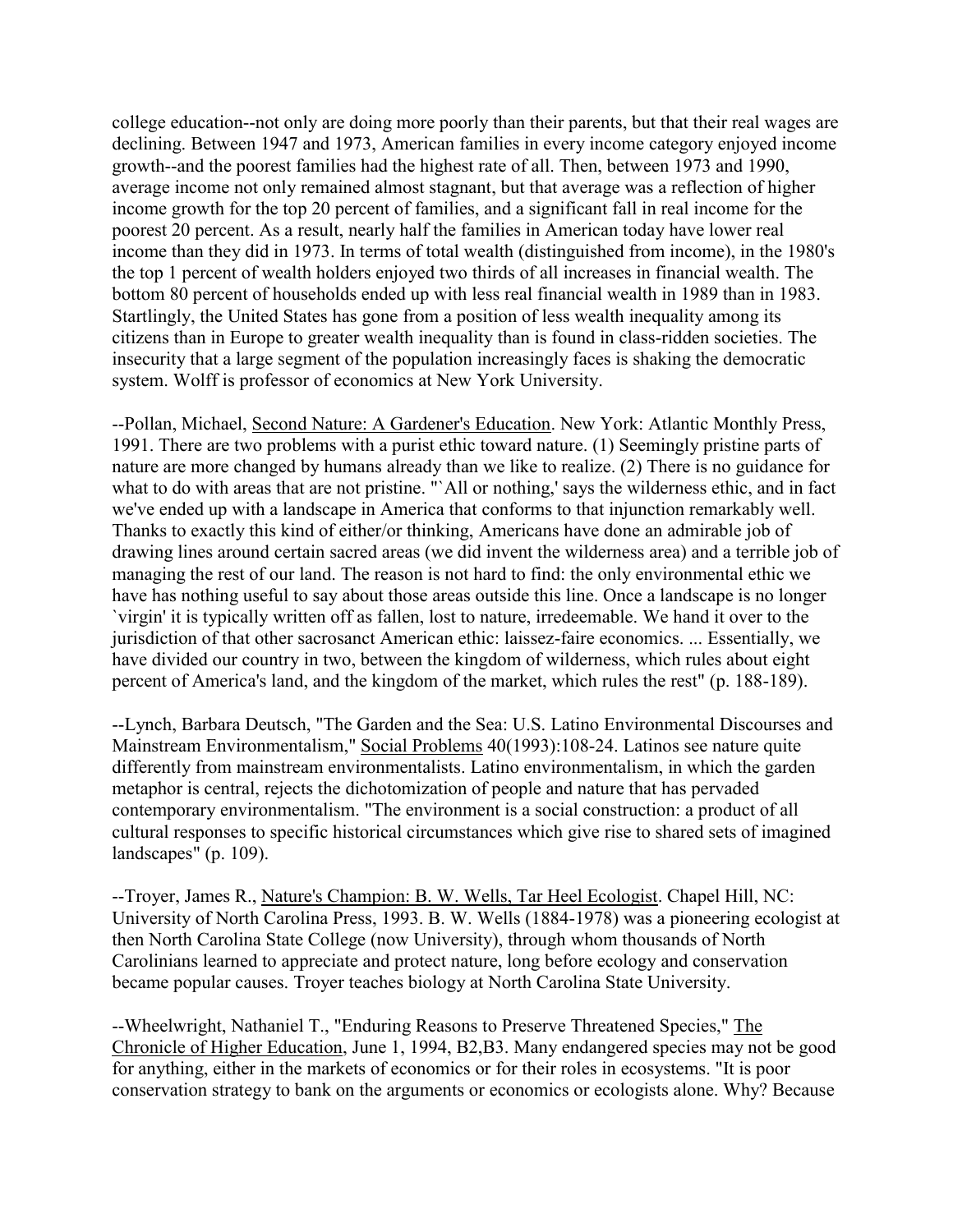the most convincing case for rain forests is simply that the loss of species, like the destruction of a Beethoven symphony or a Renoir painting of the Taj Mahal, would be a loss of resplendence. ... Religious leaders and philosophers have the training to raise the moral and philosophical values of preserving species. Traditionally they have had the courage to explore life's most difficult issues. Yet thus far their voices have hardly been heard in the debate over biodiversity. They can and must speak up, defining and explaining the sanctity not just of human life but of life in all of its forms." Wheelwright is a biologist at Bowdoin College who has studied resplendent quetzals in Costa Rica.

--Bate, Jonathan, Romantic Ecology: Wordsworth and the Environmental Tradition. New York: Routledge, 1991. "Modern ecological politics teaches us that to consider society only in terms of production, income, and ownership is insufficient. What is done to the land is as important as who owns it" (p. 46). "It is profoundly unhelpful to say there is no nature at a time when our most urgent need is to address and readdress the consequences of human civilisation's insatiable desire to consume the products of the earth" (p. 56). "The whole concept of society having an economic base with legal and political superstructure fails to address the fact that the economy of human society may in the end be dependent on something larger, the economy of nature" (p. 57).

--Chadwick, Douglas H., "Dead or Alive: The Endangered Species Act," National Geographic 187 (March, no. 3, 1995):2-41.

--Krimsky, Sheldon, Biotechnics and Society. New York: Praeger, 1991. Krimsky concludes with what he calls a critical school of technology assessment with seven relevant criteria: (1) ecological impacts, (2) health effects, (3) ethical soundness, (4) economic productivity, (5) distributive justice, (6) social needs, and (7) market demand. A technology assessment index, resulting from evaluation by such criteria, is applied to sample cases of pending biotechnology, such as bovine growth hormone and herbicide resistant-plants (crop plants that survive, while weeds are killed). Krimsky is at Tufts University.

--Zuckerman, Ben, and David Jefferson, eds. Human Population and the Environmental Crisis. Boston, MA: Jones and Bartlett, 1996. Jean-Michael Cousteau: "Population: Challenge to Biosphere and Behavior"; Stephen H. Schneider, "The Global Warming Debate: Are There Public Policy Implications?"; John Harte, "On the Sustainability of Resource Use: Population as a Dynamic Factor"; Mildred E. Mathias, "Biodiversity: Where Have All the Species Gone?"; Jodi L. Jacobson, "Gender Bias and the Search for a Sustainable Future"; Anthony C. Beilenson, "Politics and Society: Political Challenges of Confronting Population Growth"; Richard P. Turco, "Global Environmental Engineering: Prospects and Pitfalls." Zuckerman is in astronomy, Jefferson in computer science at UCLA.

--Kempton, Willett M., James S. Boster, and Jennifer A. Hartley, Environmental Values in American Culture. Cambridge, MA: MIT Press, 1995. 320 pages. \$ 39.95. Fundamental environmental beliefs and value are not restricted to those who are white, liberal, educated, and wealthy, but are held by many Americans in various socioeconomic groups, so widely held as to constitute "an American paradigm." A six year study sponsored by the National Science Foundation and conducted by a team of cultural anthropologists. Some surprising results: with a question such as "Justice is not just for human beings, we need to be as fair to plants and animals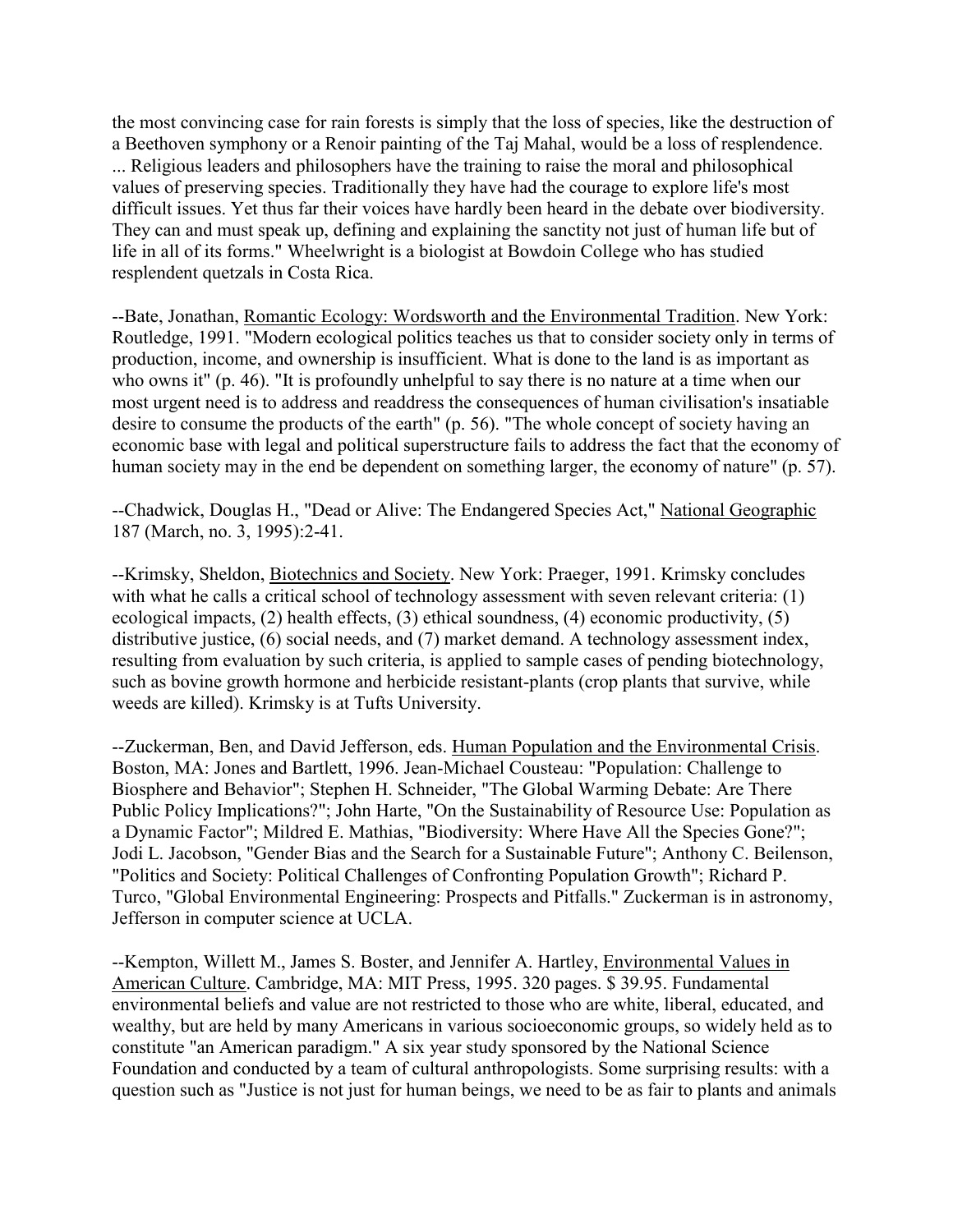as we are to people," 97 percent of Earth First types agreed, but so did 63 percent of sawmill workers from the Pacific Northwest. The study concentrated on the lay public and avoided political, financial, and industrial "elites." The researchers especially conclude that environmentalists are missing an opportunity by depending heavily on utilitarian arguments and neglecting traditional religious teaching and biocentrism, which they identify as the belief that nonhumans have rights and values too.

--Williams, Bruce A., and Albert R. Matheny, Democracy, Dialogue, and Environmental Disputes. New Haven: Yale University Press, 1995. 272 pages. \$ 32.50. The difficulties faced by environmental regulation are attributed to competing ideas about regulatory legitimacy, resulting from the growth of the American state. The authors propose a more complex and nuanced dialogue between all participants in regulatory policymaking, and apply this to case studies in New Jersey, Ohio, and Florida.

--Leslie, John, The End of the World: the Science and Ethics of Human Extinction. London and New York: Routledge, 1996. ISBN 0-415-14043-9. 310 pages. Hardback, 310 pages; \$23 US, \$29.95 Can, £16.99. Of all humans so far, roughly 10% are alive with you and me. If human extinction occurred soon, our position in population history would have been fairly ordinary. But if humankind survived at least a few more centuries, perhaps colonizing the galaxy, we could be among the earliest 0.001% of all humans--a point crucial to a "doomsday argument" originated by the cosmologist Brandon Carter. People who accept the argument will re-estimate the threats to humankind. These include asteroid impacts; nuclear, chemical and biological warfare; ozone layer destruction; greenhouse warming, possibly of a runaway kind; overpopulation; poisoning of the environment; new diseases; computers replacing humans entirely; disasters from genetic engineering or from nanotechnology; and perhaps even destruction of the galaxy through a "vacuum metastability upset" initiated by physicists. As well as discussing all this, The End of the World asks why it should worry us. Is anything ever better than anything else, as a genuine fact? Are lives almost never worth living, or do only miserable ones really matter? Could nuclear revenge be appropriate although it did no good? And when people of future generations are mere possibilities, what right have they to be born? Leslie is a well known philosopher and cosmologist at the University of Guelph.

--Leslie, John, "The End is More Nigh," Times Higher Education Supplement, February 16, 1966, page 15. "If you view the certainty of global warming, the likelihood of nuclear war and the possibility of grey goo calamity from the perspective of the doomsday argument, nobody should bet on humanity's long-term survival." "I believe that humans may have little more than a half chance of surviving the next 500 years. Inclined at first to say that the risk of Doom within five centuries was only about 5 per cent, I found myself changing this to 40 percent. I reached this conclusion after considering the various dangers facing us in the light of what has come to be known as the `doomsday argument,' which has made me much less optimistic about the future of humankind."

--Goodland, Robert, "The Concept of Environmental Sustainability," Annual Review of Ecology and Systematics 26(1995)1-24. A review of the current debate about environmental sustainability, and related growth, limits, scale, and substitutability. The paths leading to environmental sustainability in each country or sector will differ, but the goals remain constant.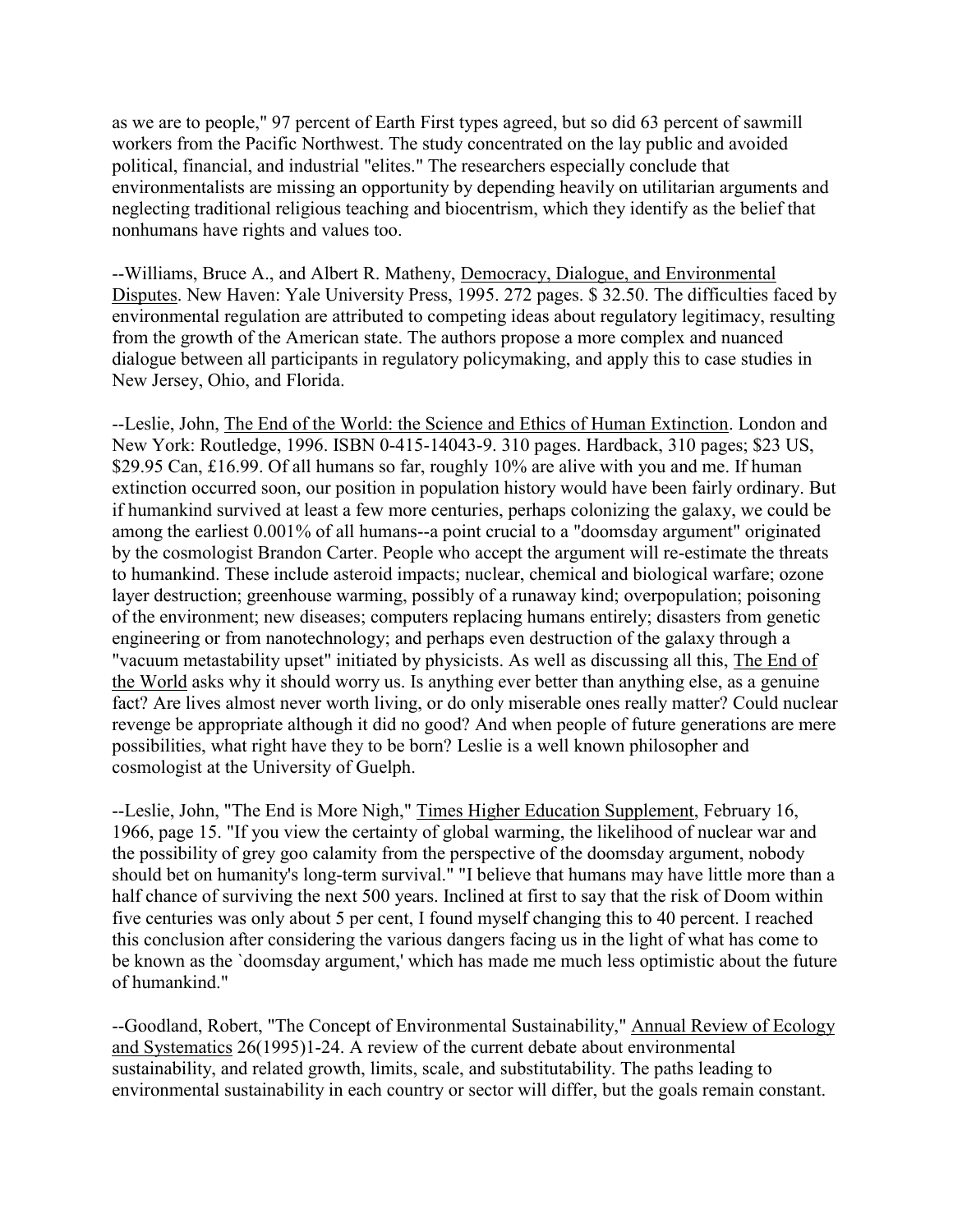Conceptualizing this is far from an academic exercise. Ensuring, within two human generations, that as many as 10 billion people are decently fed and housed without damaging the environment on which we all depend represents a monumental challenge. Goodland is with the World Bank.

--Goodland, Robert, "South Africa: Environmental Sustainability and the Empowerment of Women," Impact Assessment, a special publication of this journal, June 1995, from a conference of the International Association of Impact Assessment, Durban, South Africa. Impact Assessment is based in the Department of Resource Development, Michigan State University. Copies from RJA Goodland, Environment Department, The World Bank, Washington, DC 20433. Fax 202/477-0565. In common with most nations, South African Society also is hurtling away from environmental sustainability at present, largely because of widespread inequity, poverty, inadequate consumption per capita, and rapid population growth which undermines future consumption per capita. This situation is reminiscent of some U. S. data on black/white ratios too. South Africa's black 76 percent majority earns only 36 percent of the national income, whereas the white 13 percent minority earn 54% of the national income (with the colored population in between). This strains environmental sources of raw materials, as well as environmental sinks for assimilating wastes. Environmentally sustainability is quintessentially a social concern. Environmental sustainability needs social sustainability--the social scaffolding of people's organizations that empower self-control and self-policing in people's management of natural resources. The main element of social responsibility germane here is empowerment of women. Includes a good bibliography.

--Light, Andrew, and Eric Katz, eds., Environmental Pragmatism. London and New York: Routledge Press, 1996. 352 pages. Contents: "Introduction: Environmental Pragmatism and Environmental Ethics as Contested Terrain," Andrew Light and Eric Katz; "Pragmatism and Environmental Thought," Kelly A. Parker; "How Pragmatism is an Environmental Ethic," Sandra B. Rosenthal and Rogene A. Buchholz; "Nature as Culture: John Dewey's Pragmatic Naturalism," Larry A. Hickman; "The Environmental Value in G. H. Mead's Cosmology," Ari Santas; "The Constancy of Leopold's Land Ethic," Bryan Norton; "Integration or Reduction: Two Approaches to Environmental Values," Bryan Norton; "Before Environmental Ethics," Anthony Weston; "Compatibilism in Political Ecology," Andrew Light; Pragmatism and Policy: The Case of Water," Paul B. Thompson; "Towards a Pragmatic Approach to Definition: Wetlands and the Politics of Meaning," Edward Schiappa; "A Pluralistic, Pragmatic and Evolutionary Approach to Natural Resource Management," Emery N. Castle; "Laws of Nature vs. Laws of Respect: Non-Violence in Practice in Norway," David Rothenberg; "Teaching Environmental Ethics as a Method of Conflict Management," Gary E. Varner, Susan J. Gilbertz, and Tarla Rai Peterson; "Beyond Intrinsic Value: Pragmatism in Environmental Ethics," Anthony Weston; "Searching for Intrinsic Value: Pragmatism and Despair in Environmental Ethics," Eric Katz; "Unfair to Swamps: A Reply to Katz--Unfair to Foundations?: A Reply to Weston," Anthony Weston and Eric Katz; "Environmental Pragmatism as Philosophy or Metaphilosophy?: On the Weston-Katz Debate," Andrew Light.

The first comprehensive presentation of environmental pragmatism as a new approach. Environmental pragmatism argues that theoretical debates are hindering the ability of the environmental movement to forge agreement on basic policy imperatives. This new direction advocate a serious (though not theoretical) inquiry into the practical merits of moral pluralism, using the methodology of classical American pragmatist thought.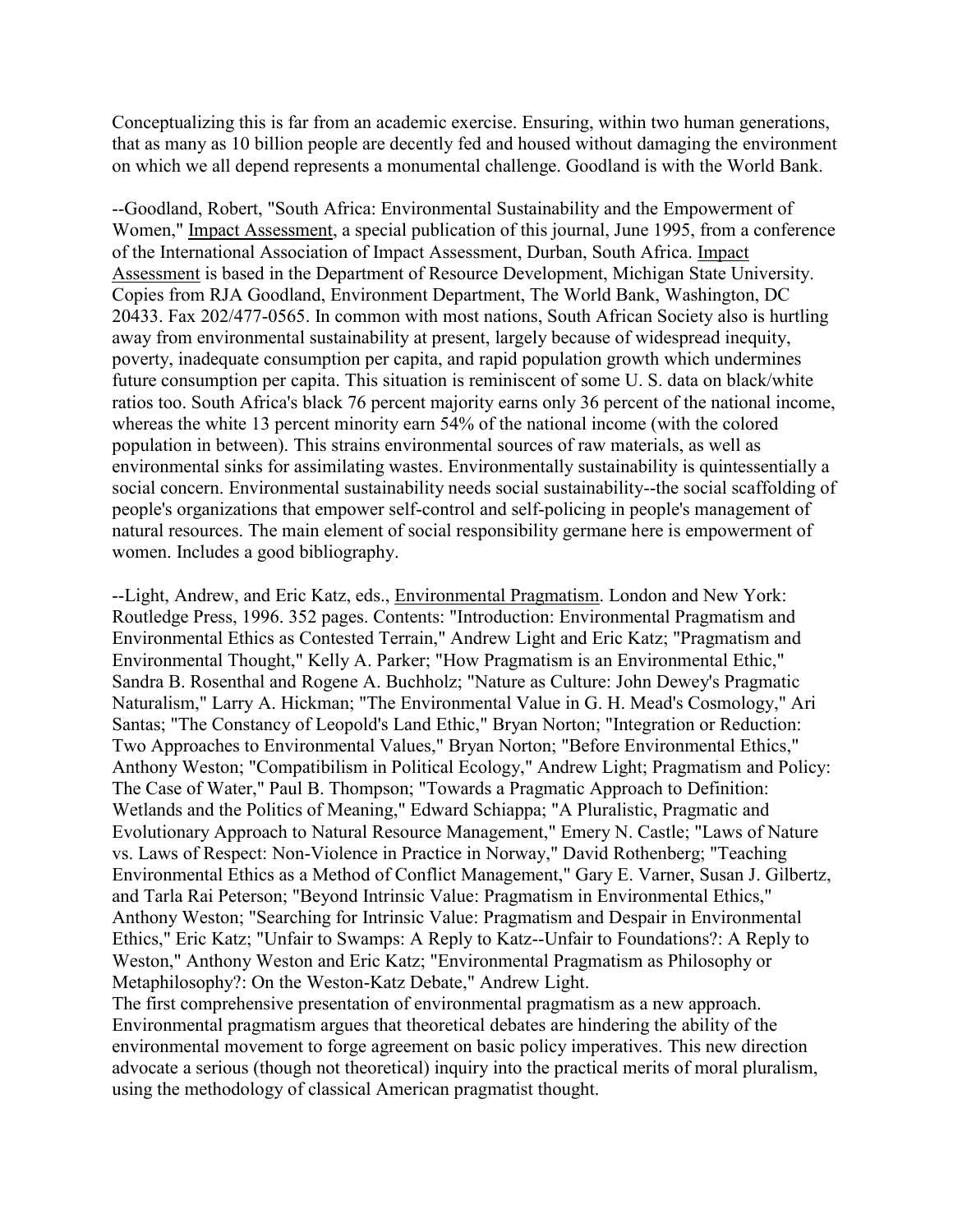--Light, Andrew, "Materialists, Ontologists, and Environmental Pragmatists," Social Theory and Practice 21 (No. 2, Summer 1995): 315-333. Expanded version reprinted as "Compatibilism in Political Ecology," in Environmental Pragmatism, ed. A. Light and E. Katz, (London: Routledge, 1996), pp. 161-184. A strategy for resolving competing claims within environmental political theory, focusing on debates between two kinds of theorists: ontologists--such as deep ecologists- -and materialists--such as Murray Bookchin and the social ecologists. The urgency of the ecological crisis requires a form of metatheoretical compatibilism between the opposing theories. The argument is derived from a selective and critical reading of Rorty's neo-pragmatism concerning the distinction between public and private practice. Copies this and related articles available from Andrew Light, Department of Philosophy and Environmental Health Program, 13-103 Clinical Sciences Building, University of Alberta, Edmonton, Canada T6G 2G3, andrew.light@ualberta.ca.

--Light, Andrew, "Environmental Pragmatism as Philosophy or Metaphilosophy: On the Weston-Katz Debate," in Environmental Pragmatism, ed. A. Light and E. Katz (London: Routledge Press, 1996), pp. 325-338. Looks at the debate Environmental Ethics between Anthony Weston and Eric Katz (vols. 7:4, 9:3, and 10:3) on the issue of environmental pragmatism. Argues that given a distinction between two different pragmatist approaches to environmental ethics, both Katz and Weston are pragmatists. Compares the views of both scholars to that of J. Baird Callicott who is deemed not a pragmatist in either sense.

--Light, Andrew and Alan Rudy, "Social Ecology and Social Labor: A Consideration and Critique of Murray Bookchin," Capitalism, Nature, Socialism, June 1995, pp 75-106. The first comprehensive critique of social ecology from an ecological socialist perspective. The first part of the paper summarizes the basic social and political ground of Bookchin's theories; the second part argues that the absence of the category of social labor ultimately undermines the transformative potential of social ecology.

--Light, Andrew, "Urban Wilderness," Wild Ideas, ed. David Rothenberg (Minneapolis: University of Minnesota Press, 1995), pp. 195-211. Short version reprinted as "Whither Classical Wilderness?," in The Trumpeter, March 1995. Distinguishes between two historical conceptions of the idea of wilderness--classical and romantic--and argues that the idea of the classical wilderness has been transferred to descriptions of urban spaces. Discusses the notions of wilderness of the Puritans, Upton Sinclair, and Mike Davis (writing about Los Angeles).

--Light, Andrew, "Hegemony and Democracy: How the Inherent Politics in Restoration Informs the Politics of Restoration," Restoration and Management Notes 12 (No. 2, Winter 1995):140- 144. Argues that ecological restoration contains an inherent political dimension which consists in the potential it always has to serve as the ground for public participation in the human-nature community.

--Light, Andrew, "Three Questions on Hyperreality," Research in Philosophy and Technology, vol 15, 1995. A response to Albert Borgmann's "The Nature of Reality and the Reality of Nature," in Soulé and Lease, eds., Reinventing Nature? (Island Press, 1995). Argues that Borgmann's position on the social construction of nature leads to several puzzles which follow from his attempt to integrate postmodernism and environmental philosophy.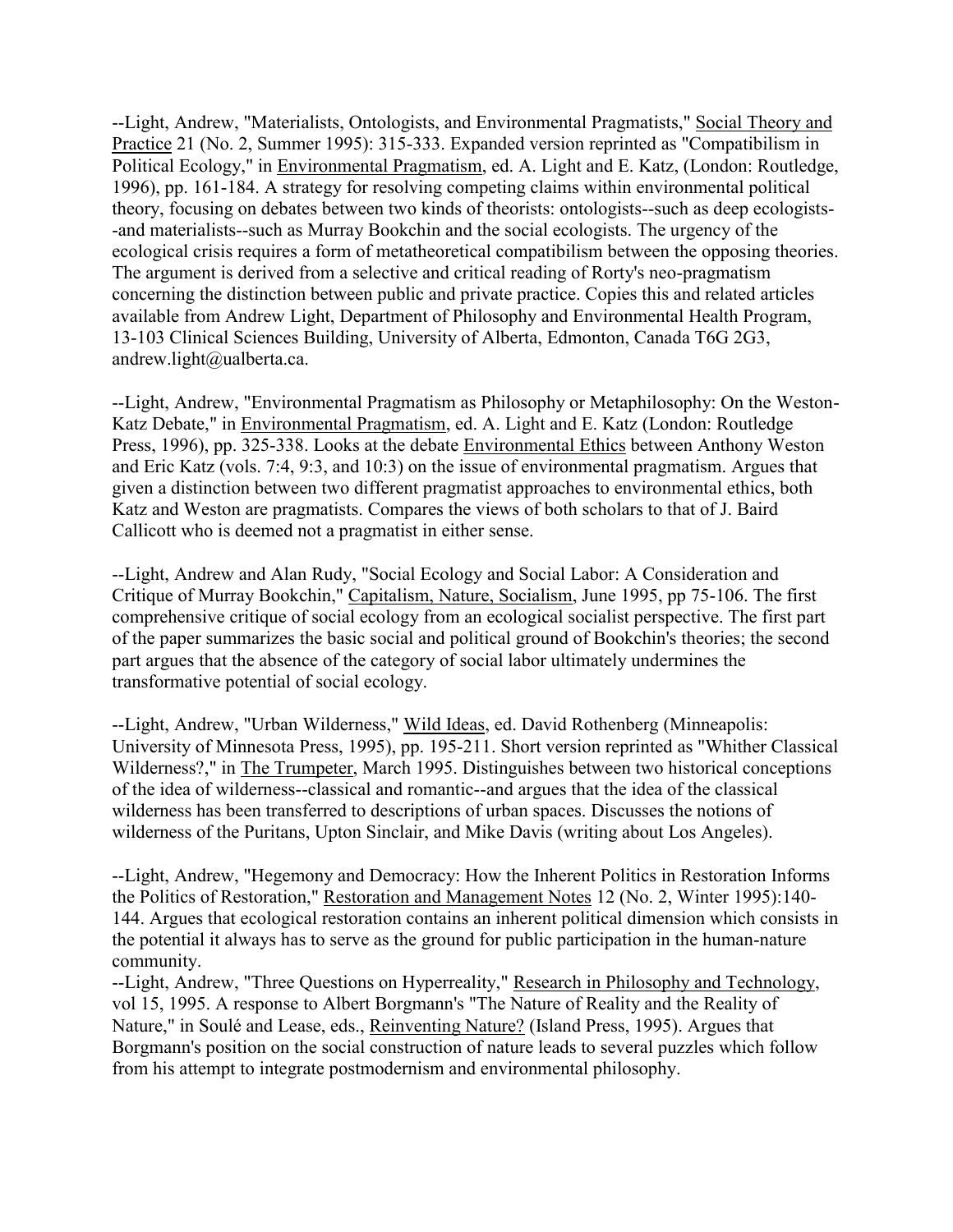--Light, Andrew, "Environmental Pragmatism and Valuation in Nature," Human Ecology: Crossing Boundaries, ed. Scott D. Wright et al, (Fort Collins, CO: Society for Human Ecology, 1993), pp. 23-30. The first published version of the author's work on environmental pragmatism. Includes a discussion of environmental pedagogy (especially the work of David Orr) as a form of environmental pragmatism.

--Light, Andrew, "Which Side Are You On?: A Rejoinder to Murray Bookchin," Capitalism, Nature, Socialism 4 (No. 2, June 1993): 113-120. Rejoinder to a reply by Bookchin to the author's "Rereading Bookchin and Marcuse as Environmental Materialists."

--Light, Andrew, "Rereading Bookchin and Marcuse as Environmental Materialists," Capitalism, Nature, Socialism, 4 (No. 1, March 1993): 69-98. Translated and republished as "Il Materialismo Ambientale Bookchin e Marcuse a Confronto," Capitalismo, Natura, Socialismo, issue 10, February 1994, pp. 110-139. Argues that Bookchin's critique of the Frankfurt School in general and Herbert Marcuse in particular is flawed, since an examination of both Bookchin and Marcuse reveals that they are both "environmental materialists."

--Light, Andrew, "The Role of Technology in Environmental Questions: Martin Buber and Deep Ecology as Answers to Technological Consciousness," Research in Philosophy and Technology, Vol. 12, 1992, pp. 83-104. When viewed as responses to the imposition of forms of technological domination over nature, the views of the deep ecologists (especially Naess) are remarkably similar to the onto-theology of Martin Buber. Suggests that ultimately Buber's approach to topic is even more radical than Naess's.

--Kempton, Willet M., James S. Boster, and Jennifer A. Hartley, Environmental Values in American Culture. Cambridge, MA: MIT Press, 1995. 320 pages. \$ 39.95. Fundamental environmental beliefs and value are not restricted to those who are white, liberal, educated, and wealthy, but are held by many Americans in various socioeconomic groups, so widely held as to constitute "an American paradigm." A six year study sponsored by the National Science Foundation and conducted by a team of cultural anthropologists. Some surprising results: with a question such as "Justice is not just for human beings, we need to be as fair to plants and animals as we are to people," 97 percent of Earth First types agreed, but so did 63 percent of sawmill workers from the Pacific Northwest. The study concentrated on the lay public and avoided political, financial, and industrial "elites." The researchers especially conclude that environmentalists are missing an opportunity by depending heavily on utilitarian arguments and neglecting traditional religious teaching and biocentrism, which they identify as the belief that nonhumans have rights and values too.

--Maxwell, Steven. "The Commercial Environmental Services Industry: Overview and Outlook." Journal of Environmental Law and Practice 3(no.4, Jan. 1996):4. Despite a shake-out among environmental companies, the need for high-quality environmental services will endure, and the forecast is optimistic.

--Brookshire, James. "The Litigator's Role in Federal Regulatory Takings Litigation: The Search for Balance." Journal of Environmental Law and Practice 3(no.4, Jan. 1996):15. An inquiry into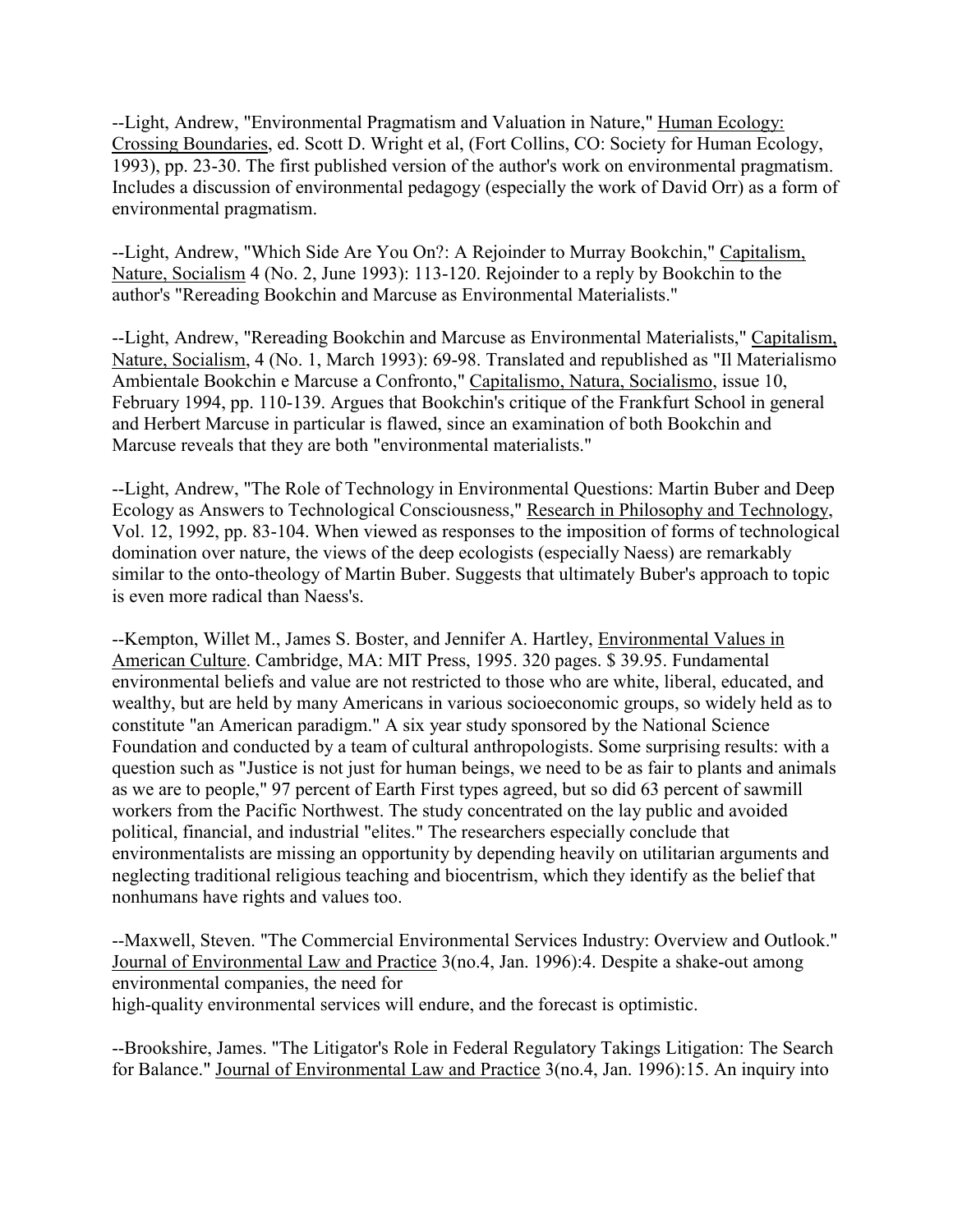the fundamental power balance struck between the majority and the individual in takings litigation.

--Morgan, Richard G., Miller, Thomas. "The `Bad Guys' Program: EPA Enforcement Enters the Computer Age." Journal of Environmental Law and Practice 3(no.4, Jan. 1996):30. The EPA has developed a new weapon against the submission of false data by regulated companies. --Friedland, David M., Hagerty, Timothy J. "NMA, CMA, and `Federal Enforceability' Under the Clean Air Act." Journal of Environmental Law and Practice 3(no.4, Jan. 1996):59. Controls need not be "federally enforceable" to be considered in calculating "potential to emit" for status as a major source under the Clean Air Act.

--Donnelley, Strachan. "Bioethical Troubles: Animal Individuals and Human Organisms." The Hastings Center Report 25(no.7, 1995):21.

--Vogel, Lawrence. "Does Environmental Ethics Need a Metaphysical Grounding?" The Hastings Center Report 25(no.7, 1995):30.

--Schutze, Christian. "The Political and Intellectual Influence of Hans Jonas." The Hastings Center Report 25(no.7, 1995):40.

--Miller, Char. "A Cautionary Tale: Reflections on Reinventing the Forest Service." Journal of Forestry 94(no.1, Jan.1996):6.

--Mohai, Paul, Jakes, Pamela. "The Forest Service in the 1990s: Is It Headed in the Right Direction?" Journal of Forestry 94(no.1, Jan.1996):31.

--Keen, David. "The Benefits of Famine: A Case Study of the Sudan." The Ecologist (1979) 25(no.6, Nov.1995):214. Discussions of famine relief--and the development process in general- tend to assume that the policies of national and international agencies alike reflect benevolent aims. The possibility that politically powerful groups may actively promote famine, or obstruct relief, for rational purposes of their own is rarely considered or addressed.

--Hellberg, Tom. "Incineration by the Back Door: Cement Kilns as Waste Sinks." The Ecologist (1979) 25(no.6, Nov.1995):232. Since 1992, a number of UK cement manufacturers have been burning high toxic waste as a "fuel" for their cement kilns. Subject to less stringent emission standards than specialized incinerators, kilns offer a cheap but dirty disposal option which waste generators are exploiting to the full. Pollution and ill-health are the results.

--Maggitti, Phil. "Is Fur Really Dead?" The Animals' Agenda 15(no.6 Nov.1995):24. Furriers by the dozens lose their shirts. Models take off their shirts and more to demonstrate that the only skin you should wear is your own. Is this the beginning of the end for fur, or the middle of a long, cold war? Maggitti has some interesting answers.

--Baker, Katherine K. "Consorting with Forests: Rethinking Our Relationship to Natural Resources and How We Should Value Their Loss." Ecology Law Quarterly 22(no.4, 1995):677.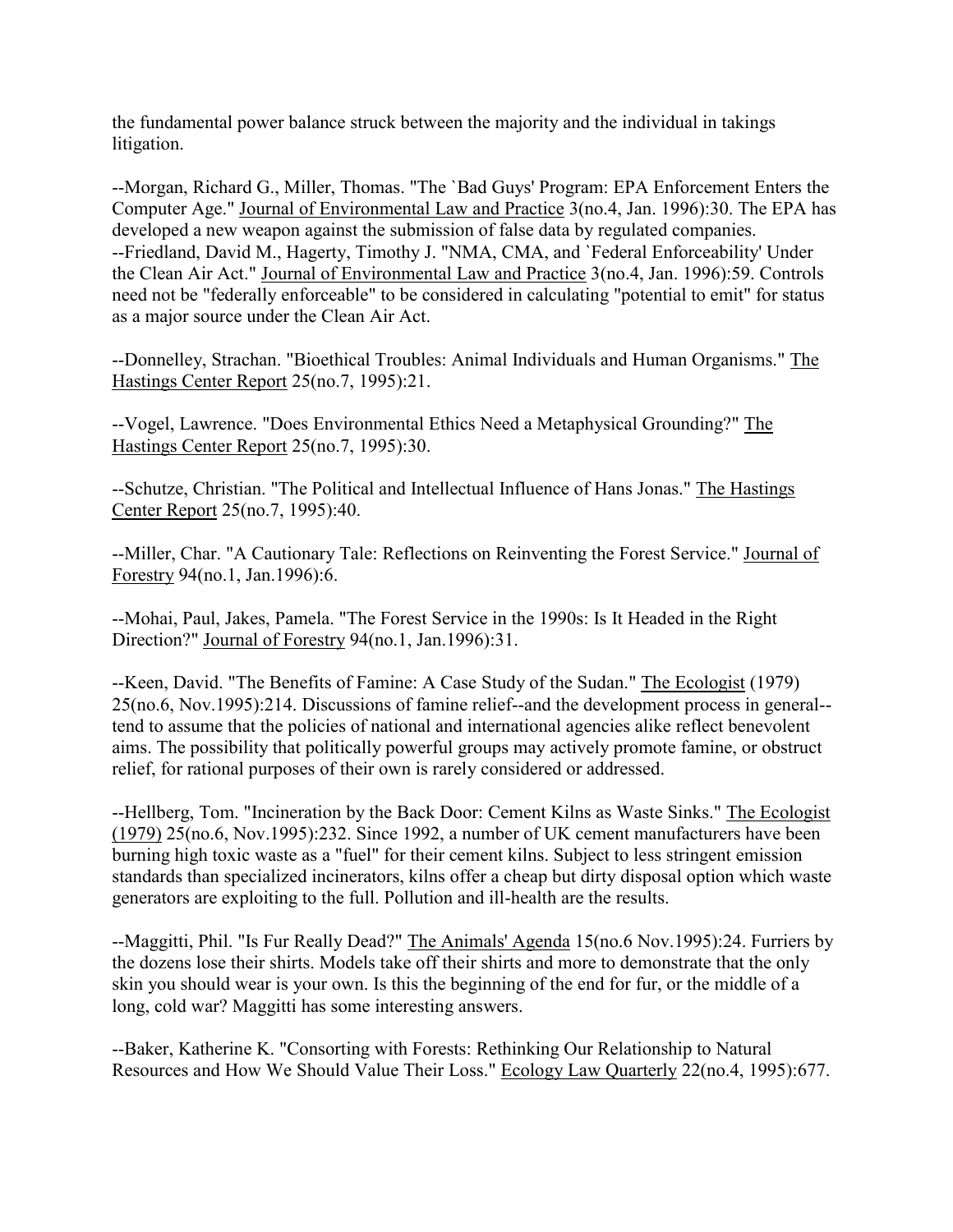--Cross, Frank B. "When Environmental Regulations Kill: The Role of Health/Health Analysis." Ecology Law Quarterly 22(no.4, 1995):729.

--Milliken Jr., Roger. "Eleven Generations of Forest Benefits: Where Do We Go From Here?" Journal of Forestry 94(no.2, Feb.1996):6.

--Mount, John R. "Southern California Edison: Incorporating Social Values into Forest Management." Journal of Forestry 94(no.2, Feb.1996):21.

--Argow, Keith A. "This Land Is Their Land: The Potential and Diversity of Nonindustrial Private Forests." Journal of Forestry 94(no.2, Feb.1996):30

--Montgomery, Claire A. Pollack, Robert A. "Economics and Biodiversity: Weighing the Benefits and Costs of Conservation." Journal of Forestry 94(no.2, Feb.1996):34. --Proctor, James D. "Will the Real Land Ethic Please Stand Up?" Journal of Forestry 94(no.2, Feb.1996):39.

--Brown, Kathryn S. "Life on the Molecular Farm." Bioscience 46(no.2, Feb.1996):80. Transgenic plants are extending the range of chemical production possibilities in agriculture.

--Real, Leslie A. "Sustainability and the Ecology of Infectious Disease." Bioscience 46(no.2, Feb.1996):88. Diseases and their pathogenic agents must be viewed as important parts of any ecosystem management strategy.

--Gilbert, Gregory S., Hubbell, Stephen P. "Plant Diseases and the Conservation of Tropical Forests." Bioscience 46(no.2, Feb.1996):98. Conservation planners need to consider the roles diseases play in natural communities.

--Dobson, Andrew P., Carper, E. Robin. "Infectious Diseases and Human Population History," Bioscience 46(no.2, Feb.1996):115. Throughout history the establishment of disease has been a side effect of the growth of civilization.

--Garnett, Geoffrey P., Holmes, Edward C. "The Ecology of Emergent Infectious Disease." Bioscience 46(no.2, Feb.1996):127. Infectious diseases pose an ever-emerging threat to humanity.

--Wheeler, Douglas P. "An Ecosystem Approach to Species Protection." Natural Resources and Environment 10(no. 3, Winter 1996):7.

--Andrew, Anne Slaughter. "Brownfield Redevelopment: A State-Led Reform of Superfund Liability." Natural Resources and Environment 10(no. 3, Winter 1996):27.

--Hansen, Karen. "Minnesota's Landfill Cleanup Program: A New Superfund Paradigm." Natural Resources and Environment 10(no. 3, Winter 1996):32.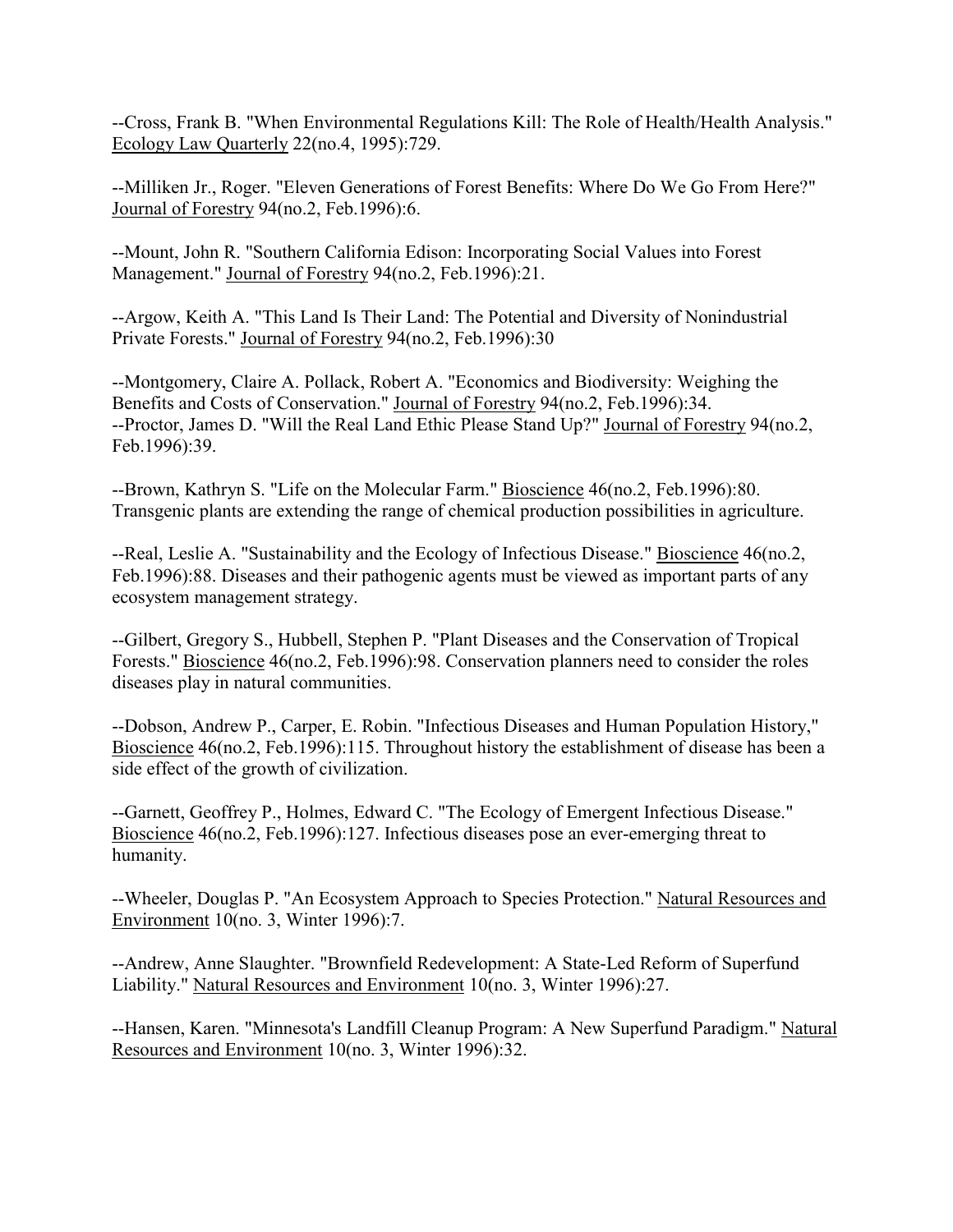--Gover, Kevin, Cooney, James B. "Cooperation between Tribes and States in Protecting the Environment." Natural Resources and Environment 10(no. 3, Winter 1996):35.

--Hamm, M. Allison. "The Massachusetts Experience with Nonpoint Sources: Regulators Beware!" Natural Resources and Environment 10(no. 3, Winter 1996):47.

--McIntyre, Krista K. "RCRA: Circuits Conflict on Private-Party Cost Recovery." Natural Resources and Environment 10(no. 3, Winter 1996):58.

--Kozlowski, Richard G. Bleichfeld, Howard. "Wetlands Enforcement: Lion or Lamb?" Natural Resources and Environment 10(no. 3, Winter 1996):62.

--Guroian, Vigen, "The Christian Gardener: An Orthodox Meditation," Christian Century 113(no. 7, February 28, 1996):228-231. "When I garden, earth and earthworm pass between my fingers and I realize that I am made of the same stuff. When I pinch the cucumber vine and the water drips from capillaries to soil, I can feel the blood coursing through my body." "We are not only God's fellow workers in the garden; we ourselves are the garden." Guroian teaches theology and ethics at Loyola College in Baltimore.

--Duffy, Doril M., Roseland, Mark, Gunton, Thomas I. "A Preliminary Assessment of Shared Decision-Making in Land Use and Natural Resource Planning", Environments 23(No.2, 1996):1- .

--Benidickson, Jamie, "Termagami Old Growth: Pine, Politics and Public Policy", Environments 23(No.2, 1996):41- .

--Wilson, Anne, Roseland, Mark, Day, J.C., "Shared Decision-making and Public Land Planning: An Evaluation of the Vancouver Island, Regional CORE Process", Environments 23(No.2, 1996):69- .

--Flynn, Sarah, Gunton, Thomas, "Resolving Natural Resource Conflicts Through Alternative Dispute Resolution: A Case Study of the Timber Fish Wildlife Agreement in Washington State", Environments 23(No.2, 1996):101- .

--Burdge, Rabel J., "Introduction: Cultural Diversity in Natural Resource Use", Society and Natural Resources, 9(No.1, 1996):1- .

--Wang, Grace A., Anderson, Dorothy H., Jakes, Pamela J., "Legislating the Past: Cultural Resource Management in the U.S. Forest Service", Society and Natural Resources, 9(No.1, 1996):3- .

--Dick, Ronald E., "Subsistence Economics: Freedom from the Marketplace", Society and Natural Resources, 9(No.1, 1996):19- .

--Heasley, Lynne, Delehanty, James, "The Politics of Manure: Resource Tenure and the Agropastoral Economy in Southwestern Niger", Society and Natural Resources, 9(No.1, 1996):31- .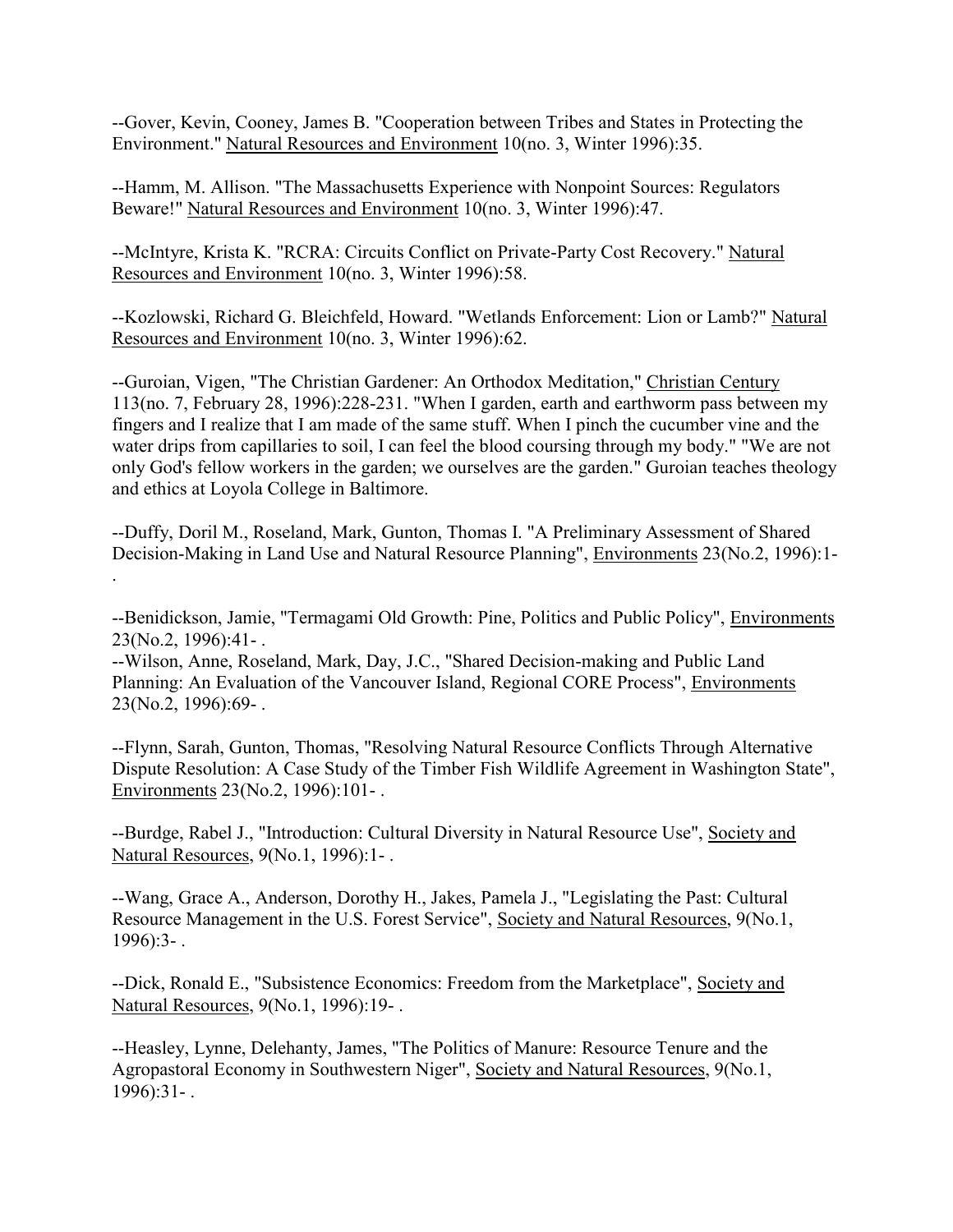--Hoffman, Andrew J., "Trends in Corporate Environmentalism: The Chemical and Petroleum Industries, 1960-1993", Society and Natural Resources, 9(No.1, 1996):47- .

--Yanitsky, Oleg N., "The Ecological Movement in Post-Totalitarian Russia: Some Conceptual Issues", Society and Natural Resources, 9(No.1, 1996):65- .

--Walker, Gregg B., Daniels, Steven E., "The Clinton Administration, the Northwest Forest Conference, and Managing Conflict: When Talk and Structure Collide", Society and Natural Resources, 9(No.1, 1996):77- .

--Kloppenburg Jr., Jack, Lezberg, Sharon, "Getting it Straight Before We Eat Ourselves to Death: From Food System to Foodshed in the 21st Century", Society and Natural Resources, 9(No.1, 1996):93- .

--Leisz, Stephen, Gage, James, "Suggestions for Development and Conservation Research Needs in Madagascar", Society and Natural Resources, 9(No.1, 1996):97- .

--Hayes, Denis, "Environmental Law and Millennial Politics", Environmental Law, 25(No.4, 1995):953- . Hayes served as National Coordinator of the first Earth Day in 1970 and International Chairman of the twentieth anniversary of Earth Day in 1990. Reflecting on the decline of the environmental movement during the past few years, Hayes challenges movement leaders to acknowledge their weaknesses and offers a strategy for rebuilding public support for environmental protection.

--Leshy, John D., "Challenges to Environmental Law", Environmental Law, 25(No.4, 1995):967- . Leshy is the Solicitor of the United States Department of the Interior. Pointing to current efforts by Congressional Republicans to weaken many existing environmental laws, Leshy emphasizes the urgent need for continued scholarship and public service in the fields of environmental and natural resources law.

--Adler, Robert W., "Addressing Barriers to Watershed Protection", Environmental Law, 25(No.4, 1995):973- . A comprehensive review of the history of watershed programs in the United States and discusses the underlying issues preventing those programs from succeeding. Recognizing the need for comprehensive watershed-based protections, Adler concludes with a thorough analysis of recommendations for future watershed programs.

--Ruhl, J.B., "Section 7(a)(1) of the `New' Endangered Species Act: Rediscovering and Redefining the Untapped Power of Federal Agencies' Duty to Conserve Species", Environmental Law,  $25(N_0.4, 1995)$ :1107-. Ruhl discusses the history of section  $7(a)(1)$  of the Endangered Species Act, which imposes a duty to conserve species on all federal agencies, and explores the recent administrative and Congressional actions affecting this duty. He argues that the provision should be interpreted to require federal agencies to implement programs for the recovery of endangered species.

--Mandiberg, Susan F., "The Dilemma of Mental State in Federal Regulatory Crimes: The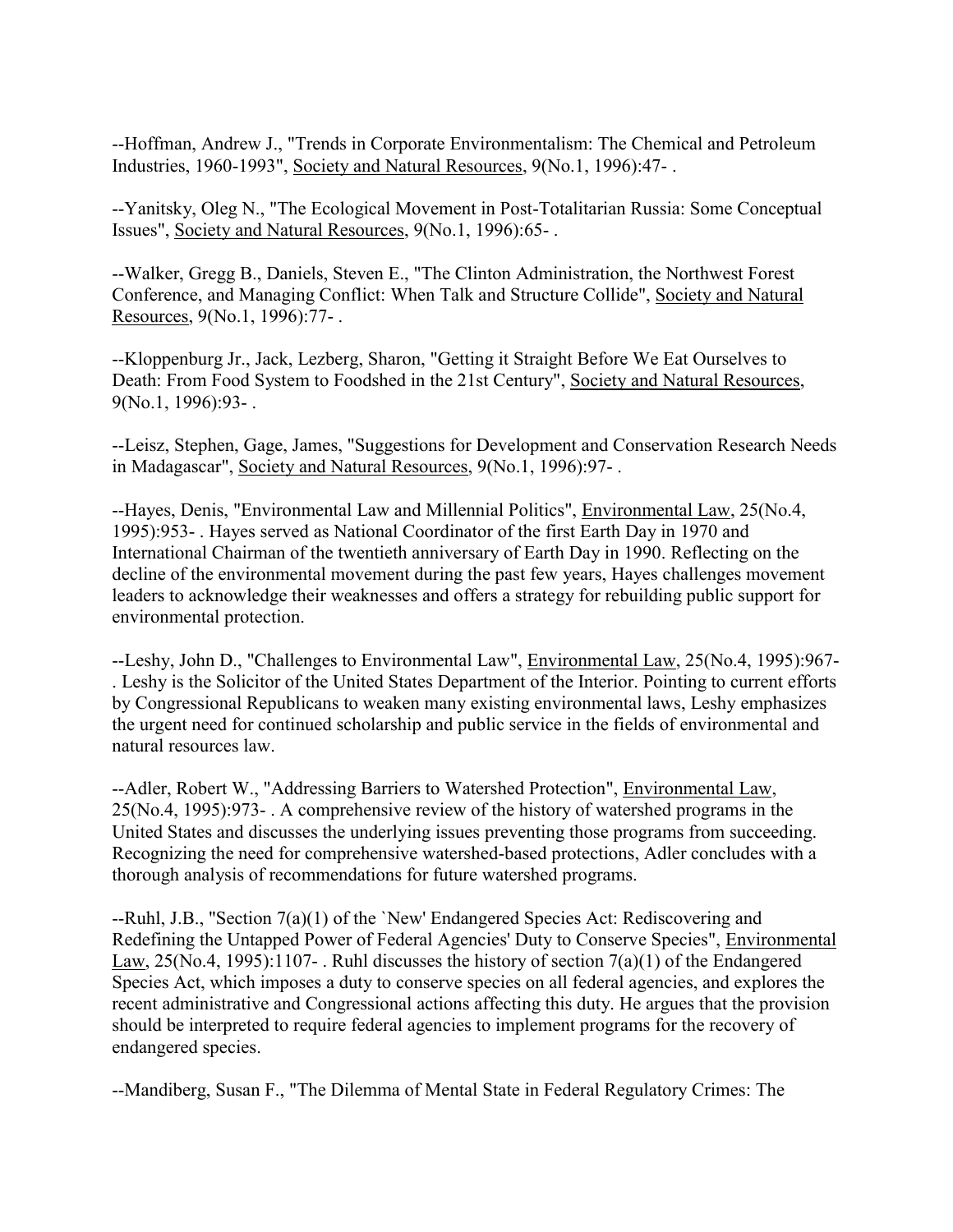Environmental Example", Environmental Law, 25(No.4, 1995):1165- . Mandiberg draws upon Supreme Court case law and traditional common-law principles to suggest a framework for interpreting the mental state provisions of environmental and other regulatory crimes. Unlike other commentators, she suggests that mental-state analysis be grounded in notions of moral wrongdoing, understood from a modern perspective. Professor Mandiberg then applies this framework to the Resource Conservation and Recovery Act, the Clean Water Act, and the Migratory Bird Treaty Act to resolve some outstanding issues and illuminate others that have not yet been widely addressed by the courts.

--Bricker, Jennie, "Wheelchair Accessibility in Wilderness Areas: The Nexus Between the ADA and the Wilderness Act", Environmental Law, 25(No.4, 1995):1243- . Bricker explores the interaction of the Americans with Disabilities Act and the Wilderness Act to determine whether wilderness areas can be made more accessible to individuals with disabilities while simultaneously protecting "wilderness character" in those areas. She concludes that greater access is allowable under the Wilderness Act, though not reflected adequately in currently proposed ADA regulations.

--Horton, Curtis M., "Protecting Biodiversity and Cultural Diversity Under Intellectual Property Law: Toward a New International System", Journal of Environmental Law and Litigation,  $10(No.1, 1995):1-.$ 

--Gaskins Jr., Richard C., Sullivan, Shawn F., "New Clean Air Act Enforcement Provisions and the Defense of Enforcement Actions", Journal of Environmental Law and Litigation, 10(No.1, 1995):39- .

--Gleason, Jennifer M., Johnson, Bern A., "Environmental Law Across Borders", Journal of Environmental Law and Litigation, 10(No.1, 1995):67- .

--Hood, Christopher B., "Metaphors of Shareholder Liability Under CERCLA", Journal of Environmental Law and Litigation, 10(No.1, 1995):85- .

--Bloomer, Danette Landkammer, "Beyond Our Own Backyard: Considering the Legal Implications and Environmental Risks of Importing Spent Nuclear Fuel", Journal of Environmental Law and Litigation, 10(No.1, 1995):157- .

--Cutler, Jeffry D., "Implications of Strict Scrutiny of Scientific Evidence: Does Daubert Deal a Death Blow to Toxic Tort Plaintiffs", Journal of Environmental Law and Litigation, 10(No.1, 1995):189.

--Fisher, Richard F., "Broader and Deeper: The Challenge of Forestry Education in the Late 20th Century", Journal of Forestry, 94(No.3, 1996):4- .

--Skoch, Edwin A., "Personal Injury Liability Coverage for Environmental Contamination under the Comprehensive General Liability Policy: Is Migrating Pollution A `Wrongful Entry or Eviction or Other Invasion of the Right of Private Occupancy'", Tulane Environmental Law Journal, 9(No.1, 1995):37- .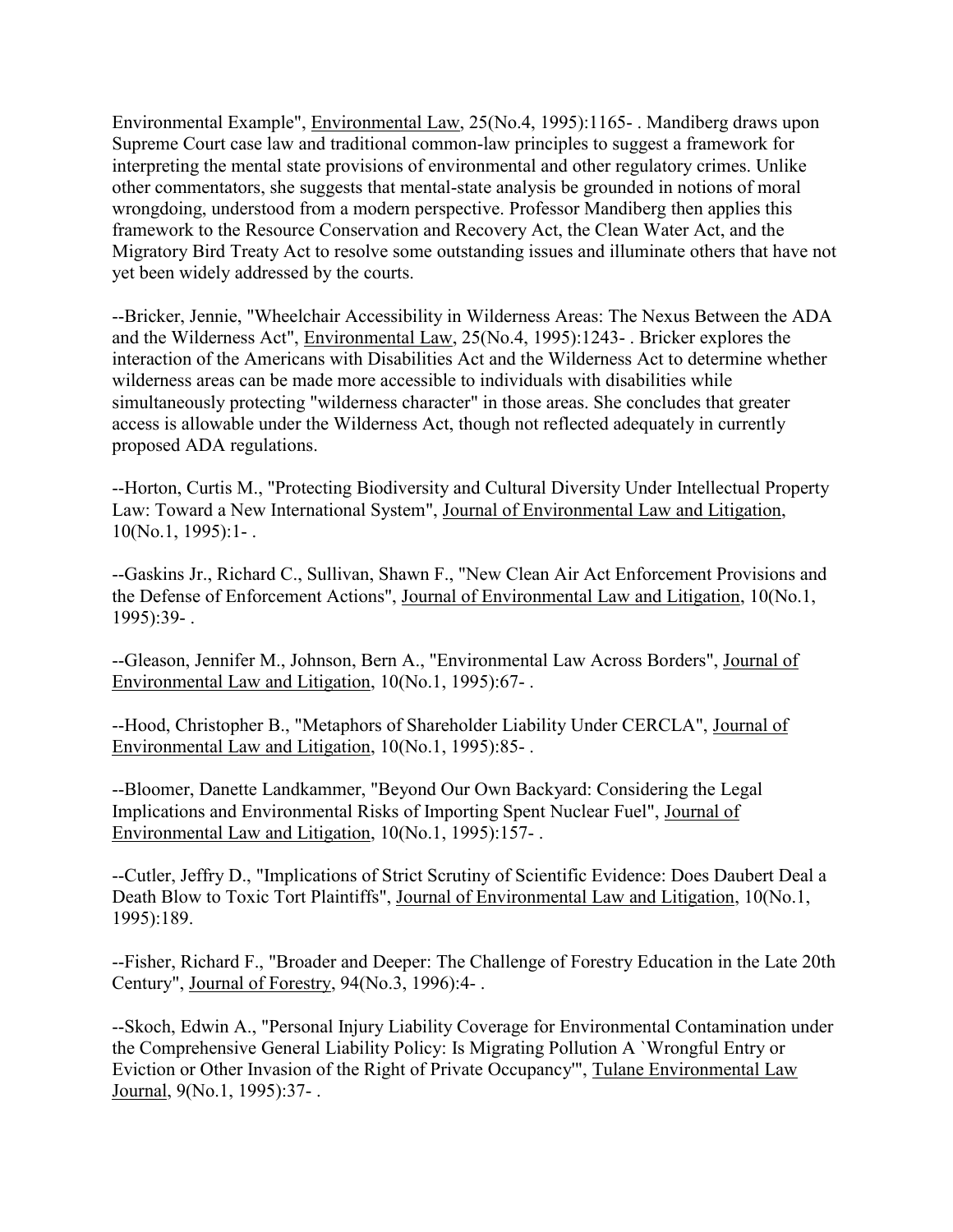--Harutunian, Peter H., "Maximal Environmental Effects under the De Minimis Doctrine: Controversial changes in Ozone Redesignation Policy", Tulane Environmental Law Journal, 9(No.1, 1995):89- .

--Reimer, Monica, "Competitive Injury as a Basis for Standing in Endangered Species Act Cases", Tulane Environmental Law Journal, 9(No.1, 1995):109- . --Schoenfarber, Jay, "Capitalizing on Environmental Disasters: Efficient Utilization of Green Capital", Tulane Environmental Law Journal, 9(No.1, 1995):147- .

--Levine, James H., "Leslie Salt Co. v. United States: The Ninth Circuit Revisits Federal Jurisdiction over Isolated Wetlands", Tulane Environmental Law Journal, 9(No.1, 1995):167- .

--Pocalyko, Steve, "Ethyl Corp. v. Environmental Protection Agency: Circuit Court Limits EPA Administrator's Discretion under Waiver Provisions of the Clean Air Act", Tulane Environmental Law Journal, 9(No.1, 1995):183- .

--Gillis, Anna Maria, "Weathering Warming in Colorado", Bioscience, 46(No.3, 1996):178- . Heating of a Rocky Mountain meadow shows that alterations in ecosystems provide important climate feedbacks.

--Van Wilgen, Brian W., Cowling, Richard M., Burgers, Chris J., "Valuation of Ecosystem Services", Bioscience, 46(No.3, 1996):184- . A case study from South African fynbos ecosystems.

--Rastetter, Edward B., "Validating Models of Ecosystem Response to Global Change", Bioscience, 46(No.3, 1996):190- . How can we best assess models of long-term global change?

--Baker, Beth, "Washington Watch: Nations Coming to Agreement That Polluted Oceans Need a Cleanup", Bioscience, 46(No.3, 1996):183- .

--Sarkar, Sahotra, "Thinking of Biology: Ecological Theory and Anuran Declines", Bioscience, 46(No.3, 1996):199- .

--Miceli, Thomas J., Pancak, Katherine A., Sirmans, C.F., "Protecting Children from Lead-Based Paint Poisoning: Should Landlords Bear the Burden", Boston College Environmental Affairs Law Review, 23(No.1, 1995):1- .

--Fitzgerald, Edward A., "The Waste War: Oregon Waste Systems, Inc. v. Department of Environmental Quality", Boston College Environmental Affairs Law Review, 23(No.1, 1995):43- .

--Kates, Robert W., "Environmental Surprise: Expecting the Unexpected?", Environment, 38(No.2, 1996):6- . Although environmental surprises are unavoidable, humanity can learn both to anticipate them and to respond to them more effectively.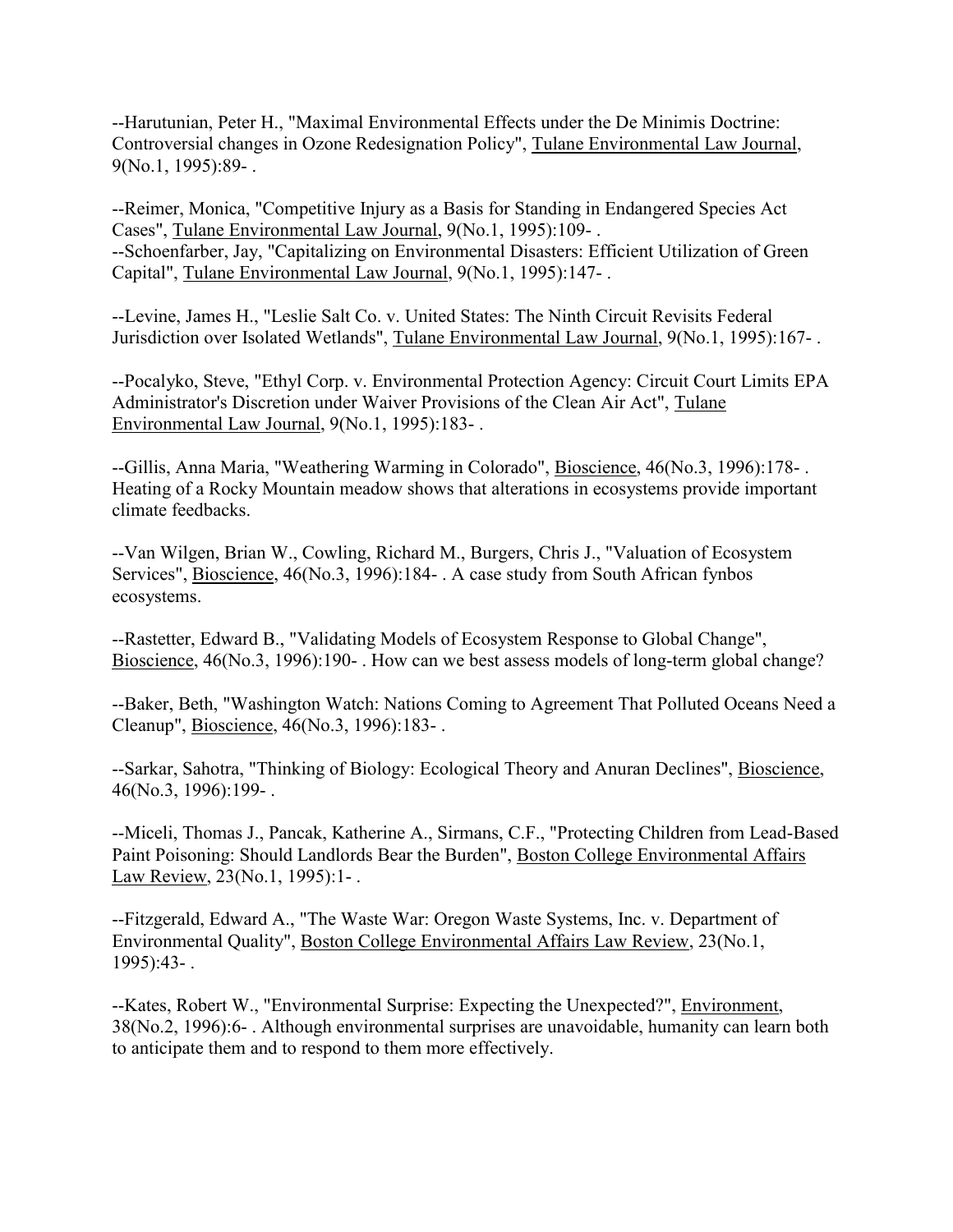--Muller, Frank, "Mitigating Climate Change: The Case for Energy Taxes", Environment, 38(No.2, 1996):12- . Carbon and energy taxes are one powerful tool in the struggle to curb carbon dioxide emissions, but climate change policymakers need to reassess how to respond to their critics.

--MacDonald, Gordon J., "Assessing the U.S. Environment", Environment 38(No.2, 1996):25- . The latest report of the Council on Environmental Quality serves as no better a guide to policy than its predecessors.

--Bull, A.T., "Biotechnology for Environmental Quality: Closing the Circles", Biodiversity and Conservation 5(No.1, 1996):1- .

--Shaltout, K.H., El-Halawany, E.F., El-Kady, H.F., "Consequences of Protection From Grazing on Diversity and Abundance of the Coastal Lowland Vegetation in Eastern Saudi Arabia", Biodiversity and Conservation 5(No.1, 1996):27- .

--Chatelain, C., Gautier, L., Spichiger, R., "A Recent History of Forest Fragmentation in Southwestern Ivory Coast (Africa)", Biodiversity and Conservation 5(No.1, 1996):37- .

--Berg, A., Tjernberg, M., "Common and Rare Swedish Vertebrates- Distribution and Habitat Preferences", Biodiversity and Conservation 5(No.1, 1996):101-.

--Taylor, Jane, Lawson, Andrew. The English Garden Cottage. London: Orion of Weidenfeld and Nicolson, 1994 (distributed by Trafalgar Square, North Promfet, VT 05053; 800 423 4525). Prowling through the countryside, photographer Lawson catches infinite variations of the endearing style of cottage gardens--clematis in cascades, grappling roses, walkways massed with medleys of color. Author Taylor finds the wisdom at work in this calculated riot, and how it all evolved from medieval herbs through imported wonders brought down from the big house. England grew more salad greens in the 16th century than in the 20th, and that red flowers planted near the house kept the devil away. Like old cottage walls, the lore of their gardens has layers.

--Witney, Dudley, Hopkins, Adam. The Moorlands of England. Toronto: Key Porter Books. (800/ 668-5525). Anyone who has gazed on an English moor, tramped it, or perhaps felt its primordial mystery through reading Wuthering Heights or Jane Eyre cannot help but wonder about these tree-barren lands of bracken and peat and rock. The moorlands go back to Neolithic and Bronze Age England, when early farmers cleared forest and dwelt there, leaving their dolmens and stone circles and precisely bordered fields. The damp moors, with their ruined abbeys, myths--and, of course, sheep--are revealed as another tough soil from which the English sprang.

--Bates, H.E., Parker, Agnes Miller. Through the Woods: The English Woodland--April to April. London: Frances Lincoln, 1995 (distributed by Trafalgar Square, North Promfet, VT 05053; 800 423 4525. The playwright H.E. Bates took his turn in the 1930's at praising the beauty of the English land in a delightfully observant journal of woodsy rambles. Through the Woods has been reissued with its original woodcuts by Agnes Miller Parker.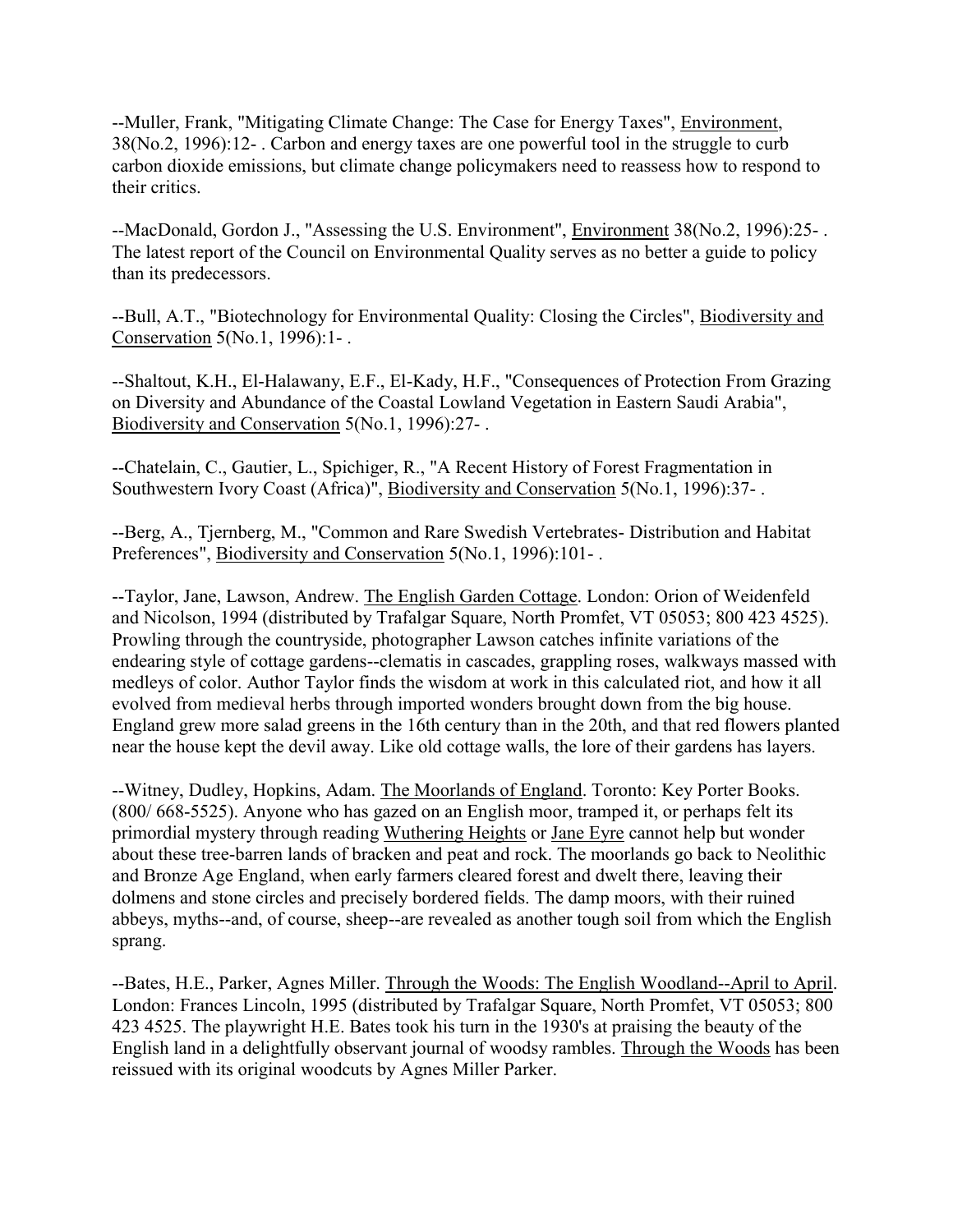--Carrere, Ricardo and Larry Lohmann. Pulping the South: Third World Tree Plantations in the Global Paper Economy. Atlantic Highlands, NJ: Humanities Press, Zed Books, 1996. In many regions of the South today, the expansion of the pulp and paper industry is one of the most important causes of land and water conflicts. Information from a wide range of countries and sources on the threats to livelihood, soil, and biodiversity generated by large-scale pulpwood plantations. Case studies from Brazil, Chile, Indonesia, South Africa, Thailand and Uruguay. How a varied assemblage of actors both inside and outside the state construct the social and physical grids through which the wood-fiber industry captures subsidies, redistributes risk, manages paper demand and evades, digests, and regulates resistance.

--Juma, Calestour and J.B. Ojwang, eds. In Land We Trust: Environment, Private Property and Constitutional Change. Atlantic Highlands, NJ: Humanities Press, Zed Books, 1996. This book presses the development of an African perspective on environmental policy. Relevant not only in the developing world but also in those developed countries such as the United States where conservation efforts are hampered by the lack of an adequate constitutional basis.

--McCully, Patrick. Silenced Rivers: The Ecology and Politics of Large Dams. Atlantic Highlands, NJ: Humanities Press, Zed Books, 1996. The history and politics of dam building world wide and why large dams have become the most controversial of technologies. The wideranging ecological impacts of dams, the human consequences of these impacts, and the extensive technical, safety and economic problems which afflict the technology are described through numerous case studies.

--Kerridge, Richard and Neil Sammells, eds. Writing the Environment: Ecocriticism and Literature. Atlantic Highlands, NJ: Humanities Press, Zed Books, 1996. The rich variety of environmentalist positions--from ecofeminism to deep ecology--and theories about their contribution to critical theory, literature and popular culture. Contributors explore a wide variety of issues including sexual politics and nature, the link between environmental and cultural degradation, the influence of Heidegger on environmentalism and the degree of continuity between poststructuralist theory and ecological perspectives.

--Dahl, Arthur Lyon. Ecological Foundations for a New Economics: The Theory of ECOs and Its Implications for New Paradigms. Atlantic Highlands NJ: Humanities Press, Zed Books, forthcoming 1997. Dahl provides the nonspecialist with a readable understanding of scientific ecology's systems approach. In place of traditional paradigms, the author introduces the notion of ECOs. This, he argues, provides a much more accurate portrayal of the real world as a complex 'nested' structure of interacting, dynamic and constantly changing systems.

--Merchant, Carolyn, ed. Ecology. Atlantic Highlands NJ: Humanities Press, 1994. This, the fourth volume in a series "Key Concepts in Critical Theory" is designed for courses in environmental studies, politics, history, and philosophy. This explores the connections between the domination of nature and human beings as articulated by thinkers such as Adorno, Horkheimer, and Marcuse, and asks how current environmental philosophies propose to liberate both humans and nature. The relationships between domination and class society, hierarchy, human-centeredness, patriarchy, economics, religion, and science are discussed. Merchant is at the University of California, Berkeley.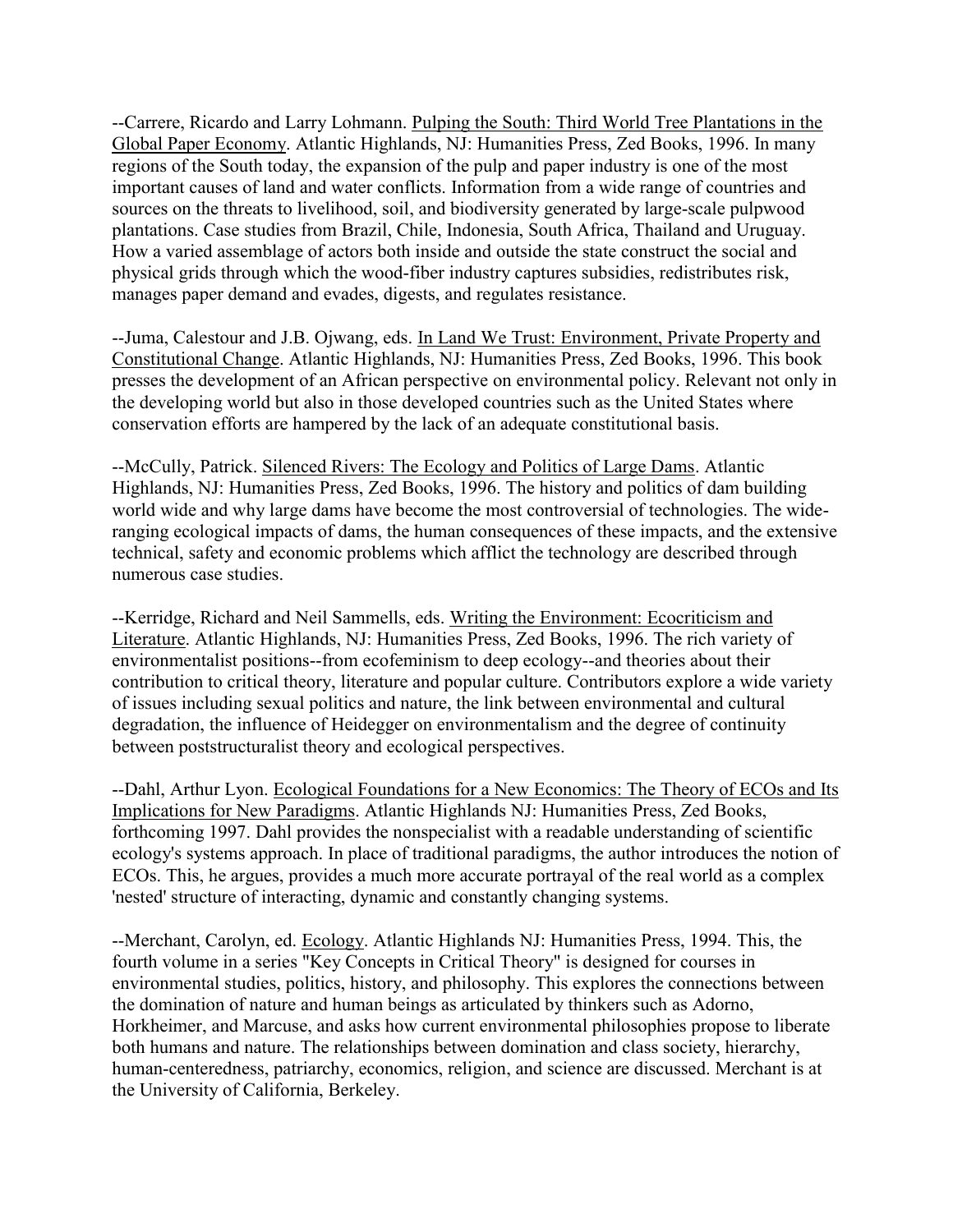--Shiva, Vandana. Monocultures of the Mind: Biodiversity, Biotechnology and 'Scientific' Agriculture. Atlantic Highlands, NJ: Humanities Press, Zed Books, 1993. Shiva examines the current threats to the planet's biodiversity and the environmental and human consequences of its erosion and replacement by monocultural production. Shiva is director of the Research Foundation on Science and Technology, Dehradun.

--Shiva, Vandana and Ingunn Moser, eds. Biopolitics: An Ecofeminist Reader on Biotechnology. Atlantic Highlands, NJ: Humanities Press, Zed Books, 1995. This reader assembles some of the most important work from feminists and environmentalists critical of the headlong rush into what is likely to prove a technological minefield. Contributors present frameworks for understanding and contextualizing the debates on biotechnological development. Shiva is director of the Research Foundation on Science and Technology, Dehradun. Moser is at the Centre for Technology and Culture, University of Oslo.

--Ravaioli, Carla. Economists and the Environment: A Diverse Dialogue. Atlantic Highlands, NJ: Humanities Press, Zed Books, 1995. Economists from a range of intellectual positions engage in conversations with the author. Contributors include Milton Friedman, John Kenneth Galbraith, Immanuel Wallerstein.

--Salleh, Ariel. Ecofeminism as Politics: Nature, Marx and the Postmodern. Atlantic Highlands, NJ: Humanities Press, Zed Books, 1996. Exploring the philosophical and political challenge of ecofeminism, Salleh shows how the ecology movement has been held back by conceptual confusion over the implications of gender difference, while much that passes in the name of feminism is actually an obstacle to ecological change an global democracy.

--Foltz, Bruce V. Inhabiting the Earth: Heidegger, Environmental Ethics, and the Metaphysics of Nature. Atlantic Highlands, NJ: Humanities Press, 1995. Through a comprehensive study of the status of "nature" and related concepts such as "earth" in the thought of Heidegger, Foltz attempts to show how Heidegger's understanding of the natural environment and our relationship to it offers a more promising basis for environmental philosophy than others that have been put forward. Foltz is at Eckerd College, St. Petersburg, Florida.

--Beck, Ulrich and Mark A. Ritter translator. Ecological Enlightenment: Essays on the Politics of the Risk Society. Atlantic Highlands, NJ: Humanities Press, 1994. In the sequel to Risk Society Beck now examines the politics of that risk society. He starts from the assumption that the ecological issue, considered politically and sociologically, is a systematic, legalized violation of fundamental civil rights and, from this position, adduces that the ecological conflict is the successor to the industrial conflict. Beck is at the Ludwig-Maximilians University, Munich.

--Correa, Sonia. Population and Reproduction Rights: Feminist Perspectives from the South. Atlantic Highlands, NJ: Humanities Press, 1994. Correa analyzes the detrimental effects on women of past and present fertility management policies. Turning to issues of sexual and reproductive health and women's rights, she argues for the indivisibility of health and rights.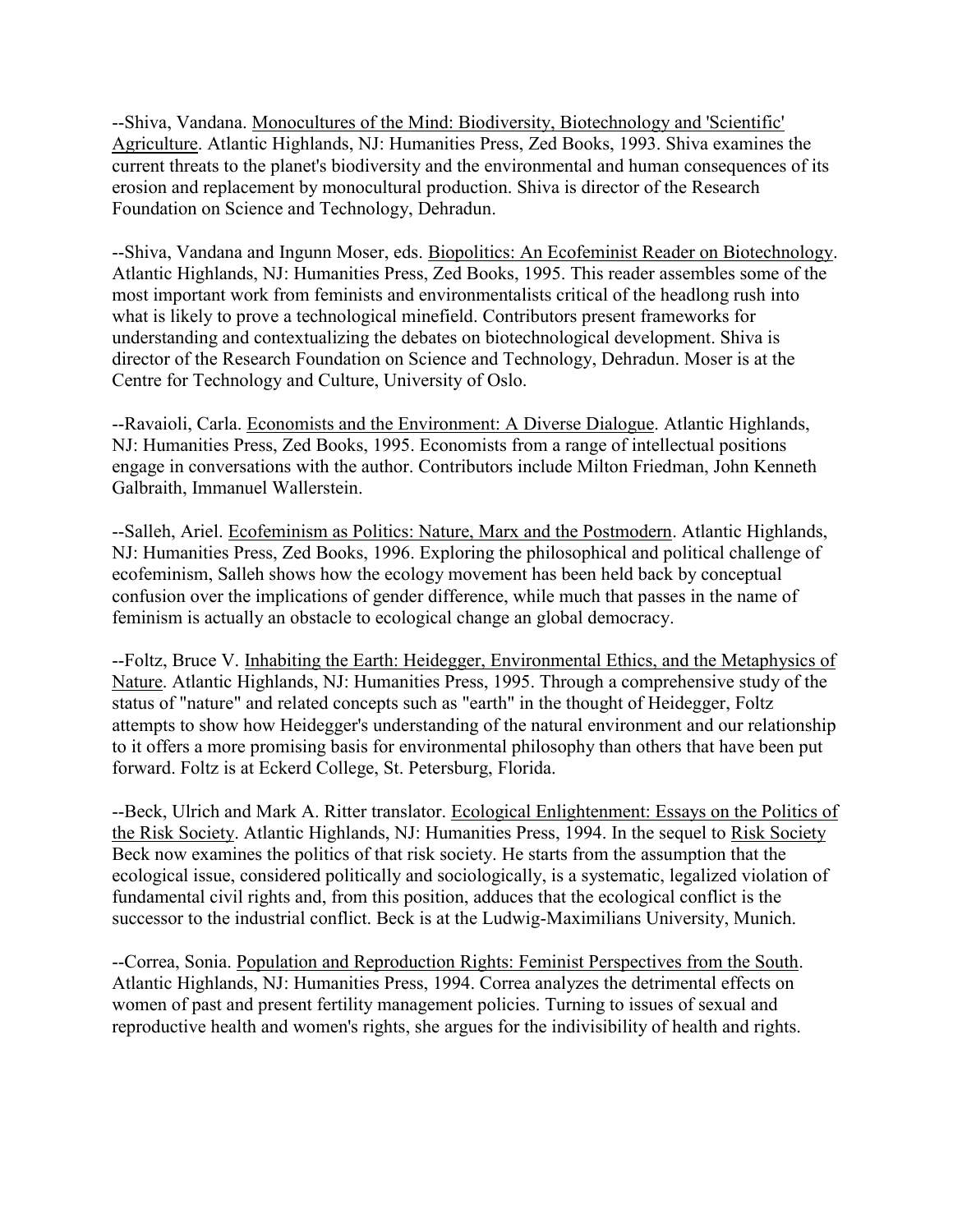--Lequesne (LeQuesne), Carole. Reforming World Trade: The Social and Environmental Issues. Atlantic Highlands, NJ: Humanities Press, 1996. The impact of rapid trade liberalization on the livelihoods of poor communities and ways to protect their rights.

--Coote, Belinda. The Trade Trap: Poverty and the Global Commodity Markets. Atlantic Highlands, NJ: Humanities Press, 1996. The complexities and difficulties of the international trade system. Argues that trade agreements must incorporate minimum standards in order to defend poor people's basic social and environmental rights against the impact of unregulated trade.

--Dalton, D. and J. Barraclough. One Earth, Two Worlds. Atlantic Highlands, NJ: Humanities Press, 1996. Full-color case studies look at environmental issues from the point of view of the poor, those who depend on the environment more directly and are more immediately affected by its deteriorations.

--Eade, D and S. Williams, with contributions from Oxfam Staff. The Oxfam Handbook of Development and Relief. Atlantic Highlands, NJ,: Humanities Press, 1996. This is the product of over fifty years' experience of Oxfam in their work in over seventy countries around the world. It analyzes policy, procedure, and practice in fields as diverse as health, human-rights, emergency relief, capacity-building, and agricultural production.

--Hill, John Lawrence. The Case for Vegetarianism: Philosophy for a Small Planet. Rowman and Littlefield, 1995. Various philosophical perspectives and the many reasons for adopting a vegetarian diet, from animal interests and rights, to health benefits, global ecology, and world hunger. With a chapter responding to common objections to becoming vegetarian and an examination of why, if the evidence in its favor is so strong, vegetarianism has not caught on. Hill is at St. Thomas University School of Law.

--Gotlieb, Yosef. Development, Environment and Global Dysfunction: Toward Sustainable Recovery. Delray Beach, FL: St. Lucie Press, 1996. Gotlieb offers an alternative conceptual framework to development. Rather than striving for unlimited economic growth, the processes described are aimed at building a future in which quality of life, community and ecological welfare replaces unevenly distributed economic growth and technological quick-fixes.

--Maser, Chris. Resolving Environmental Conflict: Towards Sustainable Community Development. Delray Beach, FL: St. Lucie Press, 1996. Maser examines notions of development sustainability, and community and the synergism of ecology, culture and economic needs that promote a healthy environment enriching the lives of all its inhabitants.

--Gowdy, John M. and Sabine O'Hara. Economic Theory for Environmentalists. Delray Beach, FL: St. Lucie Press, 1995. The implications of neoclassical economic theory and how it relates to the environment and environmental activity. Each chapter outlines the concepts of economic theory and the relevance of its environmental and policy implications.

--Hanks, Sharon LaBonde. Ecology and the Biosphere: Principles and Problems. Delray Beach, FL: St. Lucie Press, 1996. This is a one-semester course text for non-science majors. Three main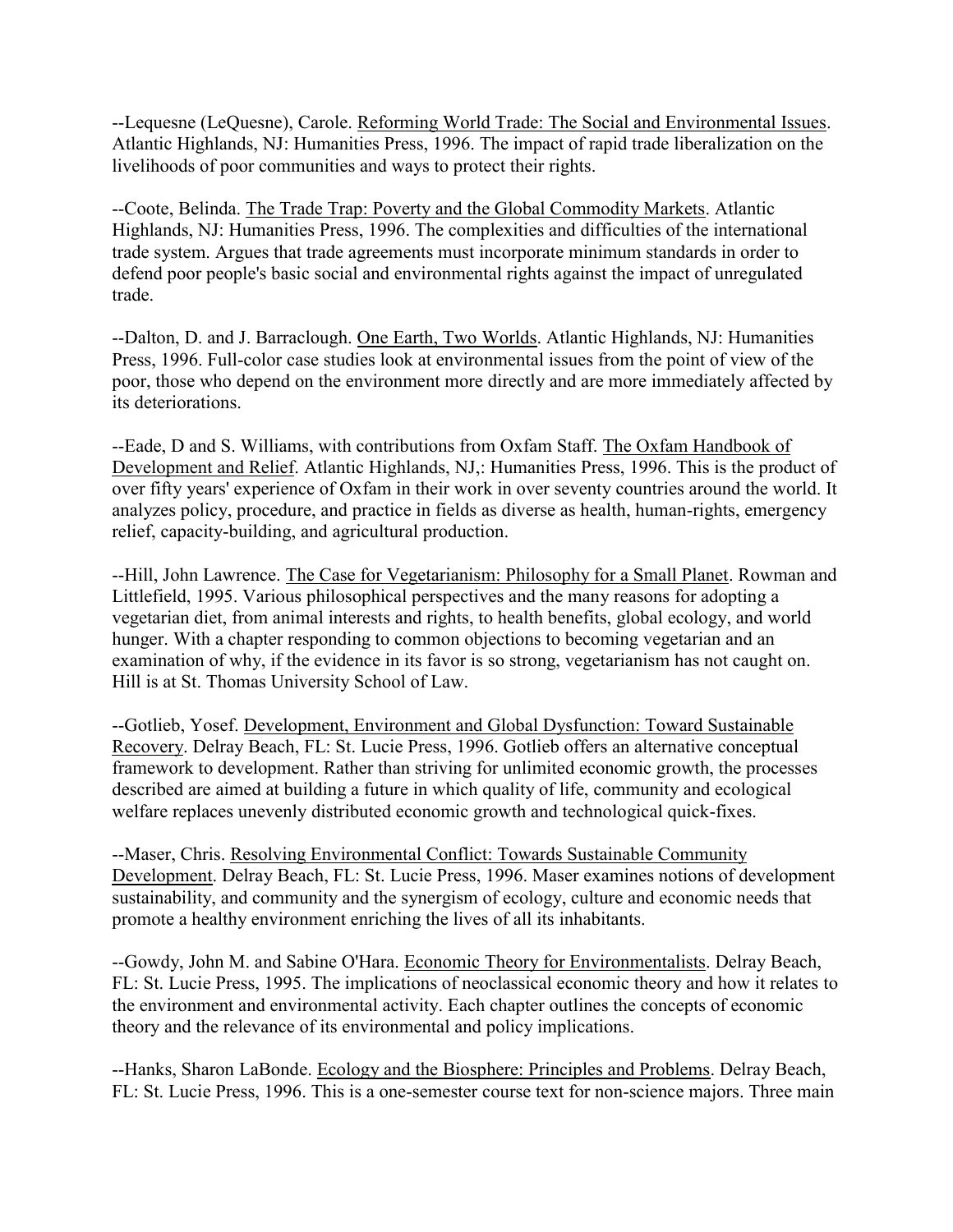divisions of the text are: 1. What science is and what students need to know about it; 2. The biosphere, how it works, and its current problems, 3. What students can do about the problems. Hanks is at William Paterson College, New Jersey.

--Katz, Michael and Dorothy Thornton. Environmental Management Tools on the Internet. Delray Beach, FL: St. Lucie Press, 1996. Besides emphasizing the tools needed to find valuable information, this manual shows a number of actual sites where no-cost data can be pulled off the internet.

--Clinebell, Howard. Ecotherapy. Minneapolis: Augsburg Fortress, 1996. Clinebell explores an ecologically grounded theory of personality development, outlines a model for doing ecologically oriented psychotherapy, counseling, medical healing, teaching, and parenting. He suggests how these earthy approaches may be utilized in a variety of social contexts and cultures.

--Beamish, Richard. Getting the Word Out in the Fight to Save the Earth. Baltimore: John Hopkins University Press, 1995. An instruction manual on how environmental and not-for-profit organizations can use existing avenues of mass communication to maximum effect. How any non-profit citizens group can expand and activate its membership, pressure government officials, use the news media, and shape public policy in the fight to save the earth. Beamish is a communications consultant.

--Little, Charles E. Greenways for America. Baltimore: John Hopkins University Press, 1995. The history, the examples, and the practical methods for open-space recreation planners. Little describes dozens of greenway projects that have improved local economies, and preserved outdoor space for millions of citizens. Little is an author and journalist specializing in American life and history and the environment.

--Peterson, David L. and Darryl R. Johnson, Eds. Human Ecology and Climate Change: People and Resources in the Far North. Bristol, PA: Taylor and Francis, 1995. How global climate change might alter the face of the northern regions of North America during the next century. With a multidisciplinary team of contributors, the chapters cover meteorology, climate modeling, wildlife biology, human ecology, and resource management, and take an objective look into the future of natural resources and human populations in this region.

--Environmental Justice: A Negotiation Training Program. Developed by graduate students at MIT, here are negotiation exercises designed to help groups teach and learn as they negotiate. Case studies: (1) Siting an asphalt plant in the city of Madrona. Six keyholder states must meet to consider how to address equity and fairness claims. (2) The Beaumont Incinerator. What are valid grounds for claims of environmental justice? Impacts and risks concentrated in poor communities, environmental racism. \$ 10 each. Order from: Program on Negotiation Clearinghouse, Harvard Law School, 518 Pound Hall, Cambridge, MA 02138. Phone 617/495- 1684. Fax 617/495-7818.

MASTERS THESES at Lancaster University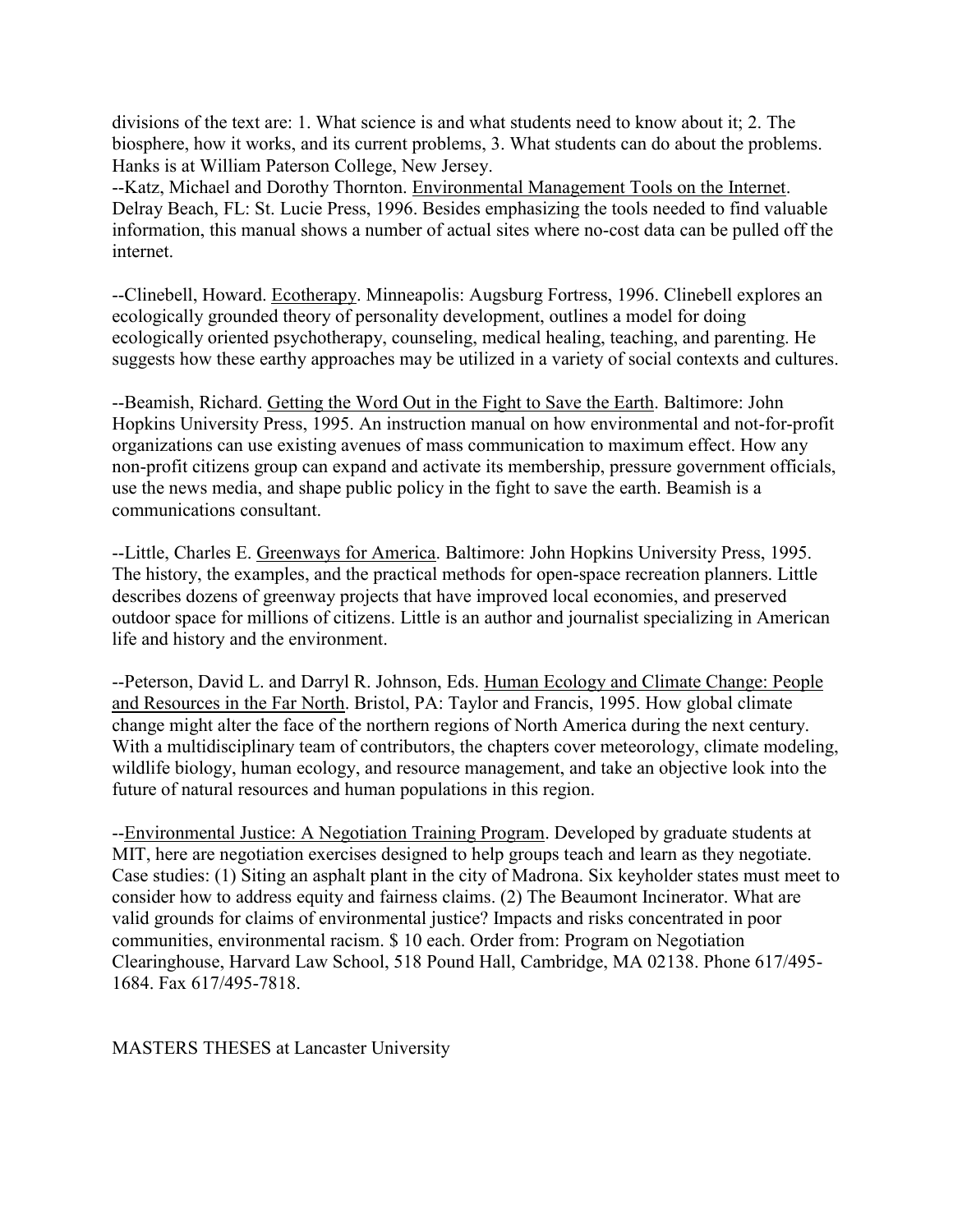The program in environmental ethics and values at Lancaster University has, in recent years, produced a surprising number of M.A. theses. A list follows: (Thanks to Vernon Pratt, Program Director). Lancaster University. Furness College, Lancaster, LA1 4YG, UK. Phone 44 1524 65201 Fax 44 1524 592503. E-mail: philosophy@lancaster.ac.uk. More information on this program is available at their website: http://www.lancs.ac.uk/users/philosophy or at http://www.cep.unt.edu/ISEE.html or at http://www.cep.unt.edu/Lancas.html. (Thanks to Eugene Hargrove.)

Ainsworth, Jonathan N., The Ecological Holism of New Science, Master's Thesis, Department of Philosophy, Lancaster University, September 1991.

Arredondo, Edgar., On the Defence of the Human Individual and Non-Human Nature, Master's Thesis, Department of Philosophy, Lancaster University, September 1995.

Beevers, Paul, Ecocentrism and Misanthropy, Master's Thesis, Department of Philosophy, Lancaster University, September 1992. Bellingham, Philip, Unnatural Selection: the Possibility of a Phenomenological Ecology, Master's Thesis, Department of Philosophy, Lancaster University, September 1995.

Benoit-Asselman, David, Ways of Seeing, Ways of Knowing: Some Perspectives on the Relationship Between Phenomenology and Landscape Photography, Master's Thesis, Department of Philosophy, Lancaster University, September 1995.

Booth, Peter, Anarchism and the Environmental Crisis, Master's Thesis, Department of Philosophy, Lancaster University, September 1994.

Butler Ricketts, Catherine, Hume's Passion and Aristotle's Virtue: Ethics of Caring and Their Application to the Natural World, Master's Thesis, Department of Philosophy, Lancaster University, September 1993.

Charlton, Noel G., A Paradigm Change in Values for Environmental Survival?, Master's Thesis, Department of Philosophy, Lancaster University, September 1994.

Clarke, Benedick, Are There Intrinsic Values in Nature?, Master's Thesis, Department of Philosophy, Lancaster University, September 1994.

Cook, Gavin, Science, Experience, Ethics & Phenomenology; A Phenomenology of Moral Experience; Moral Controversies & Their Possible Resolution; Perspectives Relating to the Environment, Master's Thesis, Department of Philosophy, Lancaster University, September 1992.

Cox, Cleo, rDNA Genetic Engineering: More of the Same?, Master's Thesis, Department of Philosophy, Lancaster University, September 1995.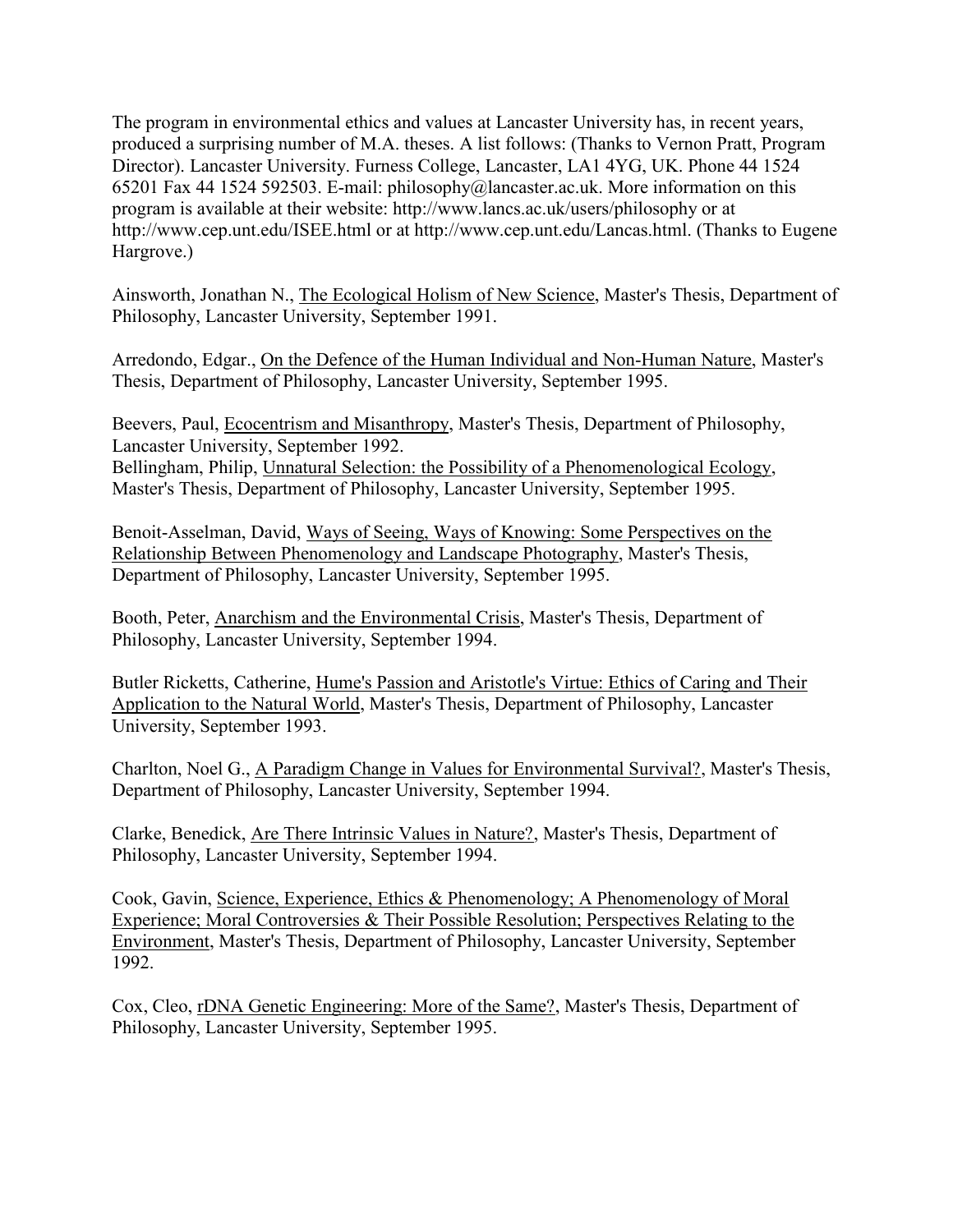Cullen James T., A Systems Approach to Environmental Values: Systems Process and the Bifurcation of Nature, Master's Thesis, Department of Philosophy, Lancaster University, September 1994.

Drew, Simon, The Modern Self and Environmental Philosophy, Master's Thesis, Department of Philosophy, Lancaster University, September 1995.

Evans, Paul, A Sketch of an Environmental Ethic for the Conservation of Plants, Master's Thesis, Department of Philosophy, Lancaster University, September 1992.

Hartley, Stuart David, Mathesis Universalis or Taxinomia? A Reappraisal, Master's Thesis, Department of Philosophy, Lancaster University, September 1993.

Rowley, Christopher, The Benefits and the Problems of the Proposed Merger of Development and Environmental Education, Master's Thesis, Department of Philosophy, Lancaster University, September 1993.

Grace, Patrick, Is There Any Hope or Are We Completely Screwed? A Study of Some Implications for our Environment Due to the Changing Values of Experience, Master's Thesis, Department of Philosophy, Lancaster University, September 1993.

Freeman, David, Self Realisation: Variations on a Deep Ecological Theme, Master's Thesis, Department of Philosophy, Lancaster University, September 1993.

Gifford, Richard E.II, A Philosophical and Historical Analysis of Dr. Rupert Sheldrake's Hypothesis of Formative Causation, Master's Thesis, Department of Philosophy, Lancaster University, September 1993.

Gittins, John W., Local Distinctiveness and Sense of Place as Concepts and Tools for Promoting, Developing and Sustaining Community Based Environmental Action, Master's Thesis, Department of Philosophy, Lancaster University, September 1995.

Hewett, Jonathon, 'Green' Claims in Advertising: Caveat Emptor, Caveat Lector?, Master's Thesis, Department of Philosophy, Lancaster University, September 1994.

Mickey, Adrian, Moral Responsibility: A Case Study in Investment Banking, Master's Thesis, Department of Philosophy, Lancaster University, September 1991.

Hunt, Nicholas, Being and Everythingness? Aspects of Freedom and Identity in the Thought of Sartre and Others, With Reference to 'Environmental Ethics', Master's Thesis, Department of Philosophy, Lancaster University, September 1995.

Lee, Wendy A., On Discerning the Value in Domesticated Nature, Master's Thesis, Department of Philosophy, Lancaster University, September 1992.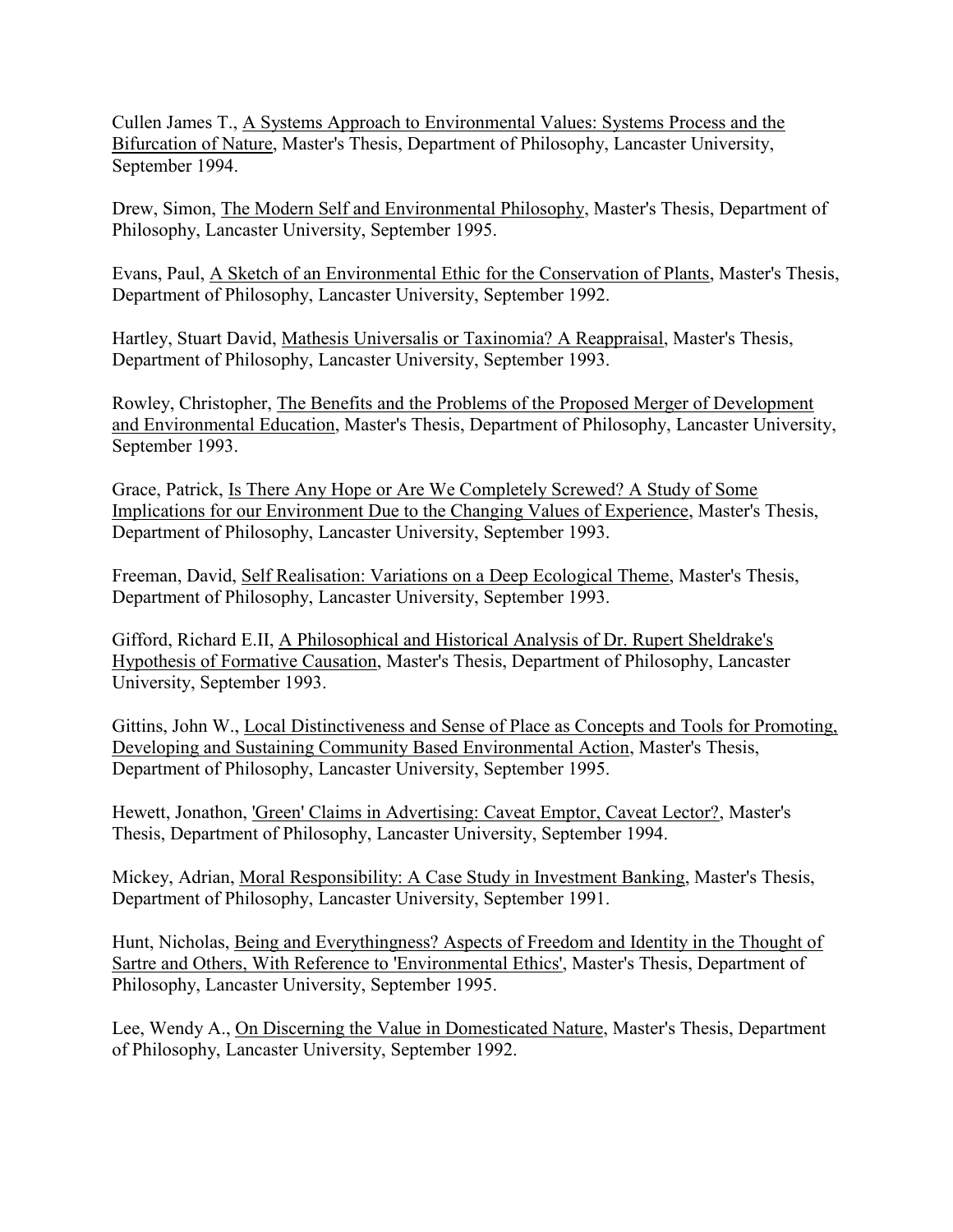Lloyd, Catherine A., The Balance of Value to the Customer & the Environment for Undergrounding Overhead Lines (sponsored by Norweb), Master's Thesis, Department of Philosophy, Lancaster University, September 1990.

Lucas, Peter, This is not a Planet: Ethics and Environmentalism in the Age of the World Picture, Master's Thesis, Department of Philosophy, Lancaster University, September 1994.

Macheta, Aleksandra, Environment and Development: Our Common Future, Master's Thesis, Department of Philosophy, Lancaster University, September 1992.

Mcdowell (McDowell), James B., Rethinking Man and Nature: Eco-feminism, Taoism and the Human Character Ideal, Master's Thesis, Department of Philosophy, Lancaster University, September 1990.

Mezey, Matthew K. N., Deep Ecology and Transpersonal Psychology: an Enlightening Confrontation?, Master's Thesis, Department of Philosophy, Lancaster University, September 199?.

Mortlock, Annette, At the Roots of Deep Ecology, Master's Thesis, Department of Philosophy, Lancaster University, September 1991.

Mulvaney, Tony, An Explanation, and Analysis, of Heidegger's Concepts of 'Being' and 'Clearing' and Their Application to Environmental Philosophy, Master's Thesis, Department of Philosophy, Lancaster University, September 1992.

Nantsou, Theodota, The Social Role of Modern Science and its Relation to the Natural World: a Critique, Master's Thesis, Department of Philosophy, Lancaster University, September 1992.

Nicklin, Christopher G. J., Moral Possibility After Nihilism: a Deconstruction of Ethics and Epistemology, Master's Thesis, Department of Philosophy, Lancaster University, September 1995.

Potter, Stephen, An Environmental Ethic for Business (with special reference to the Electricity Supply Industry), Master's Thesis, Department of Philosophy, Lancaster University, September 1990.

Prescott, Helen, Nature and Self, Master's Thesis, Department of Philosophy, Lancaster University, September 1994.

Rogers, Peter, A Genealogy of Guilt and Environmentalism, Master's Thesis, Department of Philosophy, Lancaster University, September 1995. Serrano-Barnett, Teresa**, Ethics** and Conservation, Master's Thesis, Department of Philosophy, Lancaster University, September 1995.

Sidwell, Linda, An Examination of the Transformative Effects of New Social Movement Activity upon the Individual: A Qualitative Approach, Master's Thesis, Department of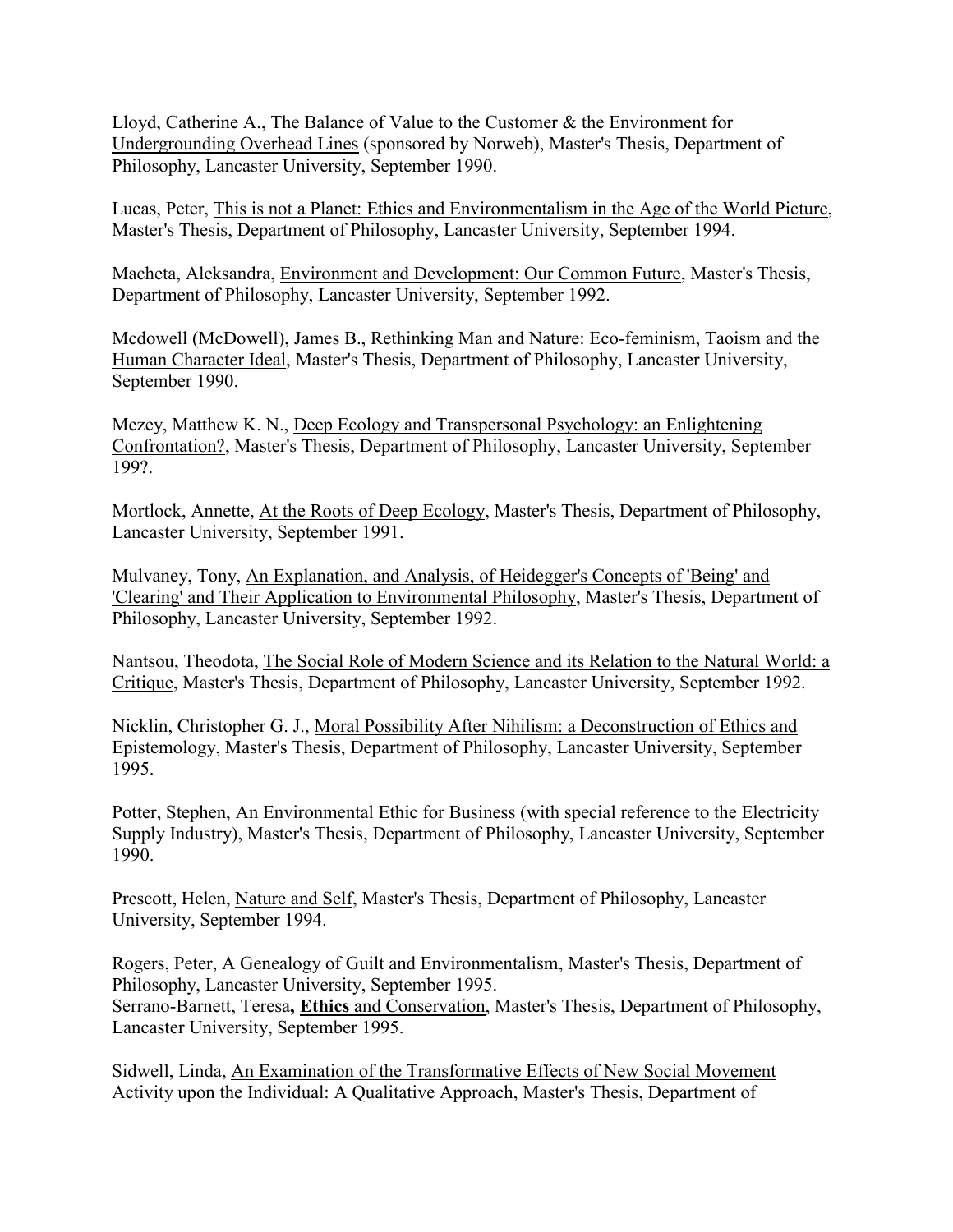Philosophy, Lancaster University, September 1991.

Smith, F. Russell, The Value of Ferns and the Problem with Bracken, Master's Thesis, Department of Philosophy, Lancaster University, September 1992.

Speight, Laurence, The Case for an Ecocentric Consciousness, Master's Thesis, Department of Philosophy, Lancaster University, September 1994.

Starr, Christopher, Are Native Species Always Best?: A Discussion of the Scientific, Cultural and Ethical Issues Surrounding the Native Species Debate, With Particular Reference to Forest and Woodland Trees in the United Kingdom, Master's Thesis, Department of Philosophy, Lancaster University, September 1995.

Sutton, Richard, The Future of Environmental Education, Master's Thesis, Department of Philosophy, Lancaster University, September 1992.

Todd, Ivan, Phenomenological Fragments in a Year of Roads Protests, Master's Thesis, Department of Philosophy, Lancaster University, September 1995.

Tomasini, Floris J-W., Sublime and the Ridiculous, Master's Thesis, Department of Philosophy, Lancaster University, September 1995.

Walford, James, Phenomenology of the Sublime, Master's Thesis, Department of Philosophy, Lancaster University, September 1995.

# **VIDEOTAPES AND MULTIMEDIA**

"Ecofeminism Now!" is a grassroots video on ecofeminism. The video gives an introduction to the branches of ecofeminist theory in the U.S., as well as some of the people creating the theory and involved in direct action. Included are interviews with Margo Adair, Carol Adams, Judi Bari, Josephine Donovan, Lori Gruen, Chaia Heller, Marti Kheel, Charlene Spretnak, Vandana Shiva, Karen Warren, and others. The video project is an activist project, and is neither sponsored nor controlled by any business or university. In VHS format, about 37 minutes. Cost: U.S. \$15 plus postage (\$2 for book/video rate, \$3 for 2-day mail). To request the video, send a check payable to Greta Gaard, to: Dr. Greta Gaard

420 Humanities Bldg. University of Minnesota Duluth, MN 55812.

Send payment in **U.S. funds only** via personal, cashier's check, or university check. Prof. Gaard is not able to handle foreign currency, notes drawn on banks outside of the U.S., credit card orders, C.O.D. orders, or purchase orders. What she can do, for international people, is find out the exact mailing costs to various countries. In such cases, please contact Prof. Gaard for more information. Prof. Gaard can be reached via Email at ggaard@d.umn.edu.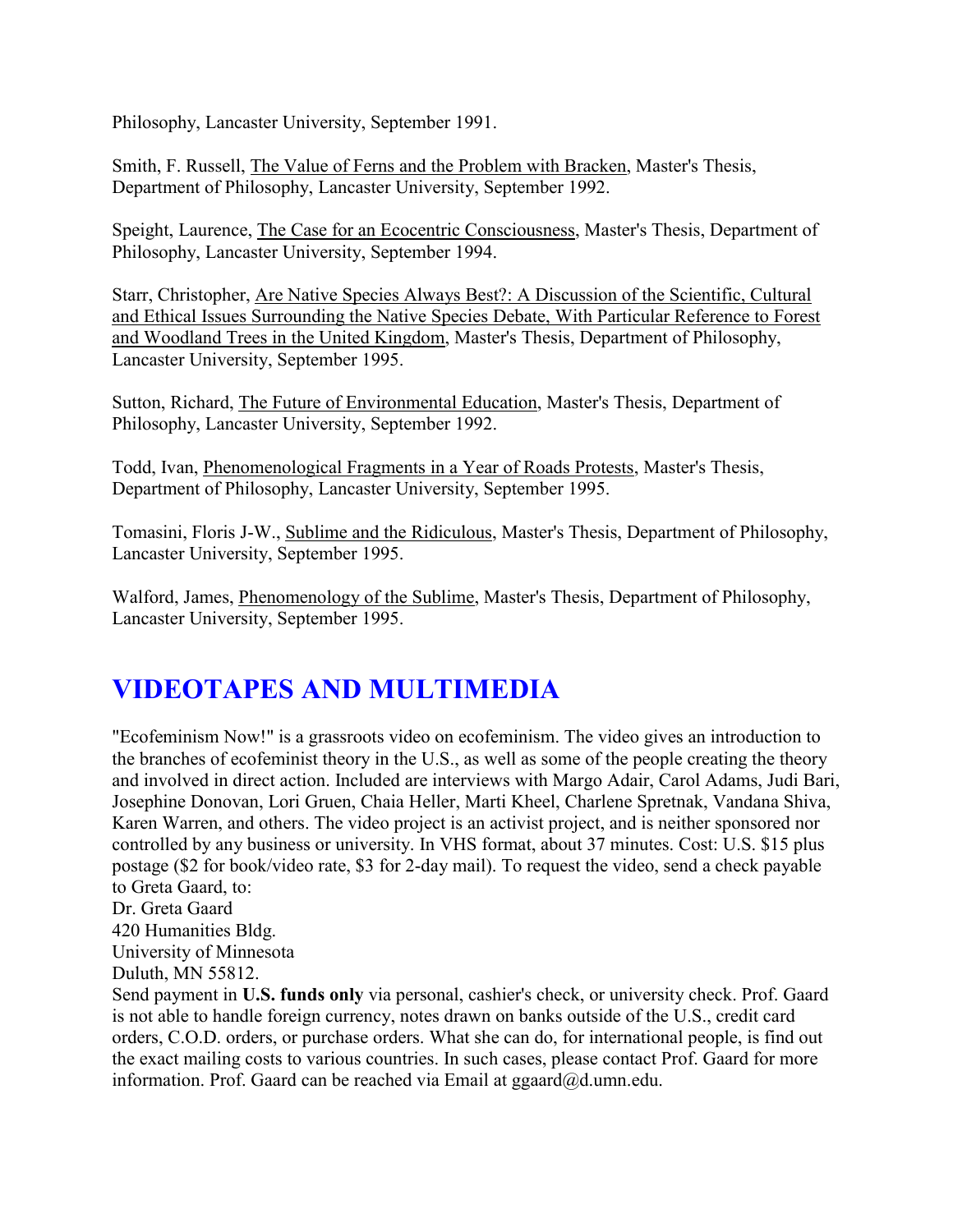EnviroAccount Software of Davis, California is pleased to annouce the release of its new environmental awareness software, **EarthAware for Windows 3.1 and Windows 95**. EarthAware does a comprehensive environmental impact assessment for an individual or a household, and gives a final score, a rating (ranging from Eco-Titan to Eco-Tyrannosaurus rex), and a first ever personal CO2 total in kg/yr, all in a seven page printout. EarthAware should be of interest to anyone interested in the environment and in reducing their impact on the environnent. Developed by Don Lotter, a graduate student in the Ecology Graduate Group at the University of California at Davis, EarthAware is the successor to the highly acclaimed EnviroAccount for DOS, and EnviroAccount for Macintosh. EarthAware comes in both a home version (\$34.95) and a school version (\$69.95) and is especially appropriate for science teachers and environmental educators. Environmental education using EarthAware is personal, dynamic, and action oriented. No other tool can motivate students toward comprehensive environmental literacy as quickly and easily as EarthAware with its personalized and dynamic approach that immediately links a student to the environment through his/her actions. For more information, contact: EnviroAccount Software, 605 Sunset Ct., Davis, California 95616; Phone/Fax: 1-800- 554-0317 or 916-756-9156; E-mail: dwlotter@dcn.davis.ca.us; World Wide Web: http://wheel.dcn.davis.ca.us/go/earthaware.

**Films for the Humanities and Sciences** offers over 80 titles in environmental science and policy issues. For sale or rental. P. O. Box 2053, Princeton, NJ 08543-2053. For a flyer call 800/257-5126.

**Environmental Ethics. Eric Katz, interviewed by Joram Graf Haber.** Distributed by Jones and Bartlett, 40 Tall Pine Drive, Sudbury, MA 01776. 800/832-0034. 28 minutes. \$ 49.95. In an Ethics in the 90's series, produced by Joram Graf Haber, Bergen Community College, New Jersey, for Cable Television Network of New Jersey. Katz teaches philosophy at the New Jersey Institute of Technology. What is environmental ethics? Human-centered ethics versus duties to the natural world. What kind of entity is morally considerable? What are our goals, ends, as humans wishing a good life in the world for ourselves and other forms of life? Utilitarian arguments might not always favor conserving natural value. Extending the moral community, differences between environmental ethics and the animal rights movement. Restoration biology as "the big lie." A restored environment is an artifact and fundamentally anthropocentric. Do trees have standing? The idea has been proposed as a convenient legal fiction to give environmentalists standing to sue, but such fictions can sometimes be dangerous, and it is better to give environmentalists such standing in other ways. Tree are morally considerable, but do not have rights. The interview concludes with questions from a student panel about a restoration project in Walden Woods, the Amazon Rainforest (fundamentally, the forest deserves protection for what it is in itself, not just for utilitarian reasons) and recycling, obligations of parents, and obligations to future generations. The tape is all taking heads, and more of an informal interview than a polished video production, but a reasonable and brief introduction to issues in environmental ethics.

**Logs, Lies & Videotape.** Green Fire Productions. 12 minutes. Powerful visual documentation, opposing the "salvage" logging underway on the U.S. National Forests. Protestors, including Brock Evans of National Audubon Society, being carried off by authorities. Interviews with scientists and others who know these forests and challenge the claim that the forests are in crisis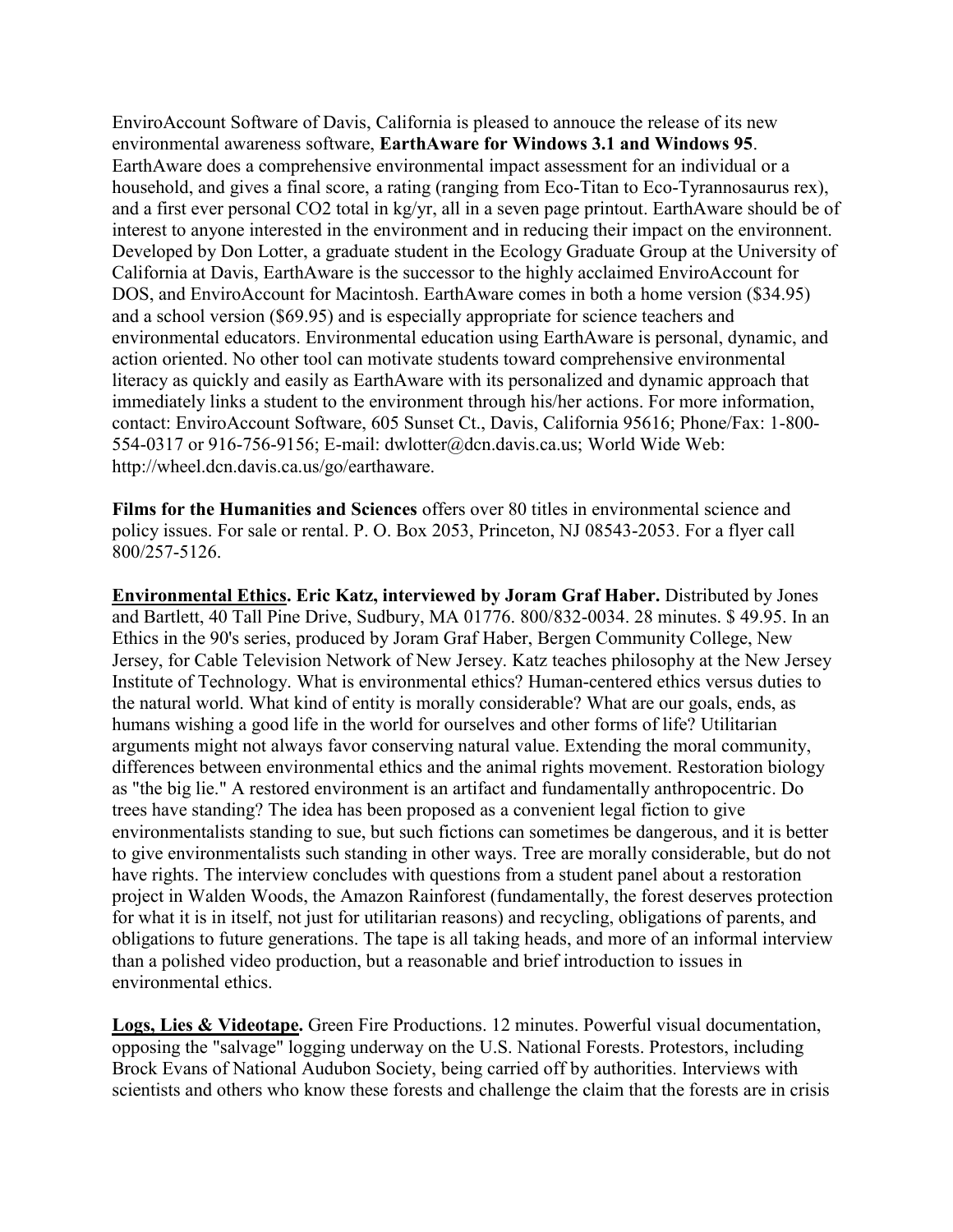from pest and wildfires. Good, short, current film. If this doesn't start a useful and provocative discussion, nothing will. Available for \$ 5.00 from National Wildlife Foundation's Western Natural Resources Center, 921 SW Morrison, Suite 512, Portland, OR 97205. 503/222-1429. Fax 503/222-3203. Also: Green Fire Productions, P. O. Box 11216, Eugene, OR 97440. Phone and fax 541/486-4070. Another phone and fax: 503/274-6234

**Catch Me If You Can.** In two sections, The Predators and The Grazers. This VHS program boasts great footage of small animals growing up in the wild, learning to survive through play. Wolves are featured. 55 minutes. From Trailwood Landis Films, P. O. Box 1421, Huron, SD 57350.

**The Wolf: Real or Imagined?** Award winning video by Bruce Weide examines the wolf from the standpoint of human perceptions as portrayed in stories, myths, music, folklore, film, and art. Study guide. 28 minutes. From Montanans for Quality Television, 280 E. Front Street, Missoula, MT 59807. 406/543-6333.

**Wolves.** Video from Audubon, narrated by Robert Redford. What happened to this fierce predator, the ecological importance of wolves, and the challenge of protecting the devastated populations. 60 minutes. From NorthWord Press, P. O. Box 1360, Minocqua, WI 54568. 800/336-5666.

# **ENVIRONMENTAL CAREERS**

The main sources of listing of environmental opportunities, permanent positions, summer programs and internships, assistantships, and so on, are listed below. Faculty and others may wish to check that these publications are in their local **career placement office**. These are largely in the U.S. and Canada, though many offer overseas opportunities. Similar information from other nations is welcome.

Environmental Career Opportunities. Published twice a month by The Brubach Corporation, 1776 Eye Street, NW, Washington, DC 20006. Phone 202/861-0592. FAX 202/293-3054. ISSN 1065-0121. \$ 129 per year, \$ 29 for two months. Typically lists 400+ jobs, in six different categories: (1) Environmental Advocacy, Communication and Outreach, (2) Environmental Policy, Legislation and Regulation, (3) Conservation and Resource Management, (4) Environmental Engineering, Risk Assessment and Impact Analysis, (5) Environmental Education and Instruction, (6) Environmental Interns and Volunteers. Said to be the best in the field. Should be in every placement office and career service center.

Environmental Opportunities, a monthly publication listing jobs open in environmental affairs, has been published for over thirteen years, the oldest in the field. The editor is Sanford Berry, P. O. Box 788, Walpole, NH 03608, Phone/FAX: 603/756-4553. \$ 44.00 per year. The publication is sponsored by the Environmental Studies Department, Antioch/New England Graduate School, Keene, New Hampshire 03431. ISSN 0736-9603. This listing is typically fifteen pages a month. Environmental Opportunities has about 4,000 subscribers, and can be found in many placement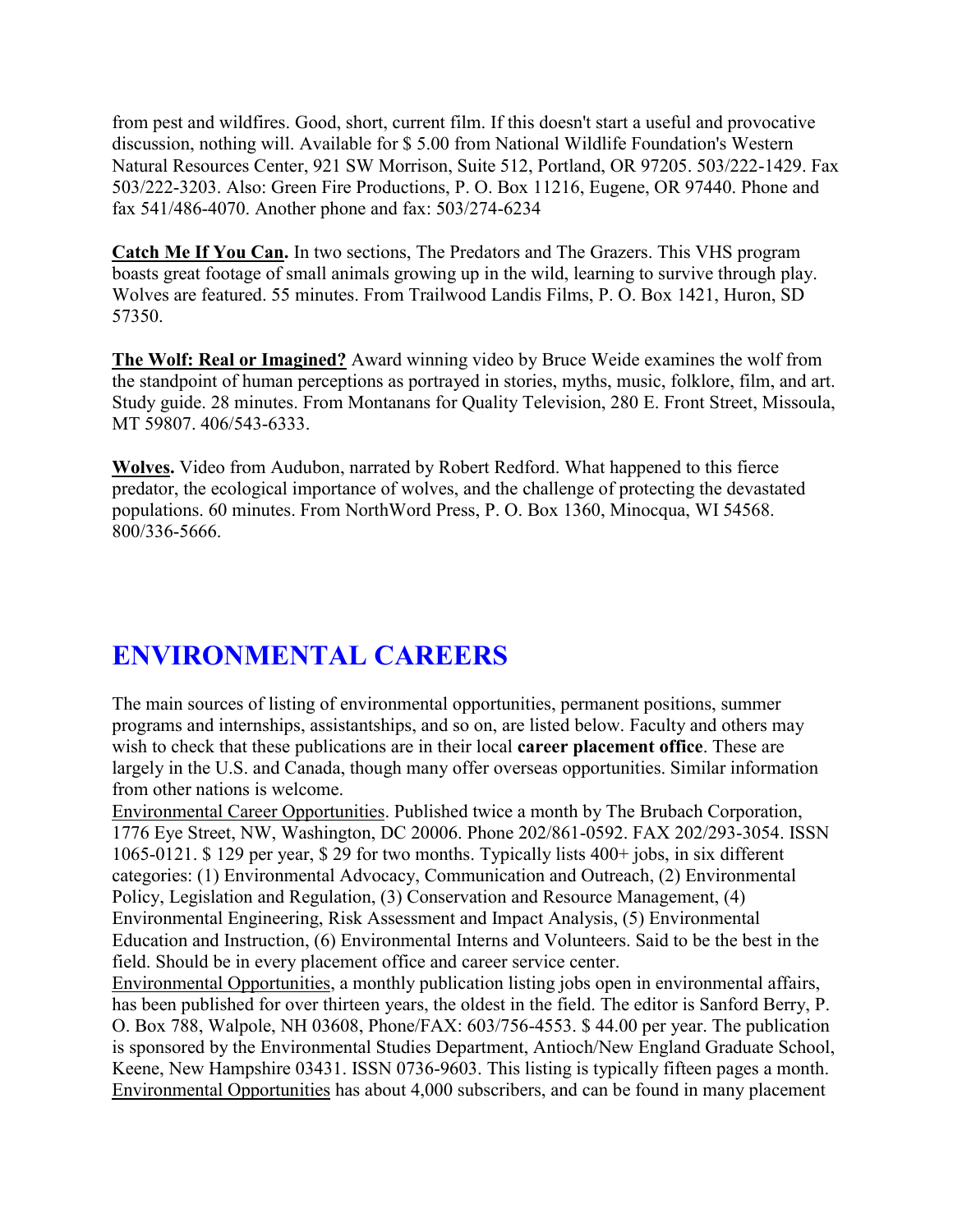and career service offices.

The Job Seeker lists current vacancies in the environmental professions. It is now in its eighth year. There are two issues per month, typically about 18 pages in rather small print, listing over a hundred jobs. Subscriptions are \$60 per year for individuals. Career offices often get it. Address: The Job Seeker, Rt. 2, Box 16, Warrens, WI 54666. Phone 608/378-4920.

Earth Work. The Student Conservation Association, P. O. Box 550, Charlestown, NH 03603- 0550. \$ 30.00 a year. Lists 100-200 jobs, often for students and summers, but many are permanent.

Environmental Careers World. Sponsored by the Environmental Career Center, 22 Research Drive, Hampton, Virginia 23666. 804/865-0605. Published twice a month. Lists several hundred jobs. Now in its second year. This publication is online at a world wide web site: http://www.infi.net/~ecw/jobs/htm.

The following book would also be helpful to many students and others: The New Complete Guide to Environmental Careers, by Environmental Careers Organization. Boston, MA: Island Press, 1993.

**The Natural Resources Career Office at Colorado State University** maintains a world wide web site: http://www.cnr.colostate.edu/~peted/pd1.htm, and from this you can reach two other pages: Natural Resources Jobs and Web Sites with Natural Resources Job Announcements. The latter page offers connections with about a dozen other web sites where environmental jobs are listed, along with various other information. For example: The Department of Interior Automated Job Announcement System, the State of Oregon, Natural Resource Job Listings, Natural Resources Management Database; Environmental Careers Organization (with Environmental Careers World online; JobWeb; and others. Such connections are developing rapidly and more will soon be in place. The Career Officer at CSU is Peter S. Dixon, Room 103, Natural Resources Bldg., Colorado State University, Fort Collins, CO 80523. Phone 970/491-2668. FAX 970/491-0279. E-mail pdixon@vines.colostate.edu

**The Environmental Careers Organization (ECO)** is a U.S. national nonprofit organization with five regional offices (California, Florida, Great Lakes, Northeast, Pacific Northwest) that seeks to place persons seeking employment, short-term and long-term, in environmental careers. They have placed more than 4,500 aspiring environmental professionals, about 300 persons each year. Contact: The Environmental Careers Organization, 286 Congress Street, Boston, MA 02210-1009.

**Environmental Field Studies Abroad**. The School for Field Studies offers semester and summer environmental field research programs around the world. All courses carry college credit through Boston University; tuitions range from \$ 2,600 to \$10,300; considerable scholarship help is available. Over 6,000 students have participated in the program, from 150 home institutions. Five major centers are involved, in Australia (rainforests), Mexico (marine mammals), Costa Rica (sustainable development), Kenya (wildlife management), Turks and Caicos Islands (marine conservation), and Palau, U.S. Trust Territories (islands). Headquarters: 16 Broadway, Beverly, MA 01915-4436. Phone 508/927-7777. FAX 508/927-5127.

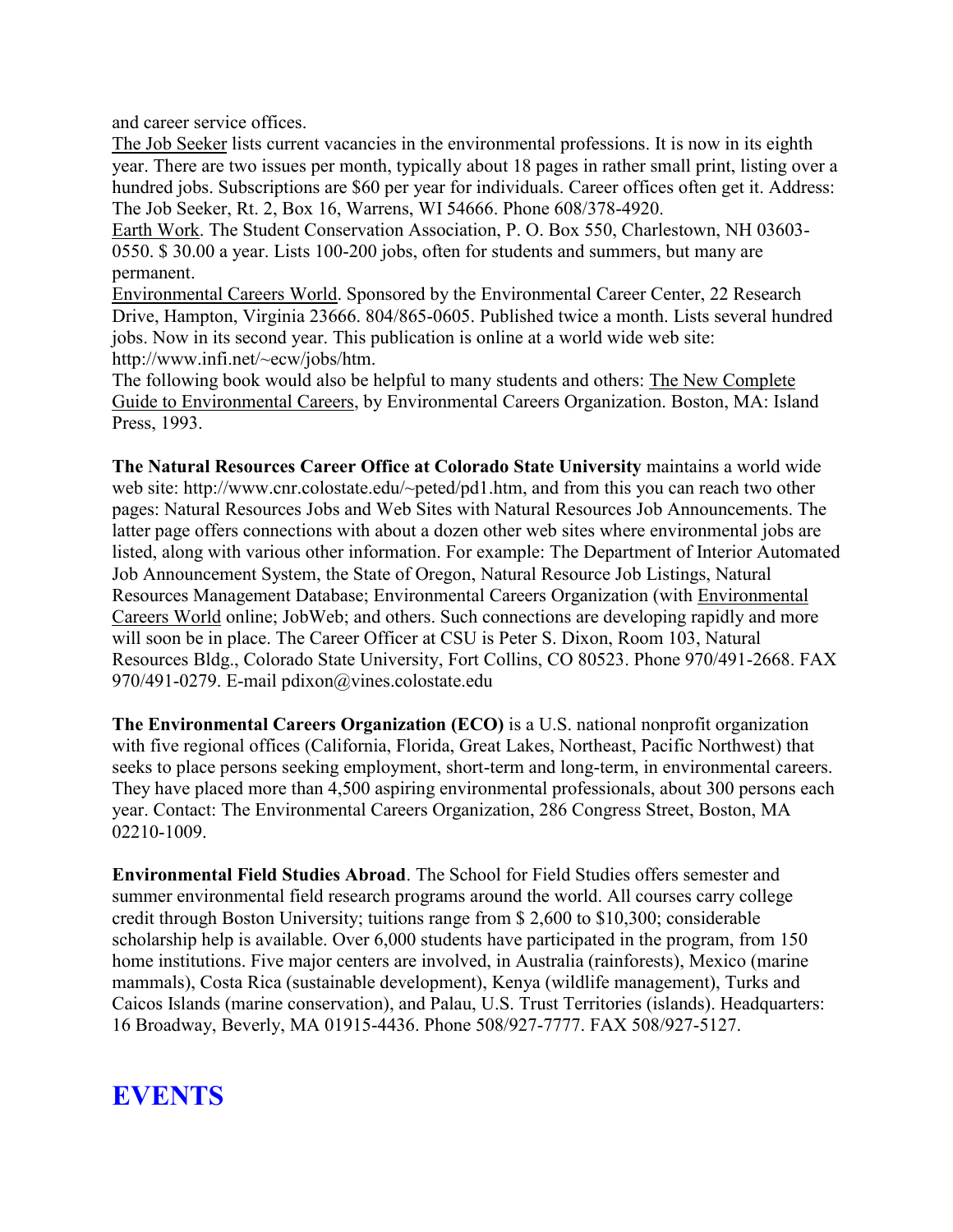#### 1996

--April 18, 1996. Beyond the Balance of Nature Environmental Ecology Faces the New Ecology. Duke University Law School. Principal speakers Daniel Botkin (Biology, George Mason University), Gerald Emison (EPA and Duke University), Alyson Flournoy (Law, University of Florida), George Frampton (Assistant Secretary, U.S. Department of Interior), Walter Kuhlmann (Attorney, Madison, WI), Bryan Norton (Public Policy, Georgia Institute of Technology), Timothy Profeta (Duke University), Dan Tarlock (Chicago-Kent College of Law). Contact Timothy Profeta or Catherine Malinin Dunn, Duke University Law School, P. O. Box 90364, Durham, NC 27708-0364. 919/613-7224.

--May 5-10, 1996. Life Science Bioethics Institute, with attention to the Iowa State University model program in ethics and environmental, food, and agricultural biotechnology, held at Michigan State University. Speakers include: James Rachels, Gary Comstock, Gary Varner on whether farm animals have moral rights, Lilly-Marlene Russow on the moral status of the environment, Fred Gifford on owning the products of genetic engineering, William Aiken on obligations to the hungry in developing countries, Paul Thompson on the right to use water for agricultural purposes. Contact: Fred Gifford, Dept. of Philosophy, Michigan State University. Phone (517) 353-1993. gifford@pilot.msu.edu

--May 18-23, 1996. Sixth International Symposium on Society and Natural Resource Management, Pennsylvania State University, State College, PA. Contact Jim Finley, School of Forest Resources, The Pennsylvania State University, 2B Ferguson Building, University Park, PA 16802. Phone 814/863-0401. Fax 814/865-3725. This is a large conference with many themes and many opportunities to meet wildlife and natural resource professionals with an interest in ethical and policy issues, also coming at a time when many academics are free and ready for such a conference.

--May 19-23, 1996. Wilderness and Natural Areas in Eastern North America, Gatlinburg, Tennessee. Includes an Ethics, History, and Policy section. Contact Michael H. Legg, College of Forestry, Stephen F. Austin State University, Nacogdoches, TX 75962. Phone 409/468-3301. FAX 409/468-2489.

--May 30-June 1, 1996. Ethical Issues of Animal Research, Bloomington, Indiana. Jointly sponsored by the Poynter Center for the Study of Ethics and American Institutions, Indiana University, and the Kennedy Institute of Georgetown University. A multi-disciplinary conference for those broadly interested in the profound questions of ethics and animal use. Some speakers: R. G. Frey, "Philosophical Arguments for and Against Animal Research"; David H. Little. "Religious Perspectives on the Moral Standing of Animals"; Nicholas Steneck, "Decision Making in Animal Research"; Caird Rexroad, "A Scientist's Perspective on the Manipulation of Livestock Genomes"; John P. Gluck, "Raising Monkeys without Mothers." Contact Kenneth D. Pimple, Poytner Center, 410 North Park Avenue, Bloomington, ID 47405. 812/855-0261. Fax 812/855-3315.

--June 2-6, 1996. Practical Environmental Directions: A Changing Agenda, National Association of Environmental Professionals Annual Conference, Houston, Texas. Contact: National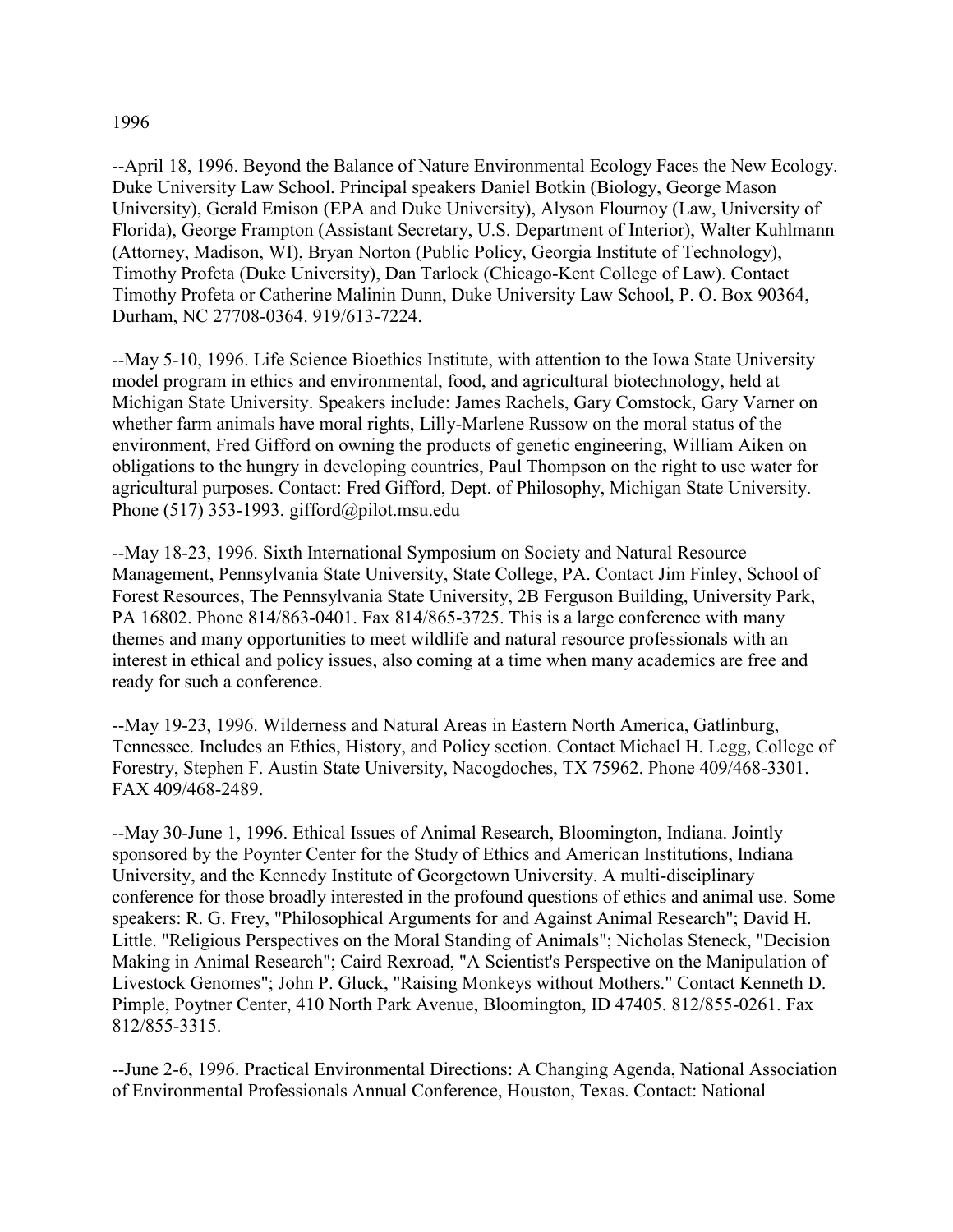Association of Environmental Professionals, 5165 MacArthur Boulevard, NW, Washington, DC 20016.

--June 10-13, 1996. Aesthetics of Forests. The Second International Conference on Environmental Aesthetics. Lusto, Punkaharju, Finland. The first conference was at Koli, Finland in 1994. Among the plenary speakers: Holmes Rolston, III. Contact: Yrjo Sepanmaa, Department of Finnish Language, Literature, and Cultural Studies, University of Joensuu, P. O. Box 111, 80101 Joensuu, Finland. Phone 358 93 151 4348. FAX 358 73 151 2035.

--June 15-20, 1996. 2nd International Interdisciplinary Conference on the Environment, Newport, Rhode Island. At the Hotel Viking. Contact: Demetri Kantarelis or Kevin L. Hickey, Interdisciplinary Envrionmental Association, Assumption College, Economics/Foreign Affairs Department, 500 Salisbury Street, Worcester, MA 01615-0005. FAX 508/799-4502.

--June 20-23, 1996. Estoril, Portugal. 18th Annual Meeting of IAIA (International Association for Impact Assessment). A joint session with ISEE is being planned by Robert Goodland and Laura Westra on "Sustainability Assessment: The Interface Between Ethics and Environment." Speakers will include J. Karr and Alan Holland. Contact Westra for details.

--June 25-28, 1996. Conference on Development Ethics. Ethics Development and Global Values. Organised by IDEA, Ethics Working Group, IUCN, and Development Ethics Study Group. Submitted by Ron Engel, Fax (312) 753-1323; or contact Dr. Nigel Dower, Developmentn Ethics Conference (1996), Dept. of Philosophy, University of Aberdeen, AB9 2UB, Scotland, UK. Telephone/Fax 44-1224 / 01224-272369; Email: ph1001@abdn.ao.uk.

--June 27-July 3, 1996. Free Market Environmentalism. Montana State University, Bozeman. Contact: PERC, 502 S. 19th Ave., Suite 211, Bozeman, Montana 59715. Phone 406/587-9591. FAX 406/586-7555.

--July 14-16, 1996. Spirituality and Sustainability, held in Assisi, Italy. Thomas Berry will keynote the conference. Principal sponsors, Saint Thomas University, Miami, Florida, and the Center for Respect of Life and Environment. Other sponsors: the IUCN Ethics Working Group and the International Center for Earth Concerns. Contact Dr. Elisabeth Ferrero, St. Thomas University, 16400 NW 32nd Avenue, Miami, FL 33045. Phone 305/628-6650. Fax 305/628- 6764.

--July 25-28, 1996. International Society of Business, Economics, and Ethics: First World Congress. Tokyo, Japan. Papers due: December 15, 1995. Contact: Georges Enderle, College of Business Administration, University of Notre Dame, Notre Dame, IN 46556, USA.

--Aug. 5-10, 1996. Kuching, Sarawak, Malaysia. International Conference on the Island of Borneo. Education and the Environment: Towards Equitable and Sustainable Development. Sponsored by the World Education Fellowship (WEF) in association with the University of Malaysia in Sarawak (UNIMAS). The important role educators at all levels can play in enhancing environmental responsibility and protection. Issues of equity and sustainability will be crucial elements. The conference is located in one of the world's environmental hot-spots, the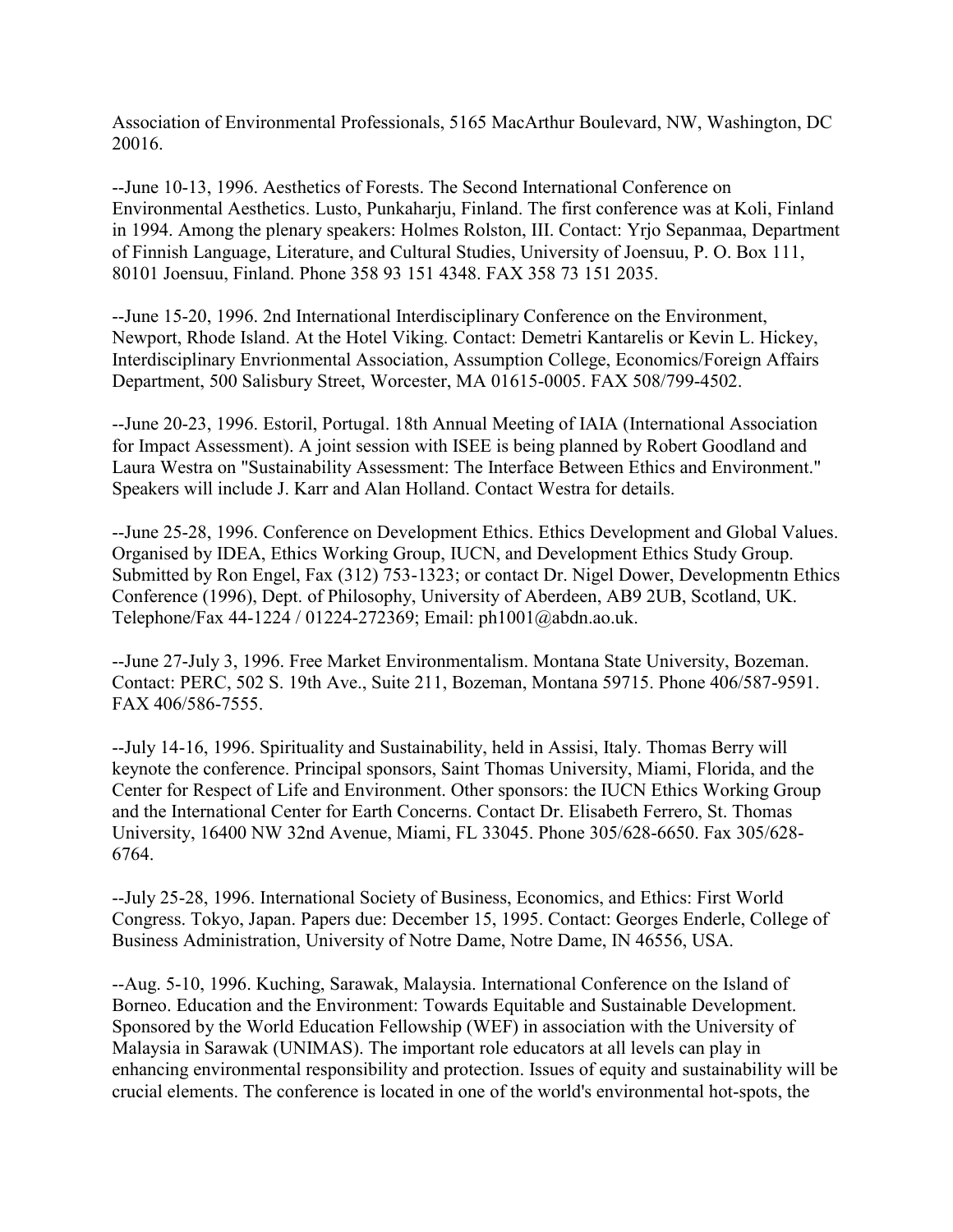equatorial rain forests of Borneo. A keynote speaker is David Suzuki, Professor of Genetics, University of British Columbia, and an internationally recognized environmental scientist and author, producer of nature and educational programs with Canadian Broadcasting Corporation. Call for papers: Christopher Strong, Conference Programme Co-ordinator, P.O. Box 205, Lilydale, Tasmania 7268, Australia. Phone/Fax +61 03 951 350. Also contact: The Secretariat, 39th WEF Conference on Education and the Environment, Faculty of Resource Science and Technology, Universiti Malaysia, Sarawak, 94300 Kota Samarahan, Sarawak, Malaysia. Fax  $+60$  82 672275 e-mail: azib $@$ frst.unimas.my.

--Aug. 8-10, 1996. Quebec, CANADA: Annual Meeting of the Society for Business, Ethics. A joint session is planned for SBE/ISEE. Speakers are Mark Sagoff and Eric Freyfogle. Laura Westra is chair and commentator.

--Aug. 20-25, 1996. ECOSUMMIT '96, Copenhagen, Denmark. Sponsored by the International Society of Ecological Modelling, International Ecological Engineering Society, International Society of Ecosystem Health, International Society of Ecological Economics, Elsevier Science B.V., SAS-Institute Denmark, and International Lake Environmental Committee. Topics include ecological modelling, ecosystem health, and others. Contact person is David Rapport, Tri-Council Eco-Rresearch Chair in Ecosystem Health, Blackwood Hall, University of Guelph, Guelph, ON N1G 2W1, CANADA. Tel. (519) 824-4120 (ext. 8476). Queries and abstracts can be sent to: Ecological Summit '96, Conference Secretariat, Elsevier Science Ltd., The Boulevard, Langford Lane, Kidlington, Oxford, OX5 1GB, England, UK. Tel. +44 (0) 1865 843643. Fax  $+44$  (0) 1864 8465. Email g.spear@elsevier.co.uk.

--Sept. 2-6, 1996. World Heritage Tropical Forests Conference, Cairns, Australia. The call for papers includes papers in policy, conservation, and ethics. Contact: Conference Secretariat, World Heritage Tropical Forests Conference, Milton, Qld 4064, Australia. Phone 617 3369- 0477. FAX 617 3369-1512.

--Sept. 9-11, 1996. The British Ecological Society and the Science and Religion Forum conference on "Contours of Ecology: Religious Faith and Issues in Ecology Today." High Leigh Conference Centre, Hoddesdon, Herts, UK.

--Sept. 9-13, 1996. Sustaining Ecosystems and People in Temperate and Boreal Forests. Victoria, British Columbia, Canada. An international conference on integrating conservation of biological diversity with social and economic goals. Management of the world's forests to sustain diversity, productivity, and renewability is essential. Forests support much of the world's terrestrial biological diversity, contribute to economic activity in many nations, and provide crucial ecological services. This conference will focus on pro-active solutions to the integration of biological, social, and economic goals. Conference Secretariat: Connections Victoria Ltd., P.O. Box 40046, Victoria, BC, Canada V8W 3N3. Phone 604-382-0332. FAX 604-382-2076.

--September 22-28, 1996. Perth, Australia. Wetlands for the Future, the fifth International Association of Ecology (INTECOL) International Wetlands Conference. Contact: Jenny Davis, School of Biological and Environmental Sciences, Murdoch University, Murdoch, Western Australia 6150. Phone 61-9-360-2939. FAX 61-9-310-4997.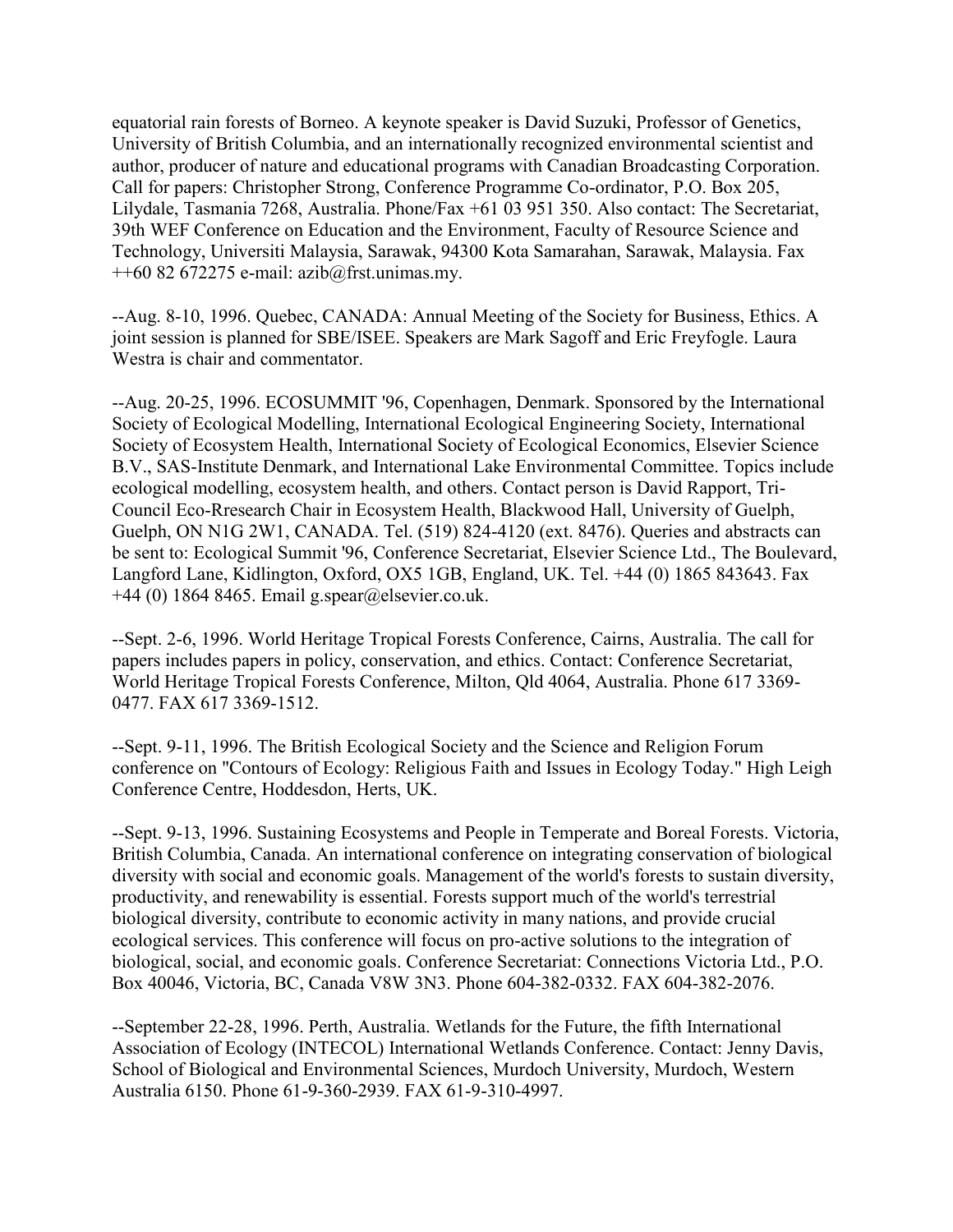--September 26-28, 1996. Third International Conference on Ethics and Environmental Policies: NEW EUROPE: Transformation and Environmental Issues, Bratislava, Slovakia. The venue is the Kyev Hotel Seeking an integrated approach towards safety, environmental and development issues. Organized in collaboration between Fondazione Lanza, Academia Istropolitana, and Zentrum fur Umweltforschung, this is an occasion for developing a common strategy with an equal cooperation among Central, Eastern, and Western countries. In addition to plenary speakers, there are sections on: 1. Environmental Ethics and Policies, 2. Environmental Ethics and Economy, 3. Environmental Ethics and Socio-Cultural Aspects. There is a call for papers, sent to the Scientific Secretariat of the Conference not later than April 30, 1996. Relevant papers from Eastern Europe are welcome. Registration fee is U.S. \$50. The official languages are English, Italian, and Slovak. Simultaneous translation services are provided only during the plenary sessions. Scientific Secretariat, Dr. Matteo Mascia, Fondazione Lanza, via Dante, 55, 35139 Padova, Italy. Phone: ++39+49 875 67 88. FAX: ++39+49 875 67 88. E-mail: lanza@ipdunidx.unipd.it. Organizing Secretariat, Dr. Martina Vagacova, Academia Istropolitana, Hanulova 5/B, P.O.Box 92, 840 02 Bratislava 42, Slovakia. Phone: ++42+7 78 56 71. FAX: ++42+7 78 53 41. E-mail: envir@acadistr.sk. A U.S. contact is Frederick Ferré, Department of Philosophy, University of Georgia. An Eastern Europe contact is Zdzislawa Piatek, Instytut Filozofii, Jagiellonian University, 31-041 Kraków, Grodzka 52, Poland.

--October 1-2, 1996. Apes at the End of an Age: Primate Language and Behavior in the 90's. Nobel Conference XXXII, Gustavus Adolphus College, St. Peter, MN. With Frans B. M. de Waal, Yerkes Primate Research Center, Emory University, and others.

--Oct. 30-Nov. 1, 1996. Puebla, Mexico. Technology, Economic Development, and Sustainability. Ninth international conference of the Society for Philosophy and Technology. An analysis of the proposals, parochial definitions, and problems related to "sustainable development," both theoretical and practical. Spanish, English, and simultaneous translation. Speakers include: Stanley Carpenter, Fernando Cesarman, Paul Durbin, Carl Mitcham, Manuel Molina, Emilio Munoz, Rocco Petrella, and Jose Sanmartin. A selection of the papers and presentations will be published in a special number of Ludus Vitalis, the Mexican journal devoted to the philosophy of the life sciences. Sessions on environmental ethics, women and development, biomedical technologies and the environment. Conference e-mail: filtec@xanum.uam.mx. Also: Jose Sanmartin: fax: (Spain) 34-6-386-4437; e-mail: sanmarti@vm.ci.uv.es. Also: Paul Durbin: fax: 302-831-6321; e-mail: 18512@udel.edu Also. Raul Gutierrez Lombardo: fax: (Mexico) 52-5-661-1787.

--Nov. 22-24, 1996. The International Association of Bioethics, Parc 55 Hotel in San Francisco. Session on Health and Environment. For more information, see Conferences and Calls for Papers above.

#### **1997**

--Feb. 25-Mar. 1, 1997. International Symposium on Human Dimensions of Natural Resource Management in the Americas, Belize City, Belize. Held in Central America, this conference is hosted by the Colorado State University Human Dimensions in Natural Resources Unit of the College of Natural Resources, and also by the Ministry of Natural Resources and the University College of Belize. This conference is at the peak of the tourist season and you will have to plan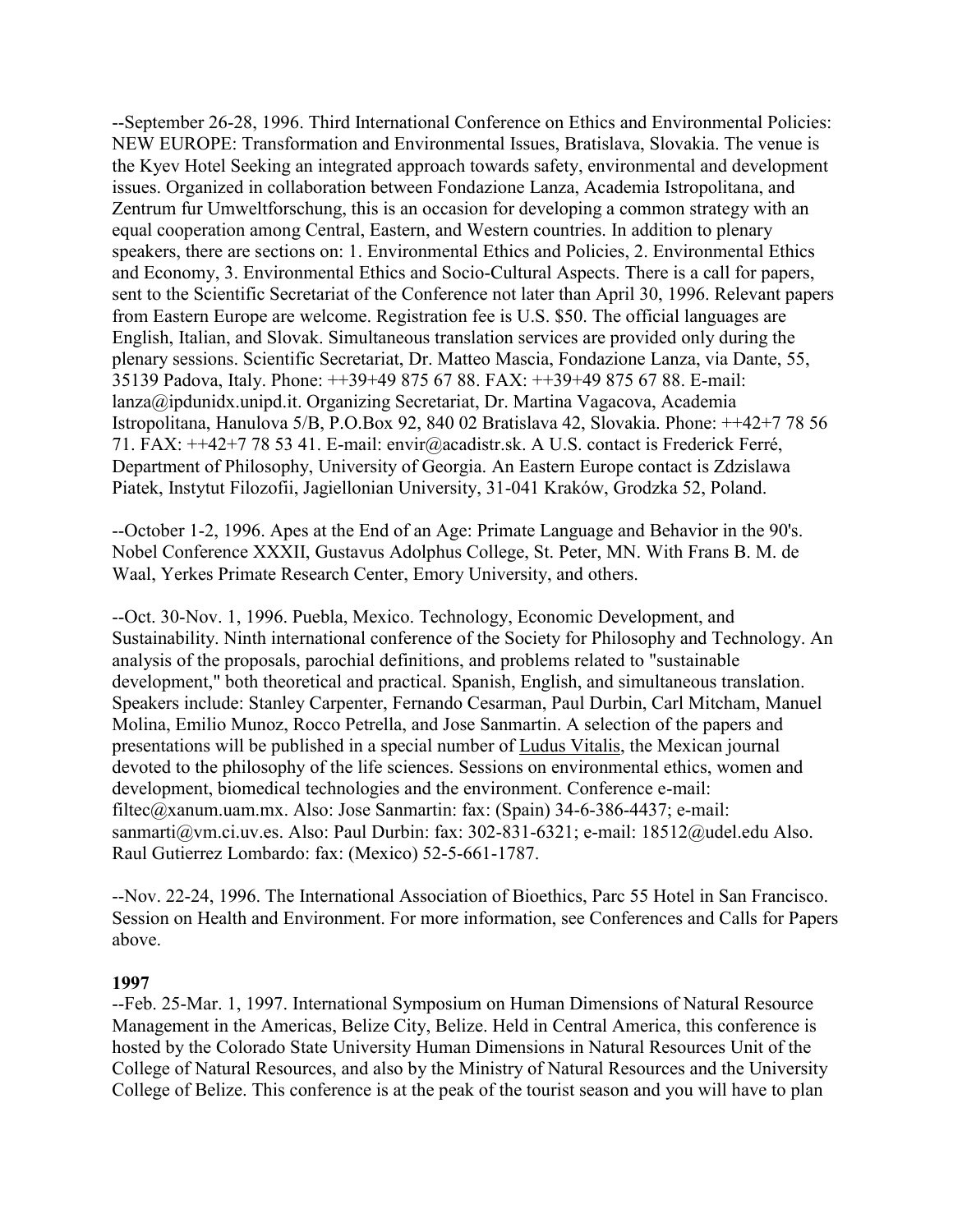early to attend. Contact: Jennifer Pate, Symposium Coordinator, Human Dimensions in Natural Resources Unit, College of Natural Resources, Colorado State University, Fort Collins, CO 80523. Phone 970/491-7729. FAX: 970/491-2255.

## INTERNET ACCESS TO BACK ISSUES OF THE ISEE Newsletter

Back issues of the ISEE Newsletter are available, 24 hours a day, from anywhere in the world via Gopher and World Wide Webb. The addresses are:

(**Note:** The old Gopher address was changed due to confusion in accessing the files. Specifically, the name is no longer required to access the MSU Gopher server.) Back issues of the Newsletter can also be accessed on the World Wide Webb at:

#### **http://www.cep.unt.edu/ISEE.html**

#### **Instructions for access via gopher:**

At your local prompt, type and enter:

#### **gopher.morehead-st.edu**

(**Note:** If your local computer system does not have Gopher access, you'll need to hunt around on Internet to find another server that provides free access to Gopher. Alternatively, your local system may be able to access the files via the WWW address.) Via Gopher, you will get the local menu (list of computer files) for Morehead State University (MSU). The basic plan now is to use the "Search" Word, command to find the ISEE Newsletter files. Select:

#### **Search MSU Gopher Server**

You will get a window screen asking for "words to search for." Type and enter:

#### **International Society for Environmental Ethics**

Follow the prompts (they should be obvious) until you the following screen:

- 1. About the ISEE Newsletter
- 2. 1990 Issues/
- 3. 1991 Issues/
- 4. 1992 Issues/
- 5. 1993 Issues/
- 6. 1994 Issues/

#### [etc.]

Select the number of the issues that you want and enter. The issues of the Newsletter will appear on the screen. You may then either read them on your screen, or, better, at any point after the file has been retrieved and is on screen, E-mail it to yourself. To quit, you will need enter "q" for Quit. When you take q to Quit, you will be given a menu opportunity to mail the entire file (these particular issues of the Newsletter) to your E-mail address. The mailing only takes seconds. From your local electronic mailbox, you can then download the Newsletter file to your computer's internal memory or to a disk. Likely you'll get the file as a text-only (ASCII) file, which can then be retrieved into WordPerfect, Microsoft Word, or whatever word processing program you use.

#### Master Bibliography

The Master Bibliography in Environmental Ethics, compiled by Holmes Rolston, III, including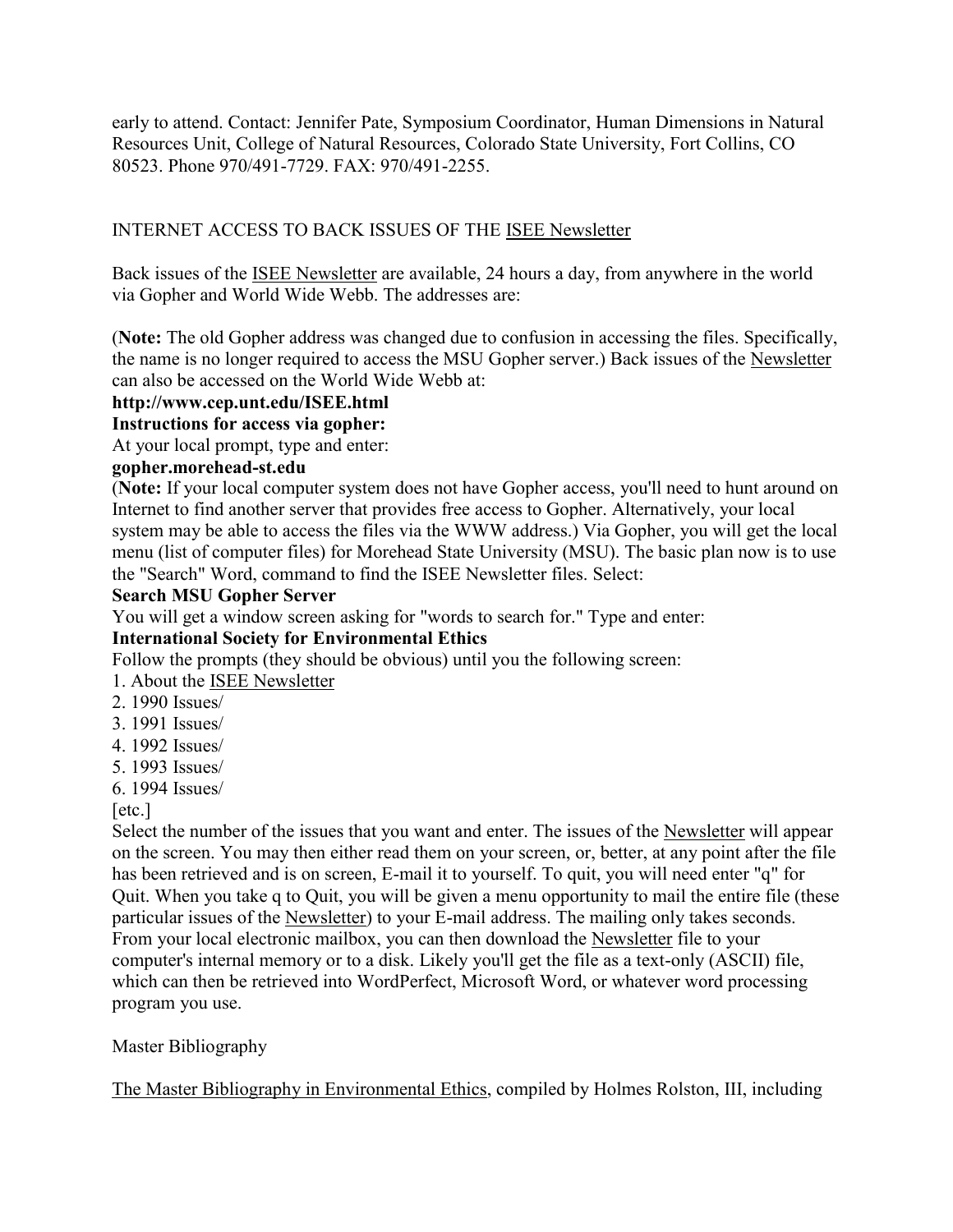1995 update, will be ready in late February. This will cumulate the existing bibliography with all of the 1995 entries in the ISEE Newsletters. It is available in either WordPerfect 5.1 (DOS format) or in Macintosh format (also WordPerfect). If you don't use WordPerfect, you can easily translate the files into your local word processing program. The bibliography is in two halves, A-L and M-Z. The bibliography can be searched for key words. Copies of these disks are available from any of the ISEE contact persons throughout the world (see their names and addresses below) and at selected other locations. Disks are also available from the compiler of the bibliography: Holmes Rolston, III, Department of Philosophy, Colorado State University, Fort Collins, CO 80523, USA. PH 970-491-6315 (office); FAX 970-491-4900; E-mail rolston@lamar.colostate.edu. Send \$5 to Rolston, stating whether you want the WordPerfect or the Macintosh disks.

**Access via World Wide Web:** The Master Bibliography can be accessed from the ISEE World Wide Web Site at:

http://www.cep.unt.edu/ISEE.html

There is a search engine to search out entries by name and keyword, and these results can be Emailed to your local computer.

# **ISEE BUSINESS AND ANNOUNCEMENTS**

Current Officers of ISEE

President: Professor Mark Sagoff, Institute for Philosophy and Public Policy, University of Maryland, College Park, MD 20742-5141 USA, Email: msagoff@puafmail.umd.edu; term to expire end of academic year 1996-97.

**Vice-President and President-elect:** Professor J. Baird Callicott, Dept. of Philosophy, University of North Texas, Denton, TX 76203 USA, Email: callicot@terrill.unt.edu; term to expire end of academic year 1996-97, when he becomes President.

**Secretary:** Professor Laura Westra, Dept. of Philosophy, University of Windsor, Windsor, Ontario N9B 3P4 CANADA; Email: westra@uwindsor.ca;term to expire end of academic year 1997-98.

**Treasurer:** Professor Ernst Partridge, Dept. of Philosophy, Northland College, Ashland, WI, 54806, USA; Email: gadfly@igc.apc.org; term to expire end of academic year 1998-99.

#### **Call for Nominations for Vice President/President Elect:**

Nominations for the next Vice President/President Elect should be sent to the Nominating Committee by September 1st, 1996. The person elected will take office on July 1st, 1997, when Prof. Callicott becomes President. Send nominations, including a 200-word biosketch (maximum), to any member of the Nomination Committee. **Deadline: Sept. 1st, 1996.**

#### **Members of the Nominating Committee:**

**Prof. Victoria Davion**, Dept. of Philosophy, 107 Peabody Hall, University of Georgia, Athens, GA 30602 USA, Email: vdavion@uga.cc.uga.edu, PH 706-542-2827.

**Prof. Alan Holland**, Lancaster University, UK.

**Prof. Roger Paden**, Dept. of Philosophy and Religious Studies, George Mason University, Fairfax, VA 22030-4444 USA, Email: rpaden@gmu.edu, PH 703-993-1290.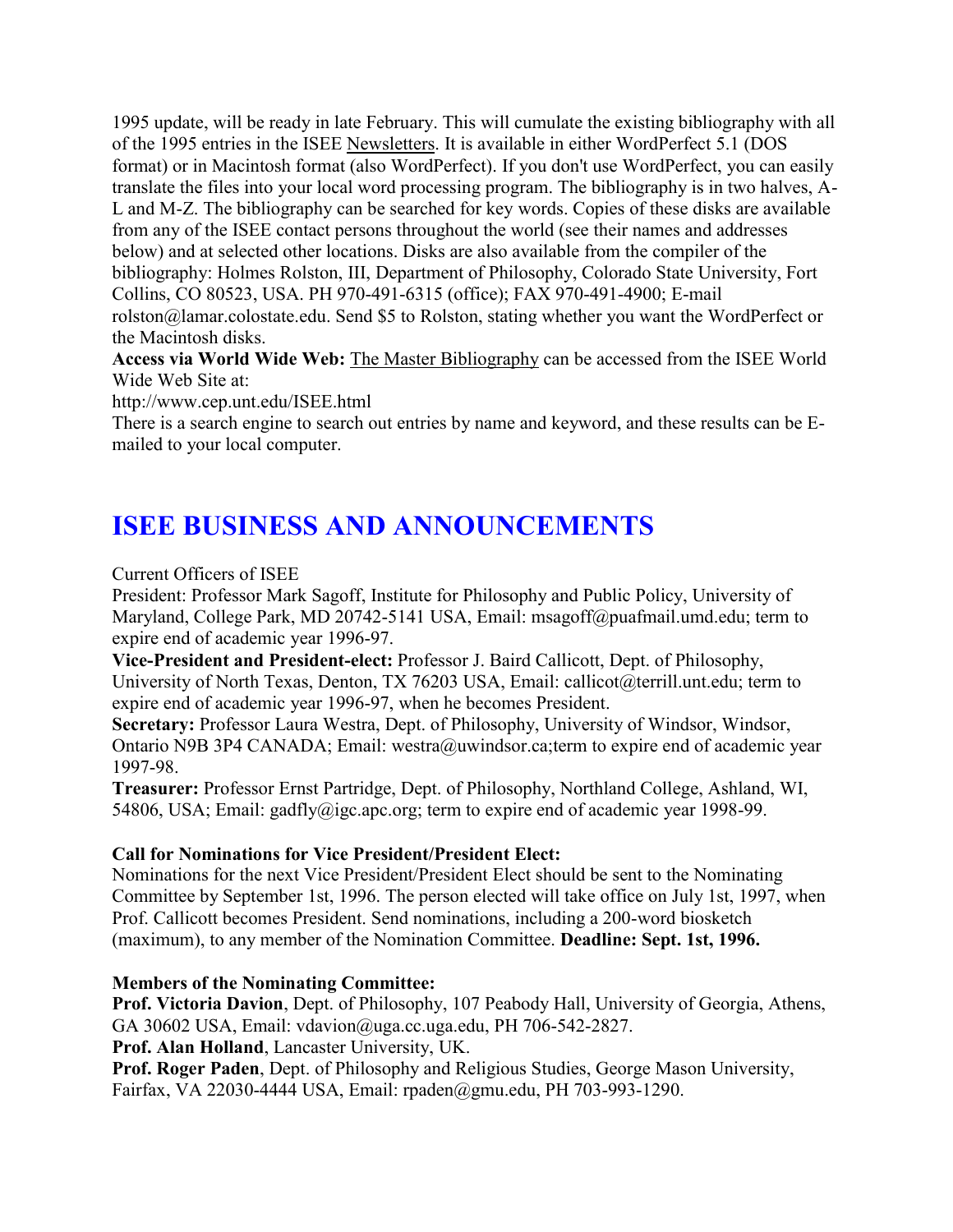**Prof. Gary Varner**, Dept. of Philosophy, Texas A&M University, College Station, TX 77843- 4237, Email: g-varner@tamu.edu.

# **ISEE Newsletter PUBLICATION AND SUBSCRIPTION INFORMATION**

### TO SUBMIT ITEMS FOR PUBLICATION:

Prof. Jack Weir is Editor and Prof. Holmes Rolston, III, Co-editor of the ISEE Newsletter. **Items should preferentially be sent to Prof. Weir.** Please send information for the Newsletter electronically, either on a disk (3 1/2 inch) or via Email (preferred), since this saves re-typing and avoids errors:

j.weir@morehead-st.edu

To send items via parcel post, the address is: Jack Weir, Philosophy Faculty, UPO 662, 103 Combs Bldg., Morehead State University, Morehead, Kentucky 40351-1689 USA. PH 606-784- 0046 (Home Office, Voice Mail); 606-783-2785 (Campus Office, Voice Mail); 606-783-2185 (Secretary, Dept. of English, Foreign Languages and Philosophy); FAX 606-783-2678 (include Weir's name on the FAX). **Scholarly articles are not published. Brief reports of research and publications will be considered for publication. Due to the large number of submissions, receipt of items cannot be acknowledged and publication cannot be guaranteed. Submissions will be edited.**

#### **SOCIETY DUES, SUBSCRIPTIONS, AND ADDRESS CHANGES:**

**U.S. and Canada**: Send dues, subscriptions, and address changes to Prof. Laura Westra (address below).

**Outside the U.S. and Canada**: Send dues, subscriptions, and address changes to the regional contact person named below. (The Newsletter is duplicated and mailed by the regional contact person. Dues, subscriptions, and addresses changes should be sent to these regional contact persons.)

If you are uncertain where to send dues, subscriptions, or address changes, send them to Prof. Westra (address below).

## **CONTACT PERSONS AND CORRESPONDENTS:**

#### **U.S. and Canada**

The contact persons are:

**Ned Hettinger**, Philosophy Dept., College of Charleston, Charleston, SC 29424 USA. PH 803- 953-5786 office, 803-883-9201-home. FAX 803-953-6388. Email: HettingerN@CofC.edu. **Peter List**, Philosophy Dept., Oregon State University, Corvallis, OR 97332 USA. Email: listp@cla.orst.edu.

**Holmes Rolston, III**, Dept. of Philosophy, Colorado State University, Fort Collins, CO 80523; Email: rolston@lamar.rolostate.edu; PH 970-491-6315 (Office); FAX 970-491-4900. **Jack Weir**, Philosophy Faculty, Morehead State University, UPO 662, Morehead, KY 40351 USA; Email: j.weir@morehead-st.edu; PH 606-784-0046 (Home Office); FAX 606-783-2678. **Laura Westra**, Dept. of Philosophy, University of Windsor, Windsor, Ontario N9B 3P4 CANADA; Email: westra@uwindsor.ca; FAX 519-973-7050.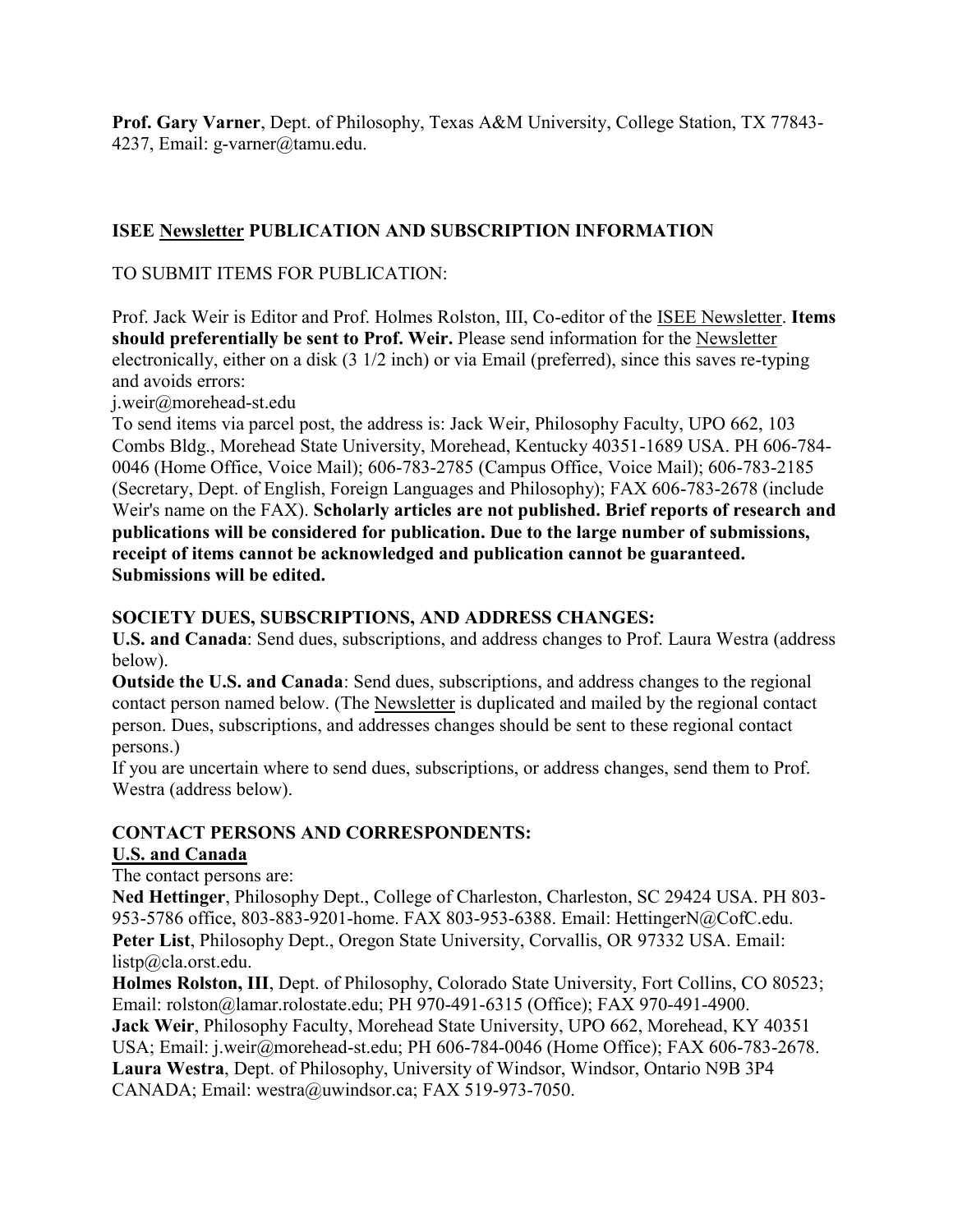### **Australia and New Zealand**

The contact person is **Robert Elliot**. Send membership forms and dues in amount \$15.00 Australian (\$10.00 for students) to him. Address: Department of Philosophy, University of New England, Armidale, NSW, 2351, Australia. Phone: 61 (country code) (0)67-732657 (direct line). (0)67-732896 (Dept. office). FAX 61 (country code) (0)67-733317. E-mail: relliot@metz.une.edu.au

#### **Western Europe (Including U.K. and the Mediterranean)**

The contact person is **Wouter Achterberg**. Send the equivalent of \$15 U.S. to Prof. Achterberg. Address: Faculty of Philosophy, University of Amsterdam, Nieuwe Doelenstraat 15, 1012 CP Amsterdam, Netherlands. He reports that it is difficult to cash checks in this amount without losing a substantial part of the value of the check and encourages sending bank notes and cash directly to him, as it is reasonably safe. Contact him if in doubt regarding what currencies he can accept. FAX: 31 (country code) 20 (city code) 5254503. Phone: 31-20-5254530.

### **Eastern Europe (Including the Former Soviet Union)**

The contact person is **Prof. Jan Wawrzyniak**. He is on the faculty in the Department of Philosophy at Adam Mickiewicz University of Poznan, Poland. Because of the fluid economic situation in Eastern Europe, members and others should contact him regarding the amount of dues and the method of payment. He also requests that persons in Eastern Europe send him information relevant to a regional newsletter attachment to this newsletter. University address and phone: Institut Filozofii, Adam Mickiewicz University, 60-569 Poznan, Szamarzewskiego 91c, POLAND; PH 48 (country code) 61 (city code) 476461, ext. 280 (8 am to 3 pm). FAX 48- 61-477079 (8 am-3 pm), 48-61-471555 (24 hours). Home address and phone: 60-592 Poznan, Szafirowa 7, POLAND, PH 48-61-417275 (24 hours). Checks sent to his home have more security. Email: filozof@plpuam11.amu.edu.pl.

## **Africa**

The contact person is **Prof. Johan P. Hattingh**, Department of Philosophy, University of Stellenbosch, 7600 Stellenbosch, South Africa. Contact him with regard to membership and dues, again the approximate equivalent of \$15 U.S., but with appropriate adjustment for currency differentials and purchasing power. Hattingh heads the Unit for Environmental Ethics at Stellenbosch. Phone: 27 (country code) 21 (city code) 808-2058 (office), 808-2418 (secretary); 887-9025 (home); FAX: 886-4343. E-mail jph2@maties.sun.ac.za.

#### **Mainland China**

The contact person is: **Professor Yu Mouchang**, Institute of Philosophy, Chinese Academy of Social Sciences, Beijing 100732, P. R. China.

#### Pakistan and South Asia

The contact person is: **Nasir Azam Sahibzada**, Senior Education Officer, WWF-Pakistan (NWFP), UPO Box 1439, Peshawar PAKISTAN. PH (92) (521) (841593). FAX (92) (521) (841594). E-mail wwf!nasir@wwf.psh.imran.pk.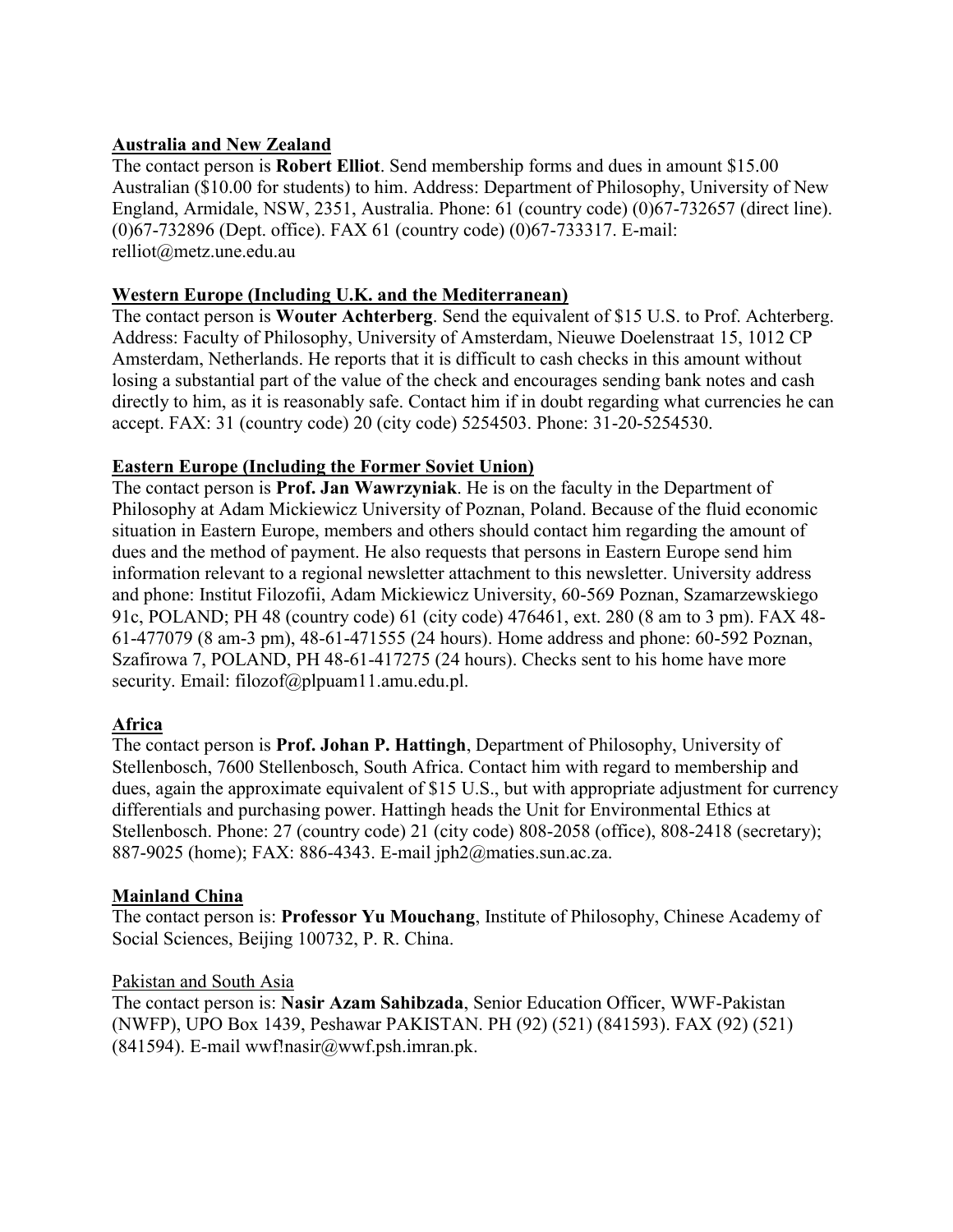------------------------------------------------------------------------------ -------------------------------------- --------------------

**The Newsletter of the International Society for Environmental Ethics** is published quarterly by the International Society for Environmental Ethics (ISEE). Jack Weir is the Editor and Holmes Rolston, III, is Co-editor. The Spring issue is published and mailed in April; the Summer issue in July; the Fall issue in October; and the Winter issue in January.

Requests for **subscriptions and address changes** should be sent to Laura Westra, ISEE Secretary, at the address below.

Items for inclusion in future issues of the Newsletter should be sent to Jack Weir, the producing editor, via E-mail where possible. **Items received after the deadlines will be held until the next issue. Also, when an issue is too long, some items will be held until the next issue.**  Deadlines for receipt of materials are: April 1st, July 1st, September 1st, and January 1st. Send items to:

j.weir@morehead-st.edu

Postal address: Jack Weir, Philosophy Faculty, 103 Combs Building, UPO 662, Morehead State University, Morehead, Kentucky 40351-1689 USA. PH 606-784-0046 (Home Office, Voice Mail), 606-783-2785 (Campus Office, Voice Mail), 606-783-2185 (Secretary, Dept. of English, Foreign Languages and Philosophy); FAX 606-783-2678 (include Weir's name on the FAX).

| Please enroll me as a member of the International Society for Environmental Ethics.<br>Enclosed are dues: ______________________. (Annual dues are: \$15 U.S.; \$20 Canadian;<br>£6.50 UK and Europe. Student dues are: \$10 U.S. or Canadian, \$15 foreign. Please send<br>comparable amounts based on current exchange rates.) |       |
|----------------------------------------------------------------------------------------------------------------------------------------------------------------------------------------------------------------------------------------------------------------------------------------------------------------------------------|-------|
| Name                                                                                                                                                                                                                                                                                                                             | Phone |
|                                                                                                                                                                                                                                                                                                                                  |       |
| Position or Affiliation                                                                                                                                                                                                                                                                                                          |       |
| Address                                                                                                                                                                                                                                                                                                                          |       |
|                                                                                                                                                                                                                                                                                                                                  |       |
|                                                                                                                                                                                                                                                                                                                                  |       |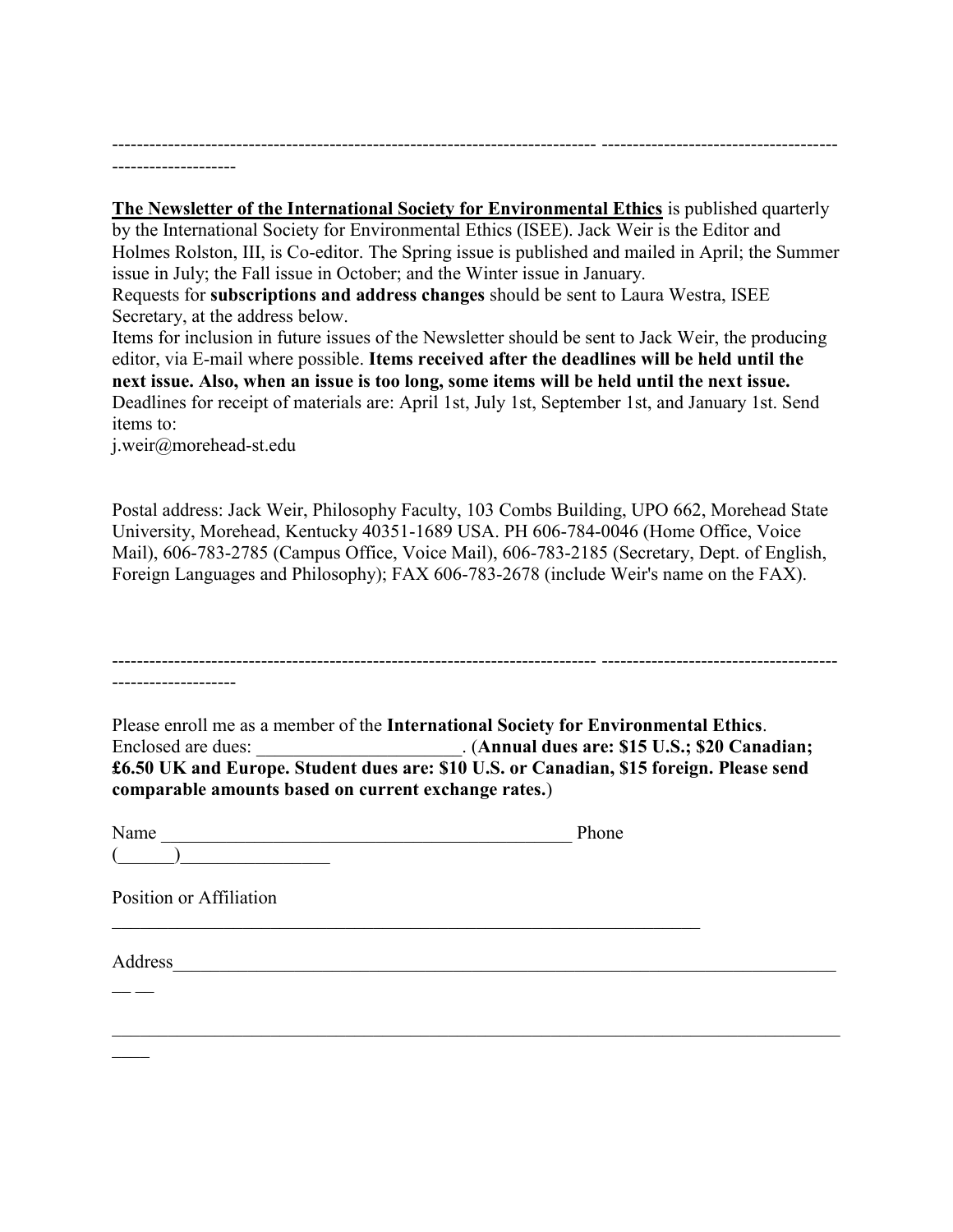**SEND TO:** Prof. Laura Westra, ISEE Secretary; Department of Philosophy; University of Windsor; Windsor, Ontario N9B 3P4 CANADA; PH 519-253-4232, ext. 2342 (Campus Office), ext. 2334 (Department Office); FAX 519-973-7050; Email: westra@uwiindsor.ca.

## ISEE NEWSLETTER SURVEY

Complete and mail the following by July 1st, 1996, to: Jack Weir, Editor, ISEE Newsletter, Morehead State University, UPO 662, Morehead, Kentucky 40351 USA.

#### **(If members will pay their current dues, the Newsletter can remain essentially the same.)**

1. Would you pay higher dues in order to keep the same quality and length? (circle one) **YES NO**

How much? \$5 \$10 \$15 \$ 20

2. If the Newsletter must be shortened, what should be left out (or abbreviated)? Rate the following items based on the numerical scale indicated.

#### **Scale:**

 $0 = \text{Of no value to me}$ ; leave it out.

 $2 =$  Of little use to me, but I like knowing it's there if I were to need it.

 $5 =$  I'd like it kept, but you can selectively shorten it.

 $8$  = Please don't change this item very much!

10 = Absolutely essential to me; I'll not renew my membership if you leave it out.

#### **Items:**

General Announcements

Issues

Reports on Various Regions of the World Calls for Papers (Conferences, Books, Journals, etc.) Pre-Conference Announcements Post-Conference Reports Bibliography and Annotations: Recent Articles Bibliography and Annotations: Recent Books Videos and Multimedia